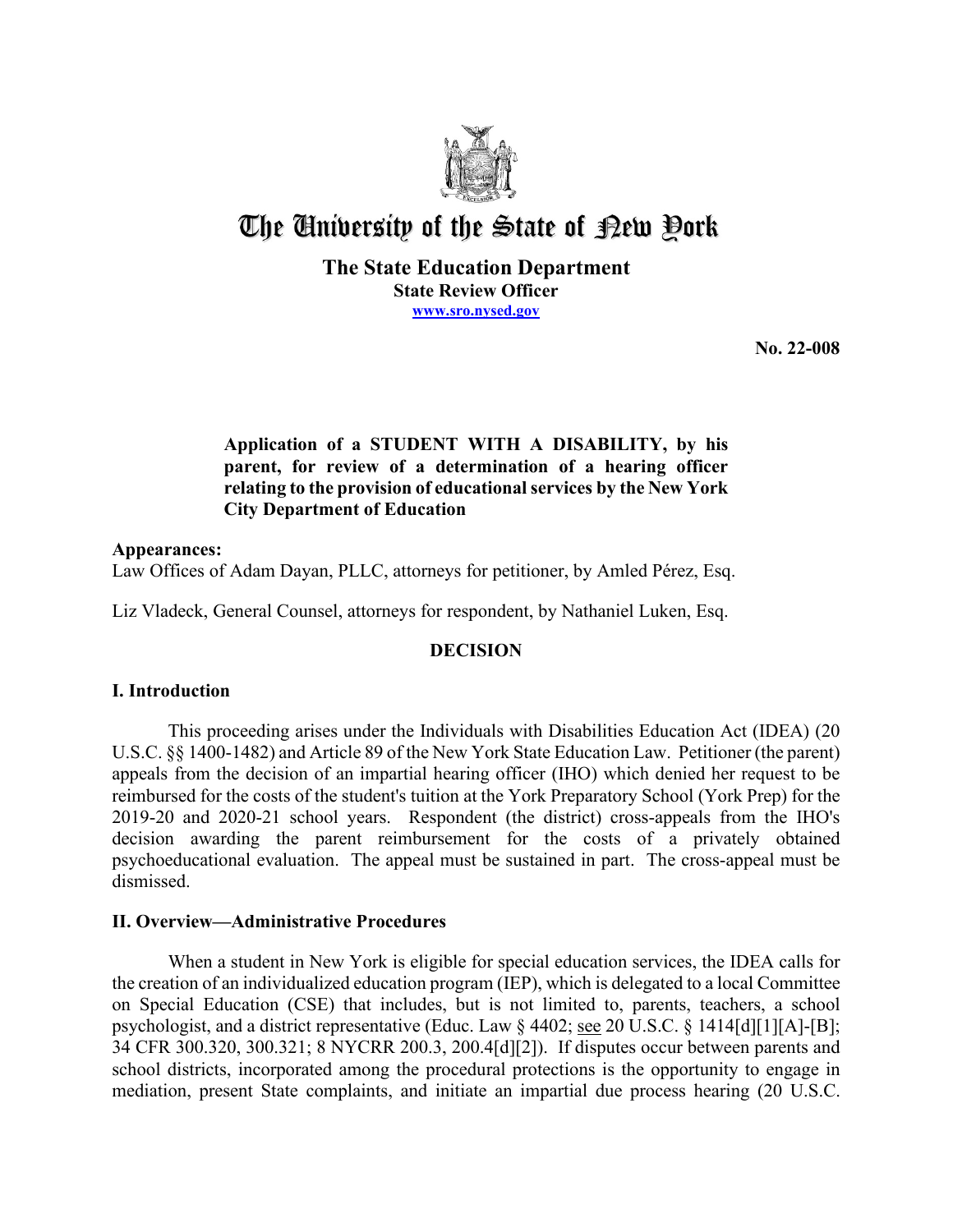§§ 1221e-3, 1415[e]-[f]; Educ. Law § 4404[1]; 34 CFR 300.151-300.152, 300.506, 300.511; 8 NYCRR 200.5[h]-[*l*]).

 disputed matters between parents and school districts regarding "any matter relating to the 300.507[a][1]). First, after an opportunity to engage in a resolution process, the parties appear at NYCRR 200.5[j]). An IHO typically conducts a trial-type hearing regarding the matters in dispute process (34 CFR 300.510[b][2], [c], 300.515[a]; 8 NYCRR 200.5[j][5]). A party may seek a IHO is binding upon both parties unless appealed (Educ. Law § 4404[1]). New York State has implemented a two-tiered system of administrative review to address identification, evaluation or educational placement of a student with a disability, or a student suspected of having a disability, or the provision of a free appropriate public education to such student" (8 NYCRR 200.5[i][1]; see 20 U.S.C. § 1415[b][6]-[7]; 34 CFR 300.503[a][1]-[2], an impartial hearing conducted at the local level before an IHO (Educ. Law § 4404[1][a]; 8 in which the parties have the right to be accompanied and advised by counsel and certain other individuals with special knowledge or training; present evidence and confront, cross-examine, and compel the attendance of witnesses; prohibit the introduction of any evidence at the hearing that has not been disclosed five business days before the hearing; and obtain a verbatim record of the proceeding (20 U.S.C. § 1415[f][2][A], [h][1]-[3]; 34 CFR 300.512[a][1]-[4]; 8 NYCRR 200.5[j][3][v], [vii], [xii]). The IHO must render and transmit a final written decision in the matter to the parties not later than 45 days after the expiration period or adjusted period for the resolution specific extension of time of the 45-day timeline, which the IHO may grant in accordance with State and federal regulations (34 CFR 300.515[c]; 8 NYCRR 200.5[j][5]). The decision of the

Officer (SRO) (Educ. Law § 4404[2]; <u>see</u> 20 U.S.C. § 1415[g][1]; 34 CFR 300.514[b][1]; 8 NYCRR 200.5[k]). The appealing party or parties must identify the findings, conclusions, and 300.514[b][2]; 8 NYCRR 279.12[a]). The SRO must ensure that a final decision is reached in the review and that a copy of the decision is mailed to each of the parties not later than 30 days after A party aggrieved by the decision of an IHO may subsequently appeal to a State Review orders of the IHO with which they disagree and indicate the relief that they would like the SRO to grant (8 NYCRR 279.4[a]). The opposing party is entitled to respond to an appeal or cross-appeal in an answer (8 NYCRR 279.5). The SRO conducts an impartial review of the IHO's findings, conclusions, and decision and is required to examine the entire hearing record; ensure that the procedures at the hearing were consistent with the requirements of due process; seek additional evidence if necessary; and render an independent decision based upon the hearing record (34 CFR the receipt of a request for a review, except that a party may seek a specific extension of time of the 30-day timeline, which the SRO may grant in accordance with State and federal regulations (34 CFR 300.515[b], [c]; 8 NYCRR 200.5[k][2]).

## **III. Facts and Procedural History**

education from kindergarten through seventh grade (see Parent Ex. KK at pp. 1-2). According to a neuropsychological evaluation of the student conducted in March and April 2017 (March 2017 The student in this case has primarily attended district public schools for his school-aged neuropsychological evaluation) when the student was nearing the conclusion of seventh grade in a district public school (2016-17 school year), the parent privately obtained the evaluation due to concerns with "attention and executive functioning, related to his diagnosed and well-documented Attention-Deficit/Hyperactivity Disorder [ADHD], as well as [concerns] with appropriate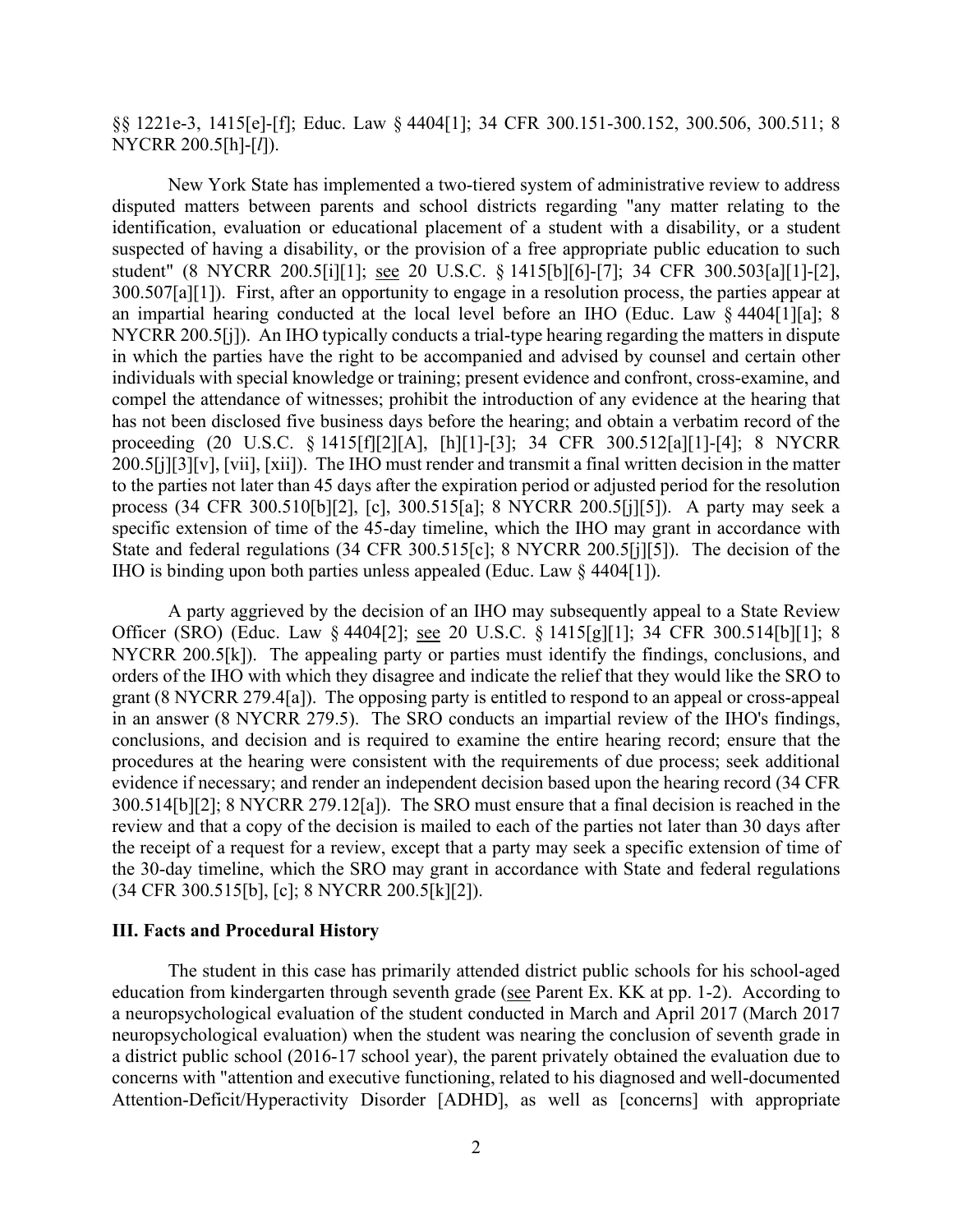academic progress within [the student's] present school setting"  $(id$  at p. 1).<sup>1</sup> As reported in the March 2017 neuropsychological evaluation report, the student's seventh grade IEP reflected that the student was eligible for special education as a student with an other health impairment and included recommendations for the student to receive integrated co-teaching services (ICT) for instruction in mathematics, English language arts (ELA), philosophy, science, engineering, and "other classes as well" (id. at p. 2). The same evidence further reflects that the student's IEP included "daily" special education teacher support services (SETSS), counseling services (one 45 minute session per week of individual counseling and one 45-minute session per week of counseling in a small group), testing accommodations (frequent breaks, preferential seating, ontask focusing prompts, and a separate location with minimal distractions), and a multitude of strategies to address the student's management needs (id.).

June 2016 neuropsychological evaluation of the student (*id.* at pp. 5-6, 9-10, 12). Given the March functioning difficulties include[d] writing composition and math fluency skills" (id.). The him to make appropriate gains" (id.). More specifically, the evaluator recommended a "placement continue to receive both individual and small group counseling on his IEP," as well as family testing accommodations) (id. at pp. 14-16). The evaluator also noted that the student should attend According to the March 2017 neuropsychological evaluation report, the previous June 2016 evaluation included a "continued diagnosis of [an] ADHD, Combined presentation," as well as the following recommendations: "continued placement" in an ICT setting "with supports, extended time, preferential seating, short breaks as needed, a functional behavioral analysis [FBA] and behavioral intervention plan [BIP] to address issues with self-regulation, cognitive behavioral therapy [CBT] to address emotional and self-regulation concerns outside of school as well as counseling in school" (Parent Ex. KK at pp. 1-2). In addition, the June 2016 neuropsychological evaluation report included recommendations for the "provision of teacher notes ahead of class, frequent school-to-home communication, and ongoing medical follow-up to address medication management" (id. at p. 2). Overall, and when comparisons could be made between the March 2017 testing results and the June 2016 testing results, the evaluator indicated that the results of the March 2017 neuropsychological evaluation of the student were consistent with the results of the 2017 neuropsychological testing results, the evaluator determined that the student demonstrated areas of strength in "basic reading skills such as sight word reading and decoding, spelling, and math calculation skills" (id. at p. 12). Comparatively, the student demonstrated "slightly weaker" skills in the areas of "math word problem solving, reading comprehension, and reading fluency," and according to the evaluator, the student's academic areas "most affected by his executive evaluator also opined that because the student's "promotion [wa]s in doubt" at that time, the student required a "more specialized academic placement within a small, more supportive environment for within a smaller (i.e., student-to-teacher class ratio), highly-structured, supportive, and full-time special education classroom that [wa]s housed within a small, nurturing, and highly specialized school environment" (id. at p. 13). The evaluator also recommended that the student "should counseling with his parent; and multiple classroom accommodations (i.e., preferential seating,

<span id="page-2-0"></span> $1$  The March 2017 neuropsychological evaluation report noted that the student was prescribed medication for his ADHD, which the student was diagnosed as having when he was six years old (see Parent Ex. KK at p. 1). In addition, the evaluation report indicated that a previous neuropsychological evaluation of the student took place in June 2016 (conducted at a different facility, the "Child Neurology department") (id. at p. 2). The hearing record does not include a copy of the June 2016 neuropsychological evaluation (see generally Tr. pp. 1-665; Parent Exs. A-Z; AA-NN; Dist. Exs. 3-5; 8-14; IHO Exs. I-XII).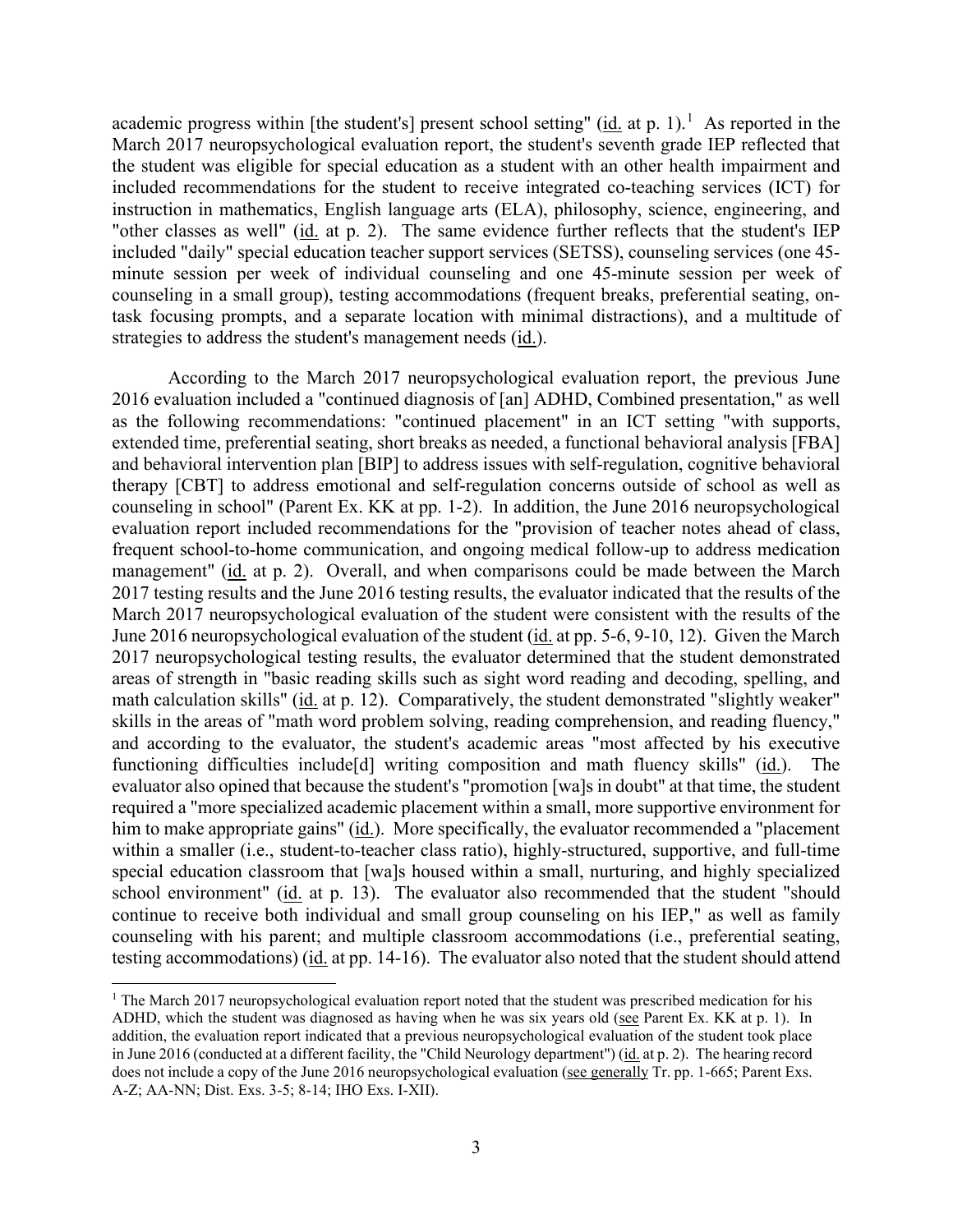functioning needs when school [wa]s not in session" (id. at p. 16). a "structured summer program that c[ould] effectively address his inattention and executive

school at district expense for the 2017-18 and 2018-19 school years (see Tr. pp. 451-53; Parent Exs. A at pp. 1-2; I at pp. 2-3; IHO Ex. I at pp. 1-2). In November and December 2018 when the (compare Parent Ex. I at pp. 2-3, with Parent Ex. KK at p. 1).<sup>[2,](#page-3-0) [3](#page-3-1)</sup> The evaluator indicated in the After finishing seventh grade at a district public school, the student attended a nonpublic student was attending an eighth grade classroom at the nonpublic school, the parent obtained a psychoeducational evaluation (January 2019 psychoeducational evaluation) of the student from the same evaluator who conducted the March 2017 neuropsychological evaluation of the student report that the parent sought the "updated assessment . . . in order to re-examine [the student's] cognitive, academic, and social-emotional-behavioral strengths and weaknesses and to aid in appropriate educational and treatment planning" (Parent Ex. I at p. 2).

"private special education school environment for students with learning differences" (id.).<sup>4</sup> The evaluator reported that the student's first quarter report card for eighth grade reflected the following course averages: Algebra I, 76; Introduction to Languages, 78; Music 1, 94; English, 85; American Studies II, 84; and Earth Science, 80 (id.). The evaluator also reported that, based on teacher According to the January 2019 psychoeducational evaluation report, when the student began attending the nonpublic school he "was placed in a self-contained class of approximately [five to six] students per class," and the student was "mandated to continue to receive counseling services" (Parent Ex. I at p. 3). At the time of the psychoeducational evaluation, the student was enrolled in an eighth grade classroom at the same nonpublic school, which was described as a comments, the student was described as having "high potential, but that he easily los[t] focus, bec[a]me[] distracted, rushe[d] through his work and ma[d]e[] careless errors, and lack[ed] effective problem-solving strategies" (id.).

Similar to the comparisons made between the student's March 2017 neuropsychological evaluation testing results and the results of the June 2016 neuropsychological evaluation, the evaluator found that the student's December 2018 psychoeducational evaluation testing results

<span id="page-3-0"></span> the student should have been attending eighth grade during the 2017-18 school year, rather than the 2018-19 Ex. A at p. 1, with Parent Ex. KK at p. 1, and Parent Ex. I at pp. 2-3). <sup>2</sup> While not explained in the hearing record, chronologically and based upon the evidence in the hearing record, school year, as the evaluator noted in the December 2018 psychoeducational evaluation report (compare Parent

<span id="page-3-1"></span><sup>&</sup>lt;sup>3</sup> Throughout the hearing record, the January 2019 psychoeducational evaluation was, at times, referred to as a neuropsychological evaluation (see, e.g., Tr. p. 145; Parent Ex. A at pp. 6, 9; IHO Decision at p. 18). However, the evaluation report itself clearly identifies the assessment as a psychoeducational evaluation (see Parent Ex. I at p. 2). For the purpose of clarity, the January 2019 psychoeducational evaluation will be referred to as such within the body of this decision.

<span id="page-3-2"></span> 4 In the January 2019 psychoeducational evaluation report, the evaluator indicated that, according to the parent, the student "made progress since his transition" to the nonpublic school, but he continued to "present as 3). The parent was also concerned that the student's "current placement [was] not academically challenging argumentative" and had "difficulty finishing his homework and waking up for school in the morning, which often necessitate[d] added support and numerous reminders from [the parent] to keep him on track" (Parent Ex. I at p. enough for him and question[ed] whether the peers in his class [wer]e appropriate, both cognitively and socially" (id.).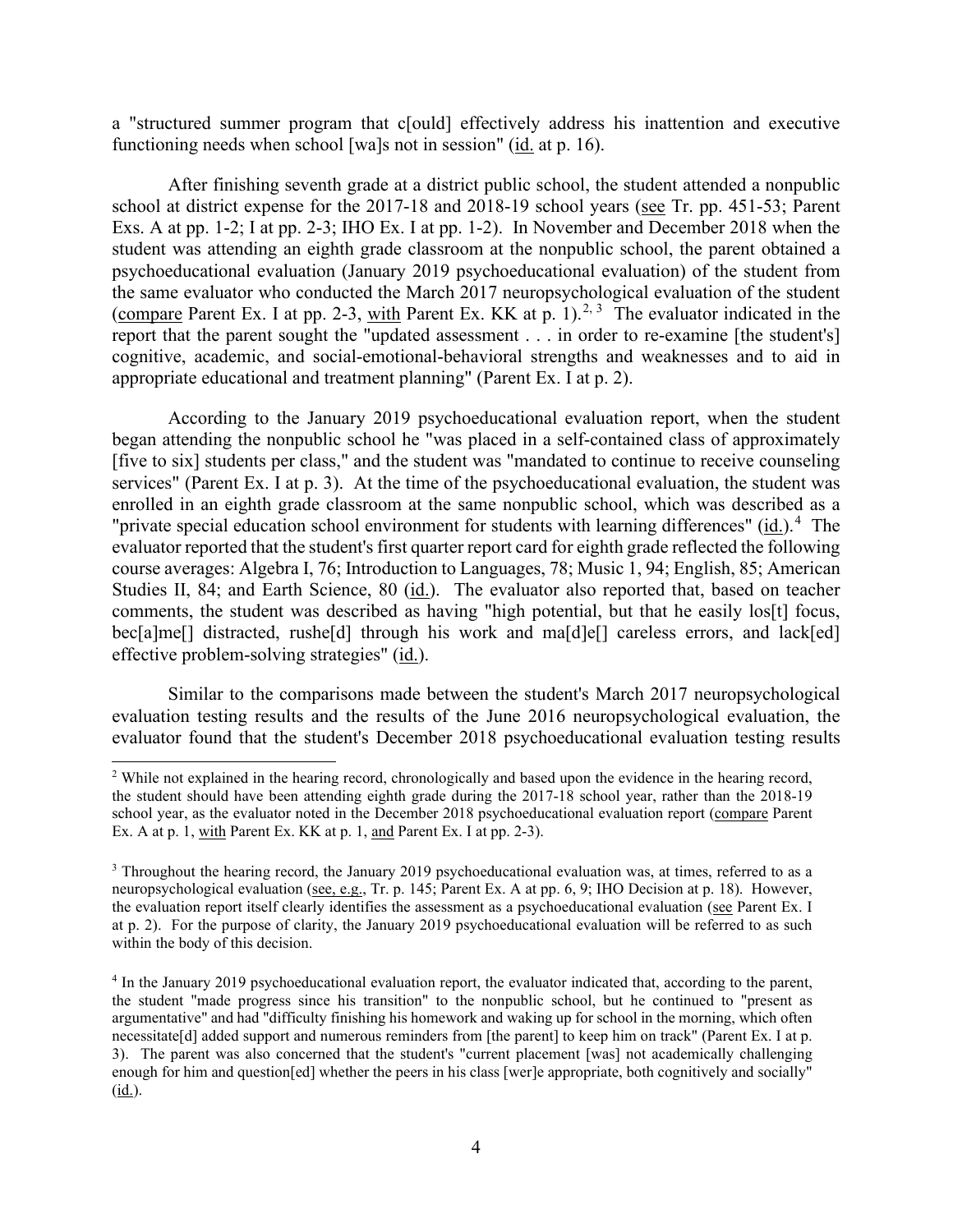I at pp. 5-9). Based on the December 2018 testing results, the evaluator recommended that, while student required a "different placement for high school" (id. at p. 10). More specifically, the academic potential)," which should be "housed within a small school environment" (id.). The evaluator also recommended "daily, pointed, evidence-based support in select subject areas with well as family counseling with his parent (*id.*). Finally, the evaluator repeated, verbatim, the evaluation report, and recommended the same "summer program" for the student (compare Parent were, overall, consistent with—or improved from—those testing results in the June 2016 neuropsychological evaluation or the March 2017 neuropsychological evaluation (see Parent Ex. the student made "positive strides . . . behaviorally" at the nonpublic school he was attending, the evaluator recommended a "small (i.e., no more than 10-12 students), structured, and supportive (due to his executive functioning difficulties and learning challenges), but more academically enriching and appropriately challenging mainstream class setting (given his strong cognitive and which he struggle[d], as well as homework assistance" (id. at pp. 10-11). According to the evaluator, the "meetings should be both on skills development in academic arenas (sic) of need (i.e., writing, vocabulary building) and practice on developing his executive functioning skills (e.g., organization, planning, initiation, self-monitoring)" (id. at p. 11). The evaluator noted that the student should "continue to receive both individual and small group counseling on his IEP," as recommendations for multiple classroom accommodations set forth in the March 2017 neuropsychological evaluation as her recommendations in the January 2019 psychoeducational Ex. I at pp. 11-13, with Parent Ex. KK at pp. 13-15).

 place the student in a 12-month school year program for the 2019-20 school year at a yet-to-be-By letter dated June 13, 2019, the parent notified the district of her intentions to unilaterally determined nonpublic school at district expense (see Parent Ex. B at pp. 1-2).

toward the student's 2019-20 tuition costs at York Prep]).<sup>[5](#page-4-0)</sup> For the 2019-20 school year, the student On June 24, 2019, the parent executed an enrollment contract for the student's attendance at York Prep and for his participation in the Jump Start program for the 2019-20 school year (ninth grade) (see Parent Ex. C at pp. 1, 4; see generally Parent Ex. D [reflecting the parent's payments attended York Prep beginning on or about September 20, 2019 (see Tr. pp. 363-64; see generally Parent Exs. G-H).

By letter dated December 16, 2019, the parent provided the district with a copy of the January 2019 psychoeducational evaluation report (see Parent Ex. I at pp. 1, 18).

grade) (see Parent Ex. P at pp. 1-2, 4; see generally Parent Ex. Q [reflecting the parent's payments On May 21, 2020, the parent executed an enrollment contract for the student's attendance at York Prep and for his participation in the Jump Start program for the 2020-21 school year (10th toward the student's 2020-21 tuition costs at York Prep]).

 place the student in a 12-month school year program at York Prep for the 2020-21 school year at By letter dated June 17, 2020, the parent notified the district of her intentions to unilaterally district expense (see Parent Ex. O at p. 1).

<span id="page-4-0"></span><sup>&</sup>lt;sup>5</sup> The Commissioner of Education has not approved York Prep as a school with which school districts may contract to instruct students with disabilities ( $\frac{\text{see } 8 \text{ NYCRR } 200.1[\text{d}]$ , 200.7]).<br>5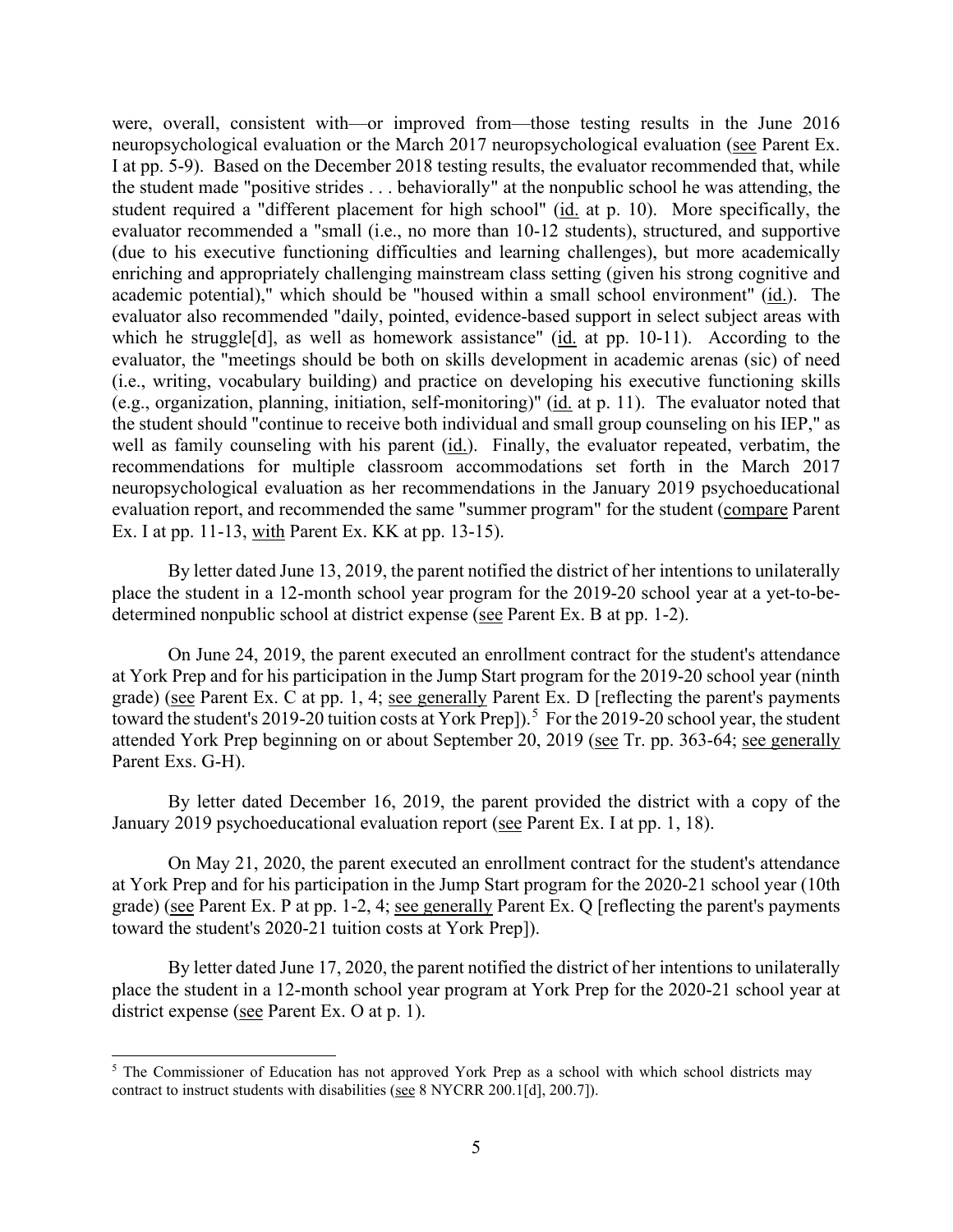"World History" (Tr. pp. 360-61; <u>see</u> Parent Exs. M at p. 1; Y at p. 1; Dist. Ex. 3). The parent also make up for his class that he failed" in the 2019-20 school year, which cost the parent an additional In a "Summer School Course Report," dated June 19, 2020, the director of York Prep's summer school confirmed that the student had received 25 hours of tutoring in "World History" and described, therein, the information covered during the tutoring sessions (Parent Ex. DD at p. 1). The hearing record reflects that, at the impartial hearing, the director of the Jump Start program at York Prep testified that the student had failed the first two quarters (or the first full semester) of testified at the impartial hearing that the student had to "take a 25-hour class in order to be able to \$2500.00 (Tr. pp. 428-29, 446-47; see Parent Ex. EE-FF).

#### **A. Due Process Complaint Notice**

 notice), the parent alleged that the district failed to offer the student a free appropriate public appropriate program and placement for the 2020-21 school year in effect by July 2, 2020" (id. at develop an IEP for the student for the 2020-21 school year, and thus, failed to offer the student a FAPE (*id.* at pp. 5-6). The parent indicated that, due to the district's failure to develop an IEP for 6). As relief, the parent requested an order directing the district to reimburse the parent for any at p. 7). In addition, the parent requested an order directing the district to provide the student with obtained transportation (id.). By due process complaint notice dated July 2, 2020 (July 2020 due process complaint education (FAPE) for the 2020-21 school year (see IHO Ex. I at p. 1). Generally, the parent indicated that the student's ADHD, and his "significant attention and executive functioning weaknesses," impeded his ability to make academic and social/emotional progress and put the student "at risk of regression during vacations and summer breaks" (id. at p. 5). The parent asserted that because the student required a 12-month school year program, the district was obligated to recommend a placement no later than "June 17, 2020" and to "ensure [the student] had an p. 5, citing Jose P. v. Ambach, 669 F.2d 865, 867 [2d Cir. 1982] and the "Standard Operating Procedures Manual: The Referral, Evaluation, and Placement of School-Age Students with Disabilities"). The parent further asserted that the district failed to convene a CSE meeting or the student, she unilaterally placed the student at York Prep for the 2020-21 school year (id. at p. expenses she paid for the costs of the student's tuition at York Prep, and to directly fund or prospectively pay for any outstanding tuition costs at York Prep for the 2020-21 school year (id. round-trip transportation to York Prep or to otherwise fund or directly pay the costs of privately

#### **B. Facts and Events Post-Dating the Due Process Complaint Notice**

 letter indicated that the student had a "history" of ADHD and was currently attending York Prep Start program" (id. at p. 2). The evaluator reiterated that her recommendation in 2018 was that, in In a letter to a district CSE chairperson dated August 18, 2020, the parent forwarded a copy of a letter from the evaluator who conducted the student's March 2017 neuropsychological evaluation and the January 2019 psychoeducational evaluation, dated August 13, 2020 (see Parent Ex. L at pp. 1-2). The parent asked the CSE to consider the recommendation from the evaluator when developing an IEP for the student for the 2020-21 school year (id. at p. 1). The evaluator's where he "receive<sup>[d]</sup> specialized learning and executive functioning support through the Jump addition to his program at York Prep, the student "receive daily, pointed, evidence-based learning and executive functioning remediation in select subject areas with which he struggles, as well as homework assistance" (id.). Further, the evaluator had "suggested" that the student "receive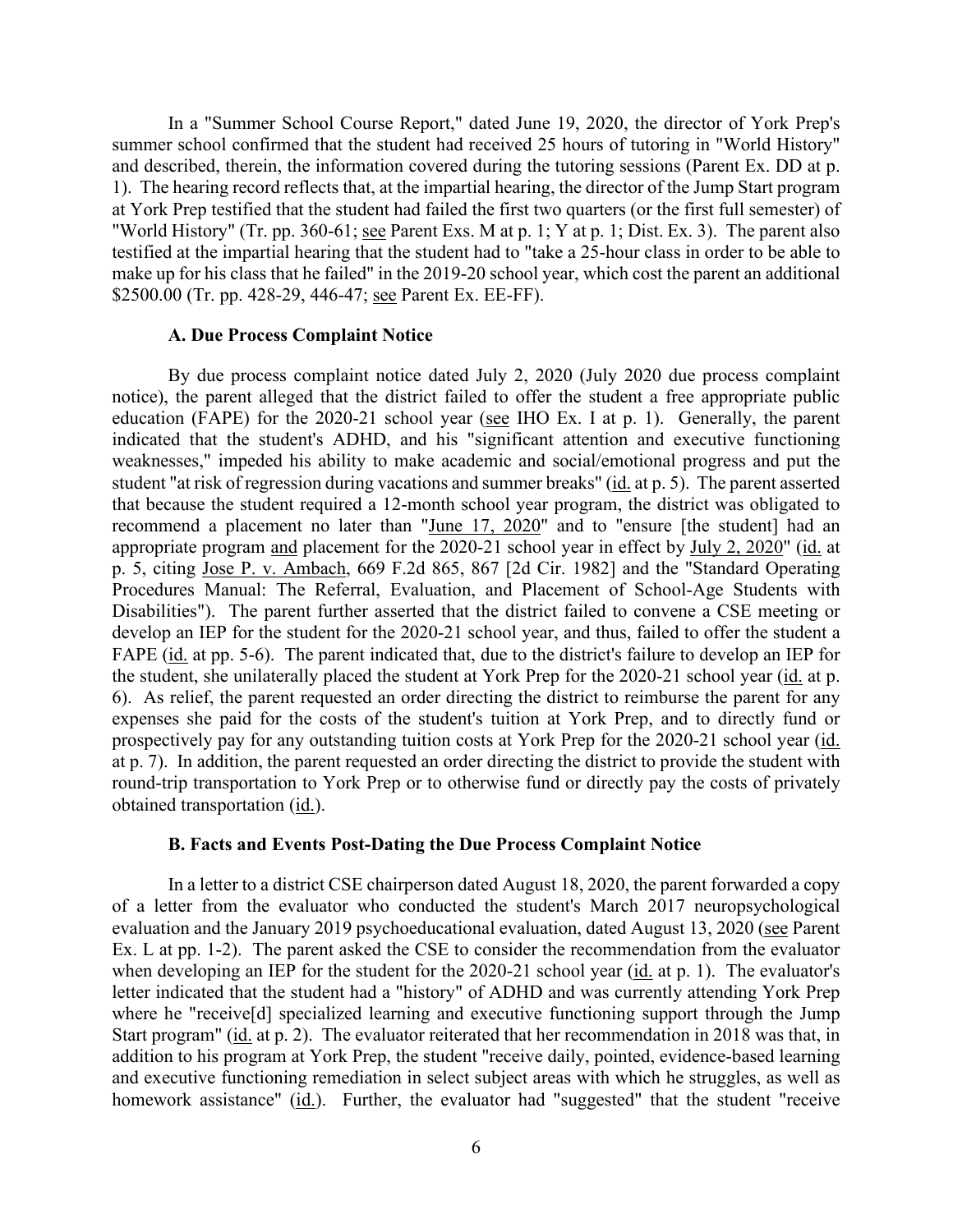monitoring and self-management" (id.). At the time of the August 2020 letter, the evaluator was "continuing to recommend that [the student] receive supplemental executive functioning intervention and learning support after school, at a rate of 5 hours per week, to specifically assist skills" (id.). supplemental programming to assist him with promoting effective techniques to help with selfwith homework management, assignment completion, and rehabilitation of his metacognitive

an IEP for the 2020-21 school year (10th grade) (see Parent Ex. AA at pp. 1, 15; see generally Parent Ex. CC; Dist. Exs. 8-14 [reflecting CSE meeting notices scheduling the meeting and emails exchanged concerning contact information]). Finding the student eligible to receive special 45-minute session per week of counseling in a group (see Parent Ex. AA at pp. 10-11).<sup>[6](#page-6-0)</sup> In On August 19, 2020, a CSE convened to conduct the student's annual review and developed education as a student with an other health-impairment, the August 2020 CSE recommended ICT services for instruction in ELA, mathematics, social studies, and sciences; three sessions per week of SETSS for support in ELA; one 45-minute session per week of individual counseling; and one addition, the August 2020 IEP included strategies to address the student's management needs, including: chunking of material and pacing guides, structured routines to minimize distractions, frequent prompting for redirection and refocusing, breaks as needed when stressed or overwhelmed, assistance with thinking through the short and long-term consequences of his actions, and verbal praise (id. at p. 4). The August 2020 IEP also included annual goals, measurable postsecondary goals, testing accommodations, and a coordinated set of transition activities for the student (id. at pp.  $5-10$ ,  $12-13$ ).<sup>[7](#page-6-1)</sup>

In an email to the parent dated August 20, 2020, the district forwarded a copy of the August 2020 IEP, and the parent acknowledged receipt of the IEP in an email of the same date (see Dist. Ex. 12 at pp. 1, 3).

year (see Dist. Ex. 4 at pp. 1-2).<sup>8</sup> In a school location letter dated September 20, 2020, the district In a prior written notice to the parent dated September 10, 2020, the district summarized the special education and related services recommended for the student for the 2020-21 school

<span id="page-6-0"></span><sup>6</sup> The student's eligibility for special education programs and related services as a student with an other healthimpairment is not in dispute (see 34 CFR 300.8[c][9]; 8 NYCRR 200.1[zz][10]).

<span id="page-6-1"></span> $<sup>7</sup>$  The August 2020 IEP reflected that the student was receiving "clinical therapy outside of school" to support his</sup> "emotional concerns" and that he took "medication at home to further address such areas" (Parent Ex. AA at pp. 3, 16).

<span id="page-6-2"></span><sup>&</sup>lt;sup>8</sup> The prior written notice indicated that the August 2020 CSE relied upon the student's June 2016 making process when developing the 2020-21 IEP (see Dist. Ex. 4 at p. 2). The hearing record does not include a report card for the student dated July 18, 2020; instead, the hearing record includes what appears to be a final dated November 13, 2019, for the same school year (see Dist. Ex. 3; Parent Ex. M). Thus, it appears that the report card reflected in the prior written notice refers to the student's June 9, 2020 report card. In addition, the neuropsychological evaluation report; a psychological evaluation report, dated November 12, 2018 (i.e., the January 2019 psychoeducational evaluation); and a student report card, dated July 18, 2020, in the decisionreport card for the student for the 2019-20 school year, dated June 9, 2020, as well as a quarterly progress report, August 2020 IEP reflected the following evaluative information within the present levels of performance section: a year-end report card, dated June 6, 2020; and some of the testing results from the December 2018 psychoeducational evaluation (see Parent Ex. AA at p. 2). According to information within the August 2020 IEP,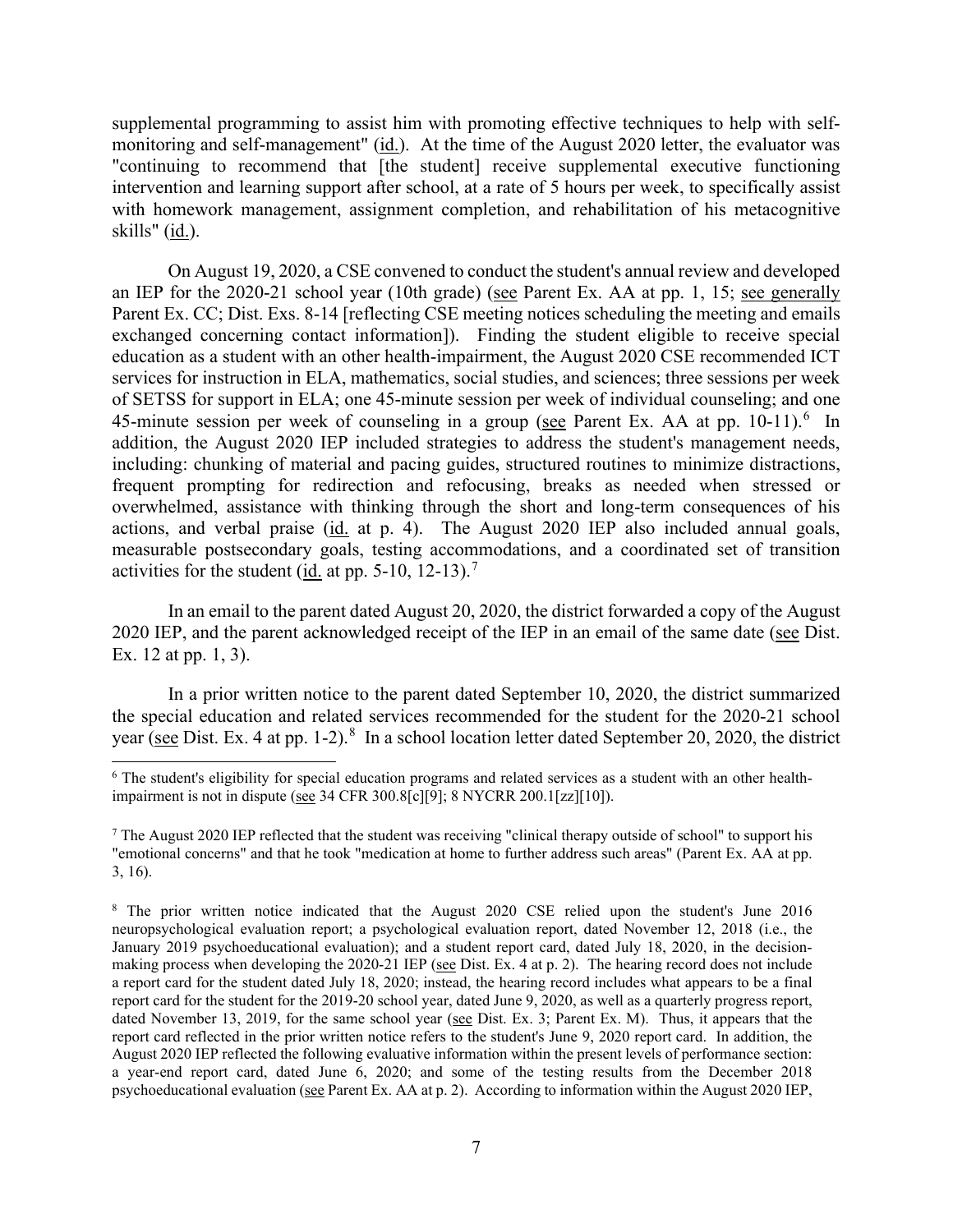identified the district public school to which the student was assigned in order to implement the 2020-21 IEP (see Dist. Ex. 5 at p. 1).

For the 2020-21 school year, the student attended York Prep (see generally Parent Exs. T-U).

#### **C. Amended Due Process Complaint Notice**

 process complaint notice), the parent alleged that the district failed to offer the student a FAPE for the 2019-20 and the 2020-21 school years (see Parent Ex. A at p. 1). Generally, the parent student "at risk of regression during vacations and summer breaks" (id. at p. 5). The parent further and supportive environment to address his executive functioning issues" (id.). In addition, the student's] educational progress" (id.). Due to the student's difficulty completing schoolwork and accommodations (*id.* at pp. 5-6). In an amended due process complaint notice dated September 16, 2020 (amended due indicated that the student's ADHD, and his "significant attention and executive functioning weaknesses," impeded his ability to make academic and social/emotional progress and put the indicated that the student required a "small classroom with 10 [to] 12 students with a structured parent noted that "[e]ducators should be familiar with [the student's] learning style and placement with well-behaved peers with similar academic functioning levels [wa]s essential to ensure [the homework, as well as to provide the student with an opportunity to "practice/develop his executive functioning skills," the parent indicated that the student required "after school support" (id.). The parent also noted that the student required counseling, psychotherapy, and classroom and testing

 Parent Ex. A at p. 6). The parent also asserted that, in a letter dated June 13, 2019, she informed failed to "timely and properly assess [the student's] academic and social emotional skills, [she] student (<u>id.</u>). With respect to the 2019-20 school year, the parent more specifically asserted that the district failed to convene a CSE meeting prior to the start of the school year in July 2019 (see the district that the student had last been evaluated in "May 2017" and that she was considering placing the student in a nonpublic school (id.). Next, the parent indicated that because the district secured [a psychoeducational] evaluation" and provided the district with a copy of the evaluation report in December 2019 (id.). The parent alleged that a CSE failed to convene a meeting to review and consider the psychoeducational evaluation of the student and failed to develop an IEP for the

CSE meeting (see Parent Ex. A at pp. 7-8). The parent alleged that the August 2020 CSE ignored Turning to the 2020-21 school year, the parent repeated much of the same information and allegations from the July 2020 due process complaint notice (compare Parent Ex. A at p. 7, with IHO Ex. I at pp. 5-6). In addition, the parent raised concerns with the scheduling of the August 2020 CSE meeting and the inability of the student's York Prep teachers and providers to attend the and failed to consider a letter composed by the private evaluator, who recommended five hours per week of after school support or tutoring for the student (id. at p. 8). In addition, the parent asserted that she did not receive a copy of the August 2020 IEP and could not review the student's annual goals; therefore, "it was difficult . . . to determine whether the recommended placement

<sup>&</sup>quot;present IEP w[ould] be updated upon receipt of undated evaluations" (id.). the "only updated document available on th[at] day during the meeting was the school's report card," and the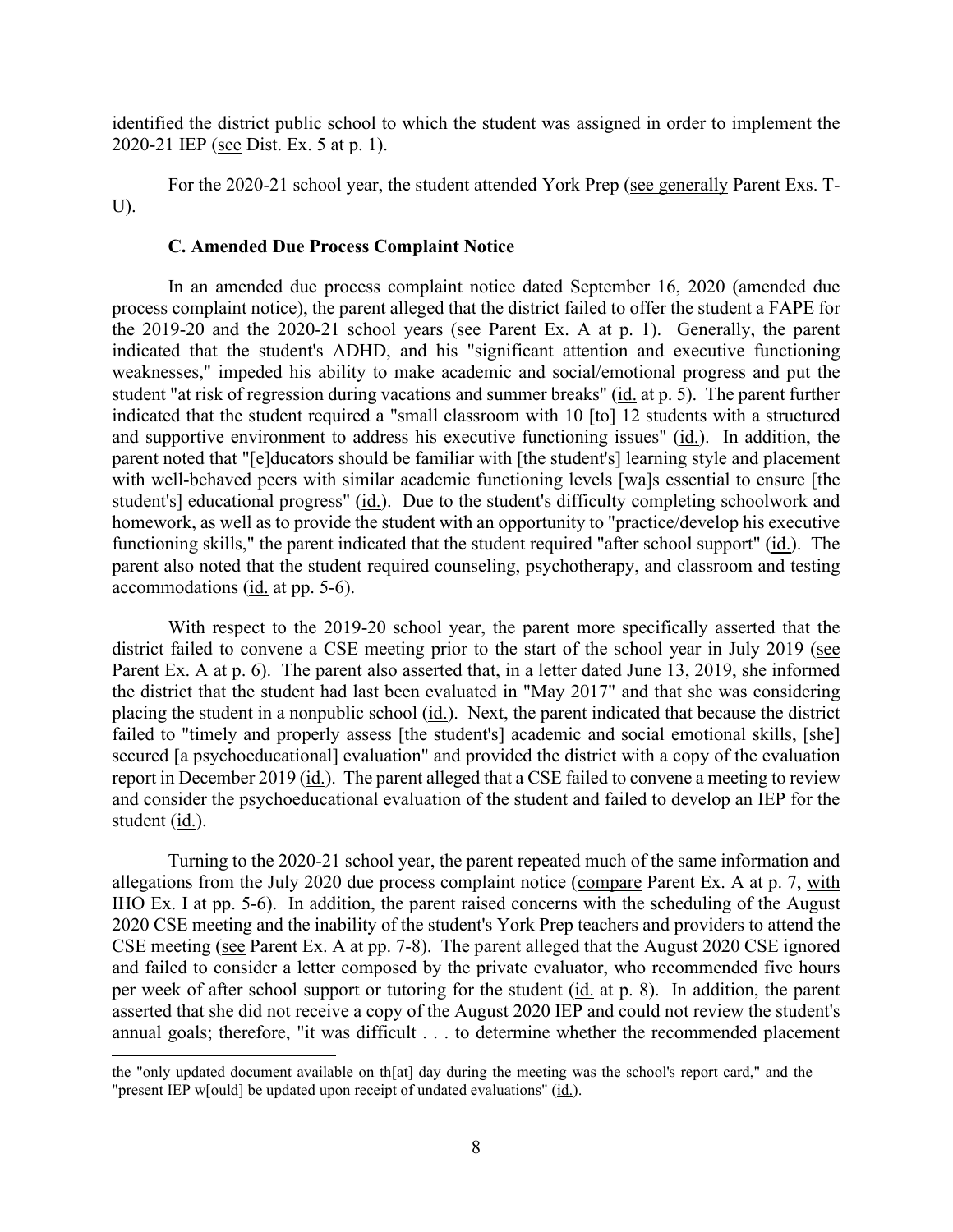would appropriately meet [the student's] needs" (*id.*). The parent also noted that, despite her attempts, she was unable to schedule a tour of the assigned public school site (id.).

outstanding tuition costs at York Prep for both school years (see Parent Ex. A at p. 9). In addition, (id.). The parent also requested an order directing the district to reimburse her for the "expenses" 2020-2021 school years" (*id.*). Additionally, the parent requested an order directing the district to costs of privately obtained transportation (*id.* at p. 10). To remedy the district's failure to offer the student a FAPE for the 2019-20 and 2020-21 school years, the parent requested the following as relief: an order directing the district to reimburse the parent for any expenses she paid for the costs of the student's tuition at York Prep for the 2019-20 and 2020-21 school years, and to directly fund or prospectively pay for any the parent requested an order directing the district to directly fund the costs of after school academic support, at a rate to be determined by the IHO, and for no less than five hours per week incurred in securing an extended school year program for [the student] for the 2019-2020 and reimburse or directly fund the costs of the student's psychoeducational evaluation, and to provide the student with round-trip transportation to York Prep or to otherwise fund or directly pay the

#### **D. Facts and Events Post-Dating the Amended Due Process Complaint Notice**

CSE chairperson (see Parent Exs. GG at pp. 4-5; JJ at p. 1). In the letter attached to the email, the to contact the school via telephone" to arrange a visit or tour (Parent Ex. JJ at p. 1). The parent's had moved from its original location" and that the school address on the school location letter with anyone at the assigned public school site, she advised the district that she could not "make an possibility of enrolling" the student; however, "[i]n the meantime, [she] w[ould] continue his appropriate for the 2020-21 school year (*id.* at pp. 1-2). In an email to the district dated November 24, 2020, the parent forwarded a letter to the parent informed the CSE chairperson that she had made "multiple attempts in the past two months letter detailed her inquiries to the district, including that she received "information that the school differed from the address listed on the school website (id.). Since the parent was unable to speak informed opinion" regarding its "suitability" for the student (id.). The parent indicated that if the CSE could "clarify [her] concerns, allow [her] to visit the school or otherwise find out the necessary information about the school's curriculum, size, [and] services," she could "consider the enrollment" at York Prep until she could determine whether the assigned public school site was

 at p. 4). The parent responded to the CSE chairperson and asked whether the assigned public not moved locations, but explained that, due to the pandemic, "all students [wer]e remote, and On November 28, 2020, the CSE chairperson responded to the parent's email, apologizing for the parent's inability to contact the student's assigned public school site and linking her email to the principal of the assigned public school site, as well as an additional individual, so that the parent could reach out to them with questions about the assigned public school site (Parent Ex. GG school site had "moved"; the CSE chairperson then responded that she did "believe the school [had] moved" (id. at p. 3). In an email to the parent dated November 30, 2020, the parent coordinator at the assigned public school site—who was the second individual the CSE chairperson identified in her previous email to the parent—responded to the parent's inquiry about the school's location (id. at pp. 2-3). The parent coordinator confirmed that the assigned public school site had [the] school campus ha<sup>[d]</sup> been closed for months due to repairs" (id. at p. 2). The parent coordinator asked the parent how she could assist her, and in response, the parent indicated that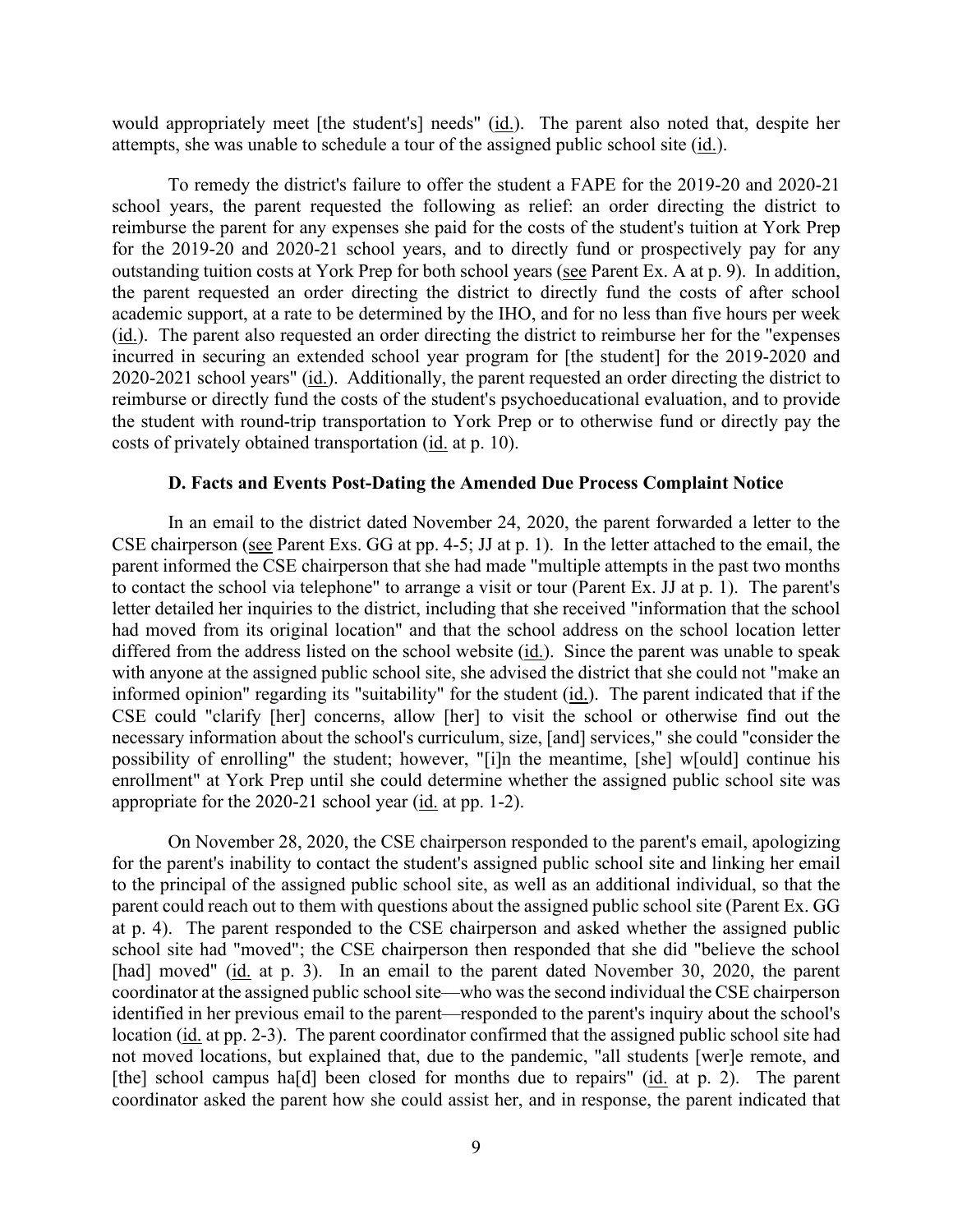the special education program at the assigned public school site (*id.* at pp. 1-2). she had "questions about the school" (id.). The parent coordinator linked the IEP coordinator at the assigned public school site to her response to the parent's email, and the IEP coordinator then emailed the parent with her contact information for any questions the parent may have had about

for the student (*id.*). Having been provided with information concerning the overall size of the functioning support programs that [wer]e not available" at the assigned public school site (id.). As school year (id. at p. 2). Thereafter, in a letter to the district CSE chairperson dated December 14, 2020, the parent informed the district that she made contact with the IEP coordinator at the assigned public school site on December 10, 2020 (see Parent Ex. II at p. 1). Based upon the parent's conversation with the IEP coordinator, the parent determined that the assigned public school site was not appropriate assigned public school site, the number of students in the regular education classes (approximately 25) and "core special education classes" (approximately 15), the absence of a music program, the organization of core classes based on the "school" as opposed to a student's individualized needs, and the fact that the "high school students [wer]e operating entirely online at present"—without any additional information concerning when, or if, the school would resume "in-person or hybrid learning"—the parent found the assigned public school site would not meet the student's need for a "small, structured instructional environment with regular individualized assistance to stay focused, complete assigned tasks, monitor and regulate his behavior, and achieve his academic goals" (id.). The parent further noted that the student required "specialized learning and executivea result, the parent indicated that the student would remain enrolled at York Prep until the district could "provide a suitable placement that w[ould] address [his] specific needs" for the 2020-21

# **E. Impartial Hearing Officer Decision**

On December 16, 2020, an IHO was appointed (see IHO Decision at p. 2). Initially, the notice (id.). Following the conclusion of the resolution period, the parties and the IHO met over the course of four impartial hearing dates from February 25, 2021, through April 20, 2021, during which time the IHO allowed the parties to pursue settlement of the matter (id.). IHO held two "status conferences" in January 2021; at the second status conference conducted on January 15, 2021, the IHO granted permission for the parent's amended due process complaint

 13, 2021 (see Tr. pp. 1-665). In a decision dated December 22, 2021, the IHO found that the district failed to offer the student a FAPE for the 2019-20 and 2020-21 school years (see IHO Decision at pp. 8, 12-15, 18). With respect to the district's failure to offer the student a FAPE for this school year or present a case  $(id. at p. 8)$ . On May 5, 2021, the parties proceeded to the impartial hearing on the merits of the matter (see Tr. p. 83). After a total of 15 days of proceedings, the impartial hearing concluded on October the 2019-20 school year, the IHO's rationale rested solely on the fact that the district did not defend

 Decision at p. 12). The IHO reviewed the bases under which a student might be eligible to receive With respect to the 2020-21 school year, the IHO initially concluded that, contrary to the parent's assertion, the student was not entitled to receive a 12-month school year program (see IHO a 12-month school year program, and described those students set forth in State regulation, 8 NYCRR 200.6(k), noting, for example, if a student had "highly intensive management needs and require[d] a high degree of individualized attention and intervention" (id.). Under the facts of this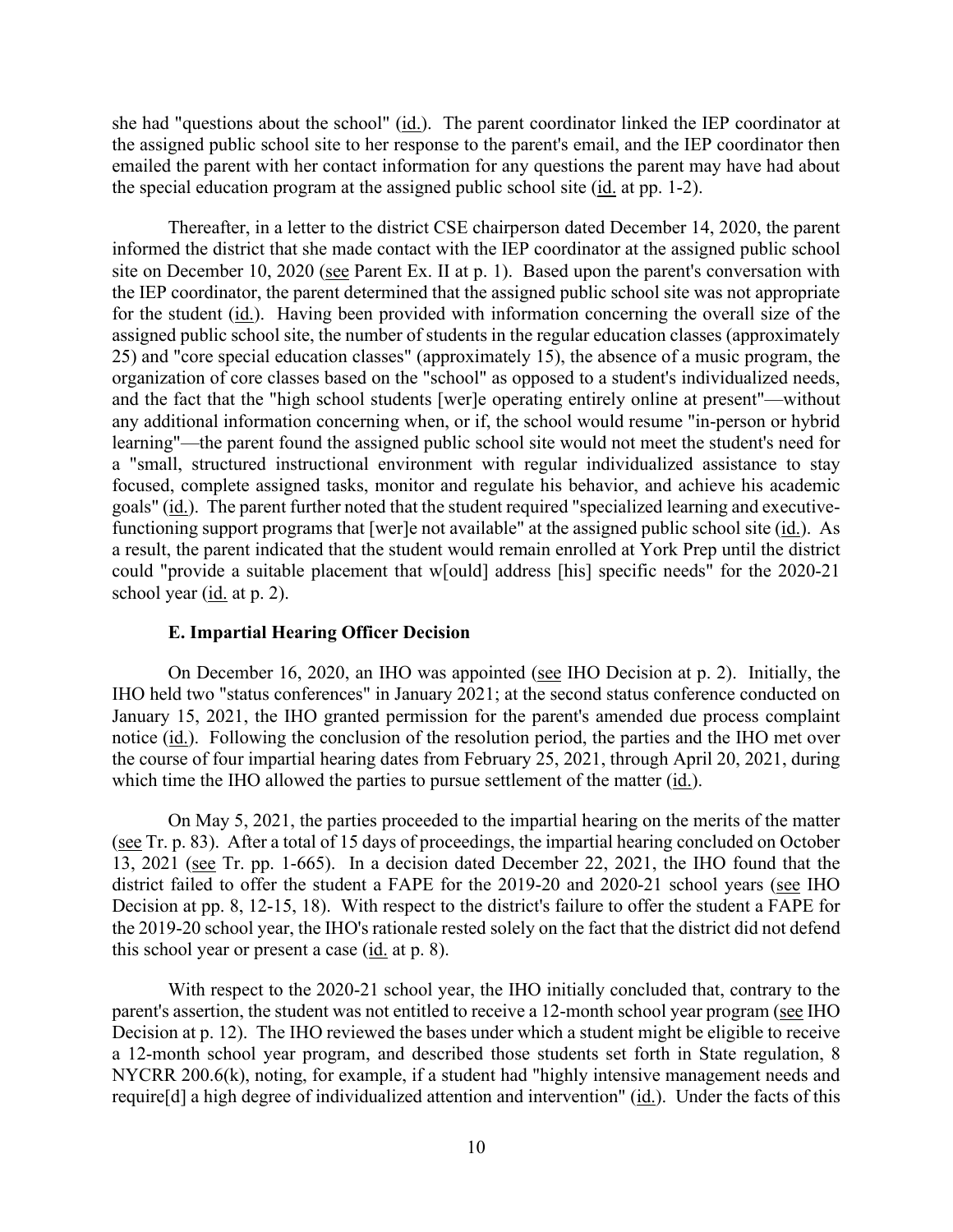were necessary to prevent substantial regression" (id.). The IHO concluded that the hearing record was not entitled to a 12-month school year program (*id.*). Next, the IHO found that, contrary to of the August 2020 IEP (*id.* at p. 13, citing Tr. p. 432 and Parent Ex. X [reflecting the parent's affidavit]). case, however, the IHO found that the student "would only qualify for [12-]month services if it did not contain "any evidence of the likelihood of substantial regression," and therefore, the student the parent's contention, the evidence in the hearing record demonstrated that she received a copy

the August 2020 IEP (see IHO Decision at pp. 13-15). Turning first to the absence of York Prep "expected there to be a reconvene with the school" (*id.*). However, the IHO reasoned that since The IHO then addressed the parent's contentions concerning the August 2020 IEP, the absence of York Prep staff at the August 2020 CSE meeting, and the alleged failure to consider the private evaluator's recommendation for five hours per week of tutoring services in developing staff at the CSE meeting, the IHO found that although staff were invited to participate, no one from York Prep attended the August 2020 CSE meeting (id. at p. 13). According to the IHO, the parent testified that York Prep staff were not available for CSE meetings during the summer, and she the district "needed to finalize an IEP before the start of the school year in September," it was "difficult to imagine how a meeting could have been possible prior to the start of the school year" if York Prep staff were not available during the summer (id.). The IHO also indicated that the district school psychologist testified that the parent had not indicated a desire to invite the private evaluator to the CSE meeting  $(id.)$ <sup>[9](#page-10-0)</sup>

final grades for the 2019-20 school year at York Prep (see IHO Decision at p. 14). The IHO noted contact with the [s]tudent since 2018" (id.). As for the August 2020 IEP, the IHO reviewed the recommendations for ICT services, individual and group counseling, management needs, and annual goals, as well as the student's the parent's request for five hours per week of tutoring "because at York Prep [the student] had Jump Start in the beginning of the day and at the end of the day" (id.). According to the IHO, although the private evaluator recommended five hours per week of tutoring, she "had not had any

Finding that the recommendations in the August 2020 IEP were "appropriate" notwithstanding that the York Prep staff did not participate—the IHO indicated that the parent had not pointed to "any specific information that the York Prep staff would have provided that would have changed the information or the recommendations on the IEP" (IHO Decision at pp. 14-15). In addition, the IHO found that "[n]o one from York Prep testified with respect to the [s]tudent's needs for the 2020-2021 school [year] that were different from what was set forth in the IEP," and moreover, the student "did not require the specific services that York Prep had been providing or that were recommended by [the private evaluator] who had not seen the [s]tudent since 2018" (id. at p. 15). The IHO also found that the district offered the student a "program which included special education services throughout the day in the ICT class, which was a different type of program than he had been receiving at York Prep," and furthermore, that the student would have been provided the "executive functioning services" throughout the day in the ICT class (id.). As

<span id="page-10-0"></span>the participation of a regular education teacher at the meeting (see IHO Decision at p. 13, citing 8 NYCRR 9 While acknowledging that the parent did not assert any other violations regarding the composition of the August 2020 CSE, the IHO pointed out that since the York Prep staff could not attend, the district should have ensured 200.3[a][1][ii]).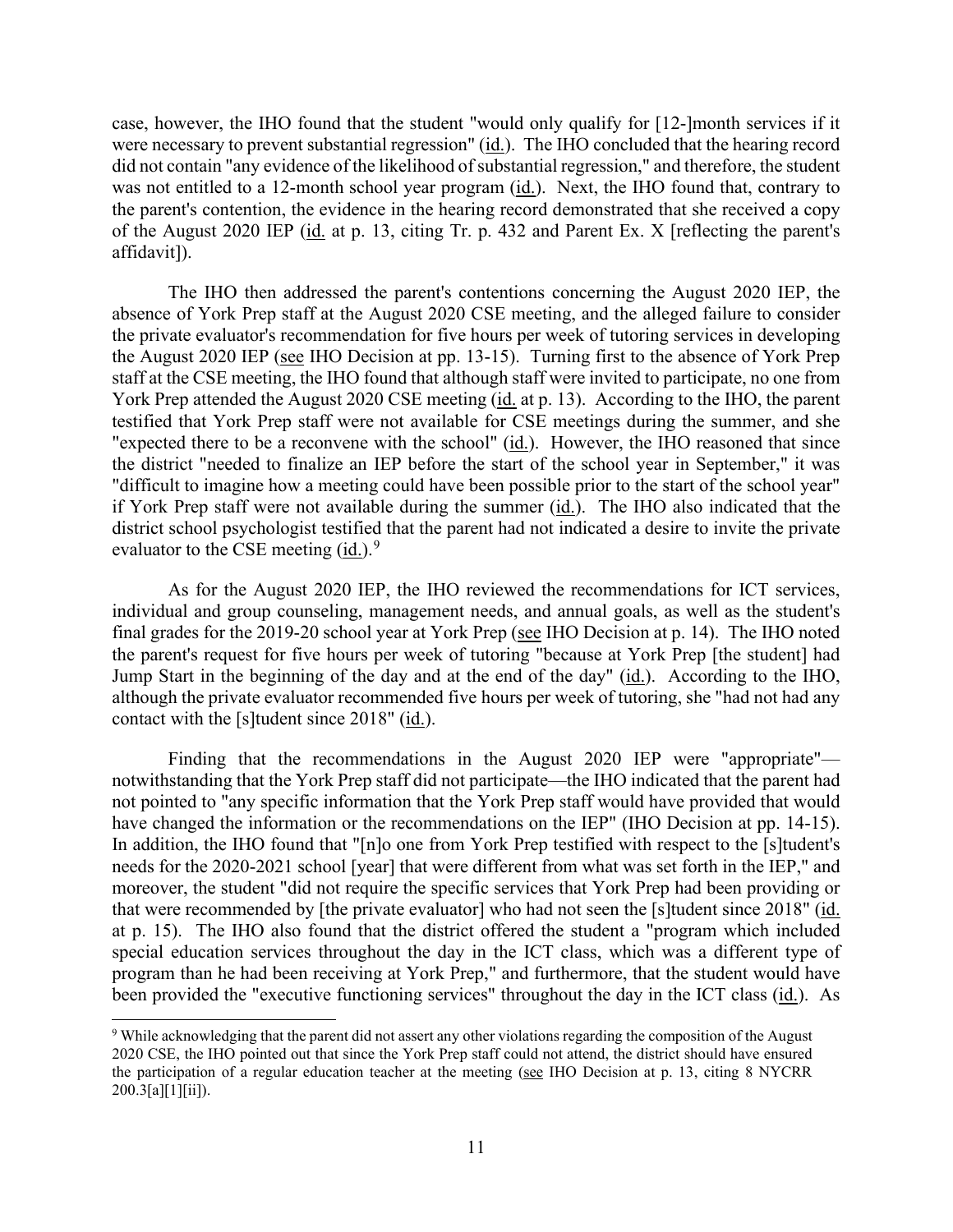counseling services, addressed the student's "executive functioning and other needs" (id.). a final point, the IHO found that the management needs in the August 2020 IEP, as well as the

that she could not visit or tour the assigned public school site (see IHO Decision at p. 15). assigned public school site, did not "work at the [assigned public school] site" (id.). However, the would have been directed to someone who help[ed] and answer[ed] questions for parents" (id.). 2021 school year until mid-September" ( $\underline{id}$ , citing Tr. p. 274).<sup>[10](#page-11-0)</sup> The IHO also noted that the had "remote services" in place "well after the start of the school year " and the hearing record failed in the finding that the district failed to offer the student a FAPE for the 2020-21 school year (id.). Finally with respect to the 2020-21 school year, the IHO turned to the parent's contention According to the IHO, the evidence in the hearing record revealed that the contact person listed on the district's school location letter, who would provide "assistance in arranging a visit" of the hearing record also included evidence that had the parent "called the site to arrange for a visit, they The IHO noted that the "site was not available to begin classes even remotely during the 2020parent informed the district, by letter dated November 23, 2020, that she could not visit the assigned public school site because the "number provided was incorrect" and she had no other contact number (see IHO Decision at p. 15). As a result, the IHO concluded that the district only to contain evidence that the district had a "placement" for the student at the start of the school year or that the parent had an opportunity to visit the assigned public school site,—which culminated

 for the 2019-20 school year, the IHO concluded that it was not appropriate because York Prep did (IHO Decision at pp. 8-10). More specifically, the IHO found that, based on the recommendation program to support the [s]tudent's frustration and self-regulation" ( $\underline{\text{id}}$  at pp. [11](#page-11-1)-12).<sup>11</sup> The IHO student's unilateral placement inappropriate for the 2019-20 school year (id.). With respect to whether York Prep was an appropriate unilateral placement for the student not offer or provide the student with counseling "at the beginning" of the 2019-20 school year for individual and group counseling in the January 2019 psychoeducational evaluation to address the student's "executive functioning issues, which included self-regulation difficulties and difficulties with frustration," as well as to help the student "develop good coping skills," the absence of this related service at York Prep caused the student to struggle with his transition to the school and impeded his ability to "derive a benefit from his education from the beginning of the school year" (id. at pp. 10-11). The IHO pointed to the student's grades in English and his failing grades in World History during the first two quarters as evidence of the student's inability to "derive full benefit from his education," noting further that "counseling was a key ingredient of a further noted that although the student did not demonstrate a "large assortment of needs," counseling was one of those needs, and York Prep's failure to provide the service rendered the

the IHO briefly addressed equitable considerations (see IHO Decision at p. 12). Here, the IHO As the final criterion for an award of tuition reimbursement for the 2019-20 school year,

<span id="page-11-0"></span><sup>&</sup>lt;sup>10</sup> A witness at the impartial hearing testified that, similar to all district public schools in September 2020, the 274). student's assigned public school site opened for remote instruction on or about September 21, 2020 (see Tr. p.

<span id="page-11-1"></span><sup>274).&</sup>lt;br><sup>11</sup> According to the evidence in the hearing record, the student failed the history class for first two semesters at York Prep during the 2019-20 school year because he did not regularly hand in all of his assignments and struggled with test-taking ( $\frac{\text{see}}{\text{Tr}}$ . pp. 358-59).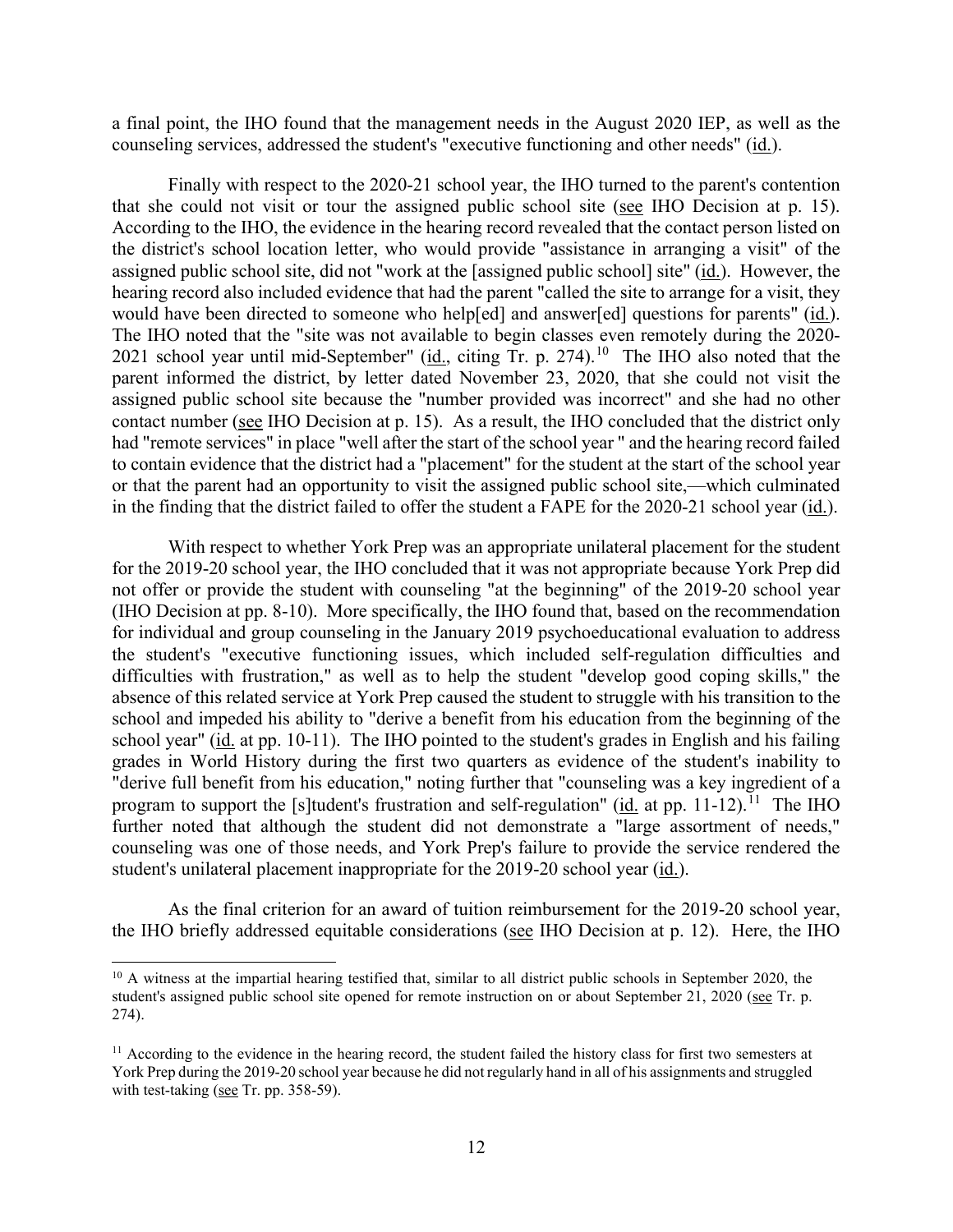reimbursement (*id.*). However, having found that York Prep was not appropriate, the IHO denied found that the parent provided the district with a 10-day notice by letter dated June 13, 2019, and that no equitable considerations weighed against the parent's request for an award of tuition the parent's request for tuition reimbursement  $(id.)$ .

 20 school year, the IHO gleaned information that she characterized as generally applicable to the (id., citing Parent Ex. MM at p. 2). The IHO determined that, although the hearing record included teacher as a witness (see id.at pp. 16-17). Instead, the parent elected to present a different witness, for that year (as well as for the  $2019-2020$  school year)" ( $\underline{\text{id}}$  at p. 17). With respect to whether York Prep was an appropriate unilateral placement for the 2020- 21 school year, the IHO initially indicated that there was "little evidence submitted regarding the program offered" to the student for the 2020-21 school year, and any evidence related to the student's program at York Prep for the 2019-20 school year was "specific to that year" (IHO Decision at p. 16). Upon reviewing the affidavit by the student's Jump Start teacher for the 2019- York Prep program and was, therefore, relevant to the 2020-21 school year, to wit, that the "learning specialist met with students twice daily in a group and twice weekly for 1:1 meetings" evidence concerning the "specific strategies and goals they worked on" with the student during the 2019-20 school year—pointing, again, to the affidavit by the student's 2019-20 Jump Start teacher—the hearing record failed to include any similar evidence regarding the 2020-21 school year (id., citing Parent Ex. MM at pp. 3-4). In addition, the student did not have the same Jump Start teacher for the 2020-21 school year, and the student's Jump Start teacher for the 2020-21 school year was not presented as a witness, notwithstanding that the parent listed this teacher as a witness and the IHO offered the parent multiple impartial hearing dates in order to produce this who, according to the IHO, did not "testify regarding the strategies and supports provided" to the student for the 2020-21 school year; rather, the individual testified about the student's "tracking

 unilateral placement for the student for the 2020-21 school year (IHO Decision at p. 17). The IHO Finding that the hearing record lacked evidence regarding the "strategies" used with the student during the 2020-21 school year, the IHO concluded that York Prep was not an appropriate noted that the student required a "variety of strategies and supports in reading and writing," as well as counseling, and the hearing record failed to include evidence that the student received those supports or services (id.).

thereafter, the "district remedied the allegation in that notice, and held an IEP meeting" (id.). The "[t]his equitable concern might be relevant regarding the amount of tuition awarded" (id.). As the final criterion for an award of tuition reimbursement for the 2020-21 school year, the IHO briefly addressed equitable considerations (see IHO Decision at p. 17). Here, the IHO found that the parent provided the district with a 10-day notice by letter dated June 17, 2020; IHO also found that, after the August 2020 CSE meeting and development of the student's IEP, the parent "did not send any subsequent [10-]day notice . . . prior to enrolling the [s]tudent at York Prep" (id.). According to the IHO, the parent sent a letter, dated December 14, 2020—"well after the [s]tudent had been at York Prep for several months"—and, while not relevant to the parent's request for tuition reimbursement for the 2020-21 school year because the IHO had already found that York Prep was not an appropriate unilateral placement—the IHO nonetheless indicated that However, having found that York Prep was not appropriate, the IHO denied the parent's request for tuition reimbursement (id.).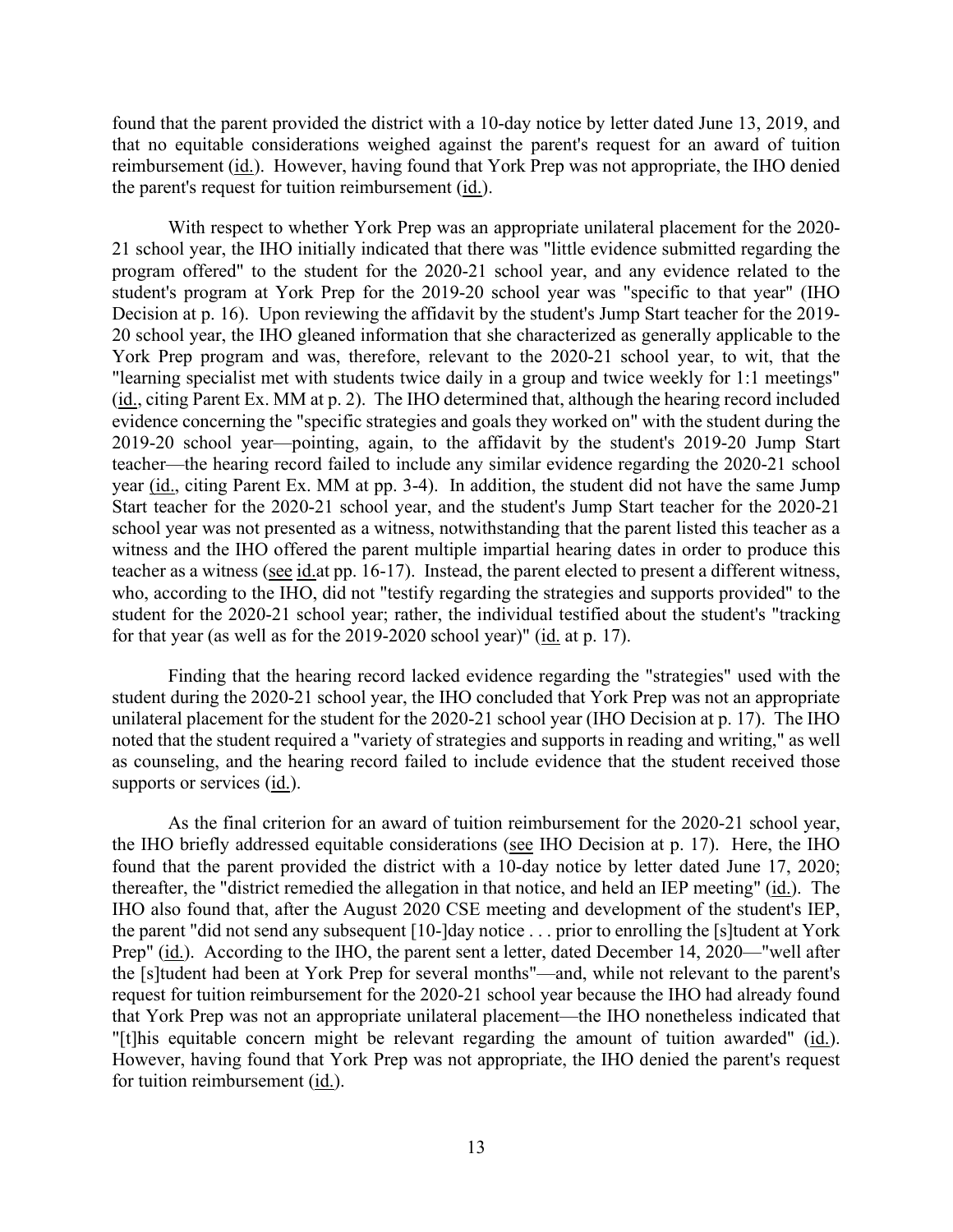"no basis for funding this program, as [the IHO] d[id] not award funding" for the 2020-21 school year and because the parent did not include this "request" in the due process complaint notice (id.). In light of the foregoing, the IHO ordered the district to fund the parent's January 2019 psychoeducational evaluation (\$3500.00) because the district "did not defend its evaluation" (IHO Decision at p. 18). The IHO also found that the parent was not entitled to reimbursement for the costs of the student's "summer" program at York Prep, during summer 2020, because there was

#### **IV. Appeal for State-Level Review**

 The parent appeals, arguing that the IHO erred by finding that York Prep was not an of afterschool tutoring, to be prospectively funded by the district, for the 2020-21 school year.<sup>[12](#page-13-0)</sup> appropriate unilateral placement for the student for the 2019-20 and 2020-21 school years. The parent also argues that the IHO erred by finding that, for the 2020-21 school year, equitable considerations—that is, the absence of a 10-day notice—would prevent the parent from obtaining an award of tuition reimbursement. Next, the parent contends that the IHO erred by finding that the parent was not entitled to reimbursement for the costs of the summer program at York Prep for the 2020-21 school year. Finally, the parent asserts that the IHO erred by finding that the student was not entitled to five hours per week of tutoring services. As relief, the parent seeks to overturn the IHO's findings on these issues and an order directing the district to reimburse or fund the costs of the student's tuition at York Prep for the 2019-20 and 2020-21 school year; find that equitable considerations weighed in favor of the parent's request for tuition reimbursement or funding for both school years; find that the parent was entitled to reimbursement for the costs of the student's summer program at York Prep; and find that the student was entitled to receive five hours per week

 it must be dismissed on this basis. As a cross-appeal, the district argues that the IHO erred by reduction of the amount of tuition reimbursement awarded for the 2020-21 school year. As relief, 2019 psychoeducational evaluation and to uphold the remainder of the IHO's decision.<sup>[13](#page-13-1)</sup> In an answer, the district responds to the parent's allegations and generally argues to uphold those portions of the IHO's decision now challenged by the parent on appeal. The district also asserts that the parent's request for review fails to comply with practice regulations, and as a result, awarding the parent reimbursement for the costs of the January 2019 psychoeducational evaluation as an independent educational evaluation (IEE). The district also argues that, if York Prep is found to be an appropriate unilateral placement for the student, equitable considerations warrant a the district seeks to reverse the IHO's decision awarding the parent reimbursement for the January

 support of the issues raised in the request for review and to dismiss the district's cross-appeal. In a reply to the district's answer and cross-appeal, the parent responds to the district's affirmative defenses and allegations in the cross-appeal. Overall, the parent further argues in

<span id="page-13-0"></span> $12$  The parent attached additional documentary evidence to the memorandum of law for consideration on appeal (see generally Parent Mem. of Law Exs. OO-SS).

<span id="page-13-1"></span> v. New York City Dep't of Educ., 2013 WL 1314992, at \*6-\*7, \*10 [S.D.N.Y. Mar. 21, 2013]). 14 <sup>13</sup> Since the district, as the aggrieved party, has not challenged the IHO's findings that the district failed to offer the student a FAPE for the 2019-20 and 2020-21 school years, these determinations have become final and binding on the parties and they will not be reviewed on appeal (34 CFR 300.514[a]; 8 NYCRR 200.5[j][5][v]; <u>see M.Z.</u>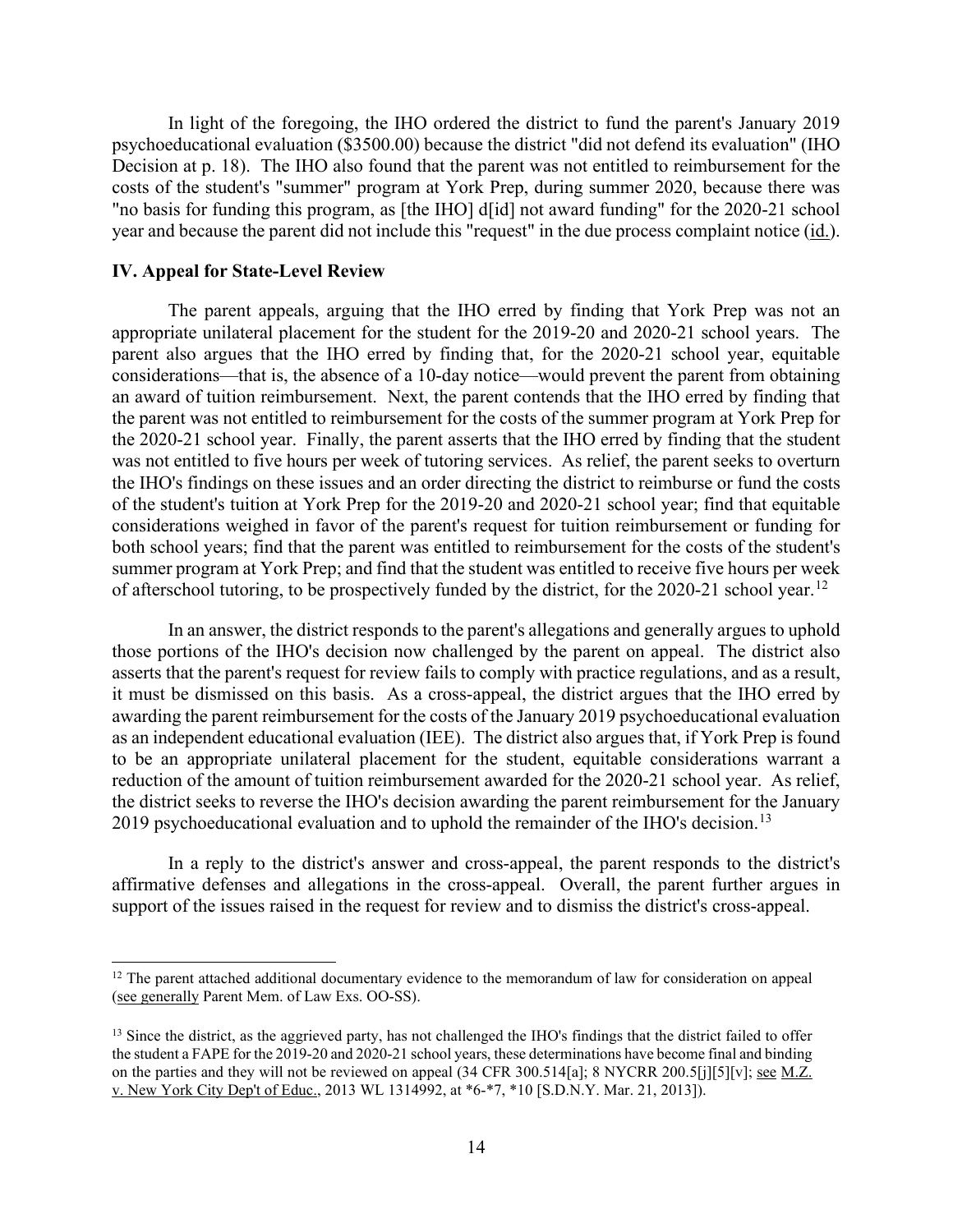#### **V. Applicable Standards**

Two purposes of the IDEA (20 U.S.C. §§ 1400-1482) are (1) to ensure that students with disabilities have available to them a FAPE that emphasizes special education and related services designed to meet their unique needs and prepare them for further education, employment, and independent living; and (2) to ensure that the rights of students with disabilities and parents of such students are protected (20 U.S.C. § 1400[d][1][A]-[B]; see generally Forest Grove Sch. Dist. v. T.A., 557 U.S. 230, 239 [2009]; Bd. of Educ. of Hendrick Hudson Cent. Sch. Dist. v. Rowley, 458 U.S. 176, 206-07 [1982]).

 A FAPE is offered to a student when (a) the board of education complies with the 2014]; <u>R.E. v. New York City Dep't of Educ.</u>, 694 F.3d 167, 189-90 [2d Cir. 2012]; <u>M.H. v. New</u> procedural requirements set forth in the IDEA, and (b) the IEP developed by its CSE through the IDEA's procedures is reasonably calculated to enable the student to receive educational benefits (Rowley, 458 U.S. at 206-07; T.M. v. Cornwall Cent. Sch. Dist., 752 F.3d 145, 151, 160 [2d Cir. York City Dep't of Educ., 685 F.3d 217, 245 [2d Cir. 2012]; Cerra v. Pawling Cent. Sch. Dist., 427 F.3d 186, 192 [2d Cir. 2005]).

 70 [1985]; R.E., 694 F.3d at 184-85; T.P. v. Mamaroneck Union Free Sch. Dist., 554 F.3d 247, reimbursement to parents by school officials as an available remedy in a proper case under the IDEA (471 U.S. at 370-71; see Gagliardo v. Arlington Cent. Sch. Dist., 489 F.3d 105, 111 [2d Cir. the student a FAPE (Burlington, 471 U.S. at 370-71; see 20 U.S.C. § 1412[a][10][C][ii]; 34 CFR A board of education may be required to reimburse parents for their expenditures for private educational services obtained for a student by his or her parents, if the services offered by the board of education were inadequate or inappropriate, the services selected by the parents were appropriate, and equitable considerations support the parents' claim (Florence County Sch. Dist. Four v. Carter, 510 U.S. 7 [1993]; Sch. Comm. of Burlington v. Dep't of Educ., 471 U.S. 359, 369- 252 [2d Cir. 2009]). In Burlington, the Court found that Congress intended retroactive 2007]; Cerra, 427 F.3d at 192). "Reimbursement merely requires [a district] to belatedly pay expenses that it should have paid all along and would have borne in the first instance" had it offered 300.148).

Sch. Dist., 142 F.3d 119, 129 [2d Cir. 1998]). A parent's failure to select a program approved by that their private placement was appropriate, even if the IEP was inappropriate" (Gagliardo, 489 F.3d at 112; see M.S. v. Bd. of Educ. of the City Sch. Dist. of Yonkers, 231 F.3d 96, 104 [2d Cir. A private school placement must be "proper under the Act" (Carter, 510 U.S. at 12, 15; Burlington, 471 U.S. at 370), i.e., the private school offered an educational program which met the student's special education needs (see Gagliardo, 489 F.3d at 112, 115; Walczak v. Fla. Union Free the State in favor of an unapproved option is not itself a bar to reimbursement (Carter, 510 U.S. at 14). The private school need not employ certified special education teachers or have its own IEP for the student (id. at 13-14). Parents seeking reimbursement "bear the burden of demonstrating 2000]). "Subject to certain limited exceptions, 'the same considerations and criteria that apply in determining whether the [s]chool [d]istrict's placement is appropriate should be considered in determining the appropriateness of the parents' placement'" (Gagliardo, 489 F.3d at 112, quoting Frank G. v. Bd. of Educ. of Hyde Park, 459 F.3d 356, 364 [2d Cir. 2006]; see Rowley, 458 U.S. at 207). Parents need not show that the placement provides every special service necessary to maximize the student's potential (Frank G., 459 F.3d at 364-65). When determining whether a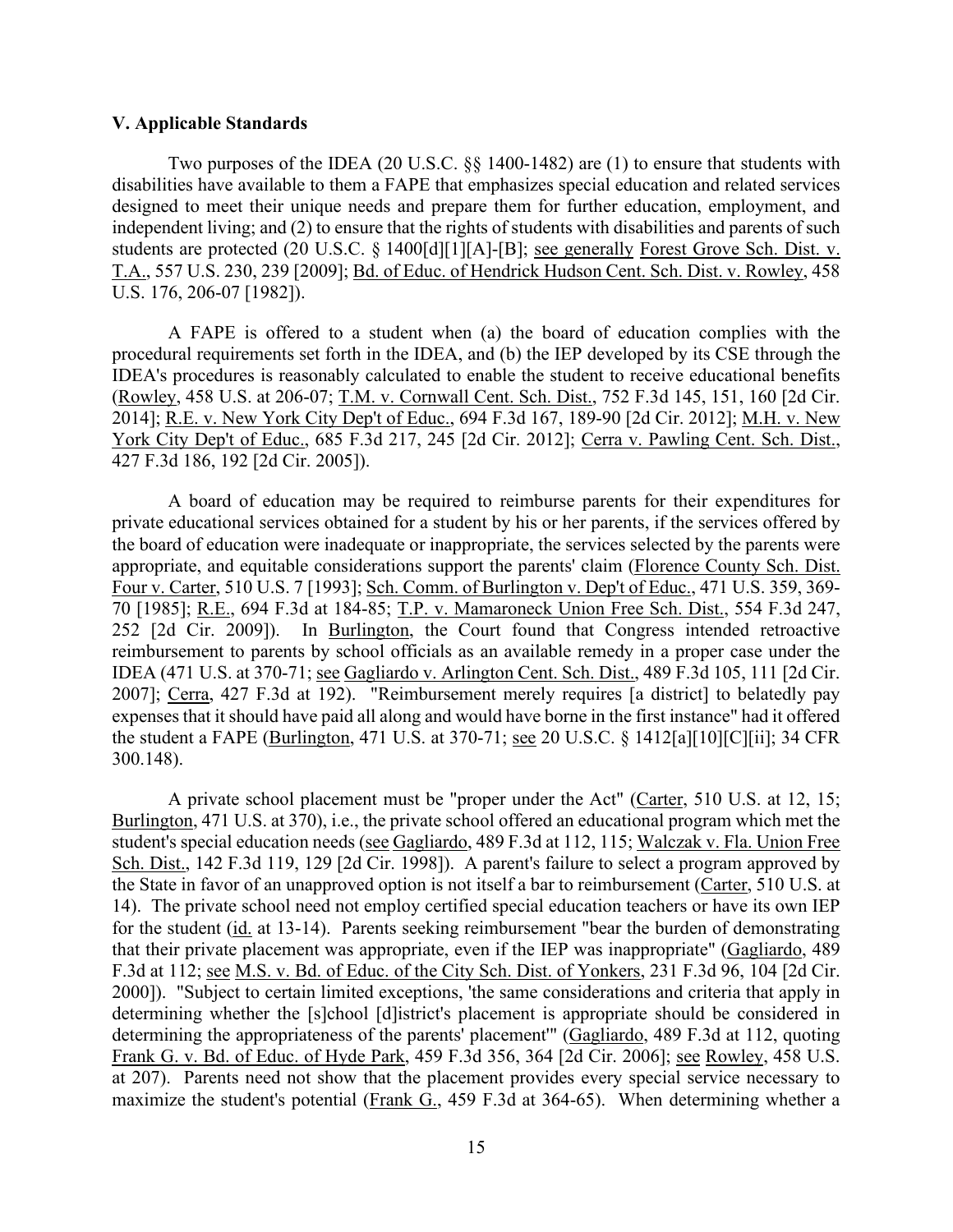364; see Gagliardo, 489 F.3d at 115; Berger v. Medina City Sch. Dist., 348 F.3d 513, 522 [6th Cir. placement offers adequate and appropriate education under the IDEA"]). A private placement is U.S.C. § 1401[29]; Educ. Law § 4401[1]; 34 CFR 300.39[a][1]; 8 NYCRR 200.1[ww]; Hardison unilateral placement is appropriate, "[u]ltimately, the issue turns on" whether the placement is "reasonably calculated to enable the child to receive educational benefits" (Frank G., 459 F.3d at 2003] ["evidence of academic progress at a private school does not itself establish that the private appropriate if it provides instruction specially designed to meet the unique needs of a student (20 v. Bd. of Educ. of the Oneonta City Sch. Dist., 773 F.3d 372, 386 [2d Cir. 2014]; C.L. v. Scarsdale Union Free Sch. Dist., 744 F.3d 826, 836 [2d Cir. 2014]; Gagliardo, 489 F.3d at 114-15; Frank G., 459 F.3d at 365).

The Second Circuit has set forth the standard for determining whether parents have carried their burden of demonstrating the appropriateness of their unilateral placement.

> individual needs. To qualify for reimbursement under the IDEA, instruction specially designed to meet the unique needs of a No one factor is necessarily dispositive in determining whether parents' unilateral placement is reasonably calculated to enable the child to receive educational benefits. Grades, test scores, and regular advancement may constitute evidence that a child is receiving educational benefit, but courts assessing the propriety of a unilateral placement consider the totality of the circumstances in determining whether that placement reasonably serves a child's parents need not show that a private placement furnishes every special service necessary to maximize their child's potential. They need only demonstrate that the placement provides educational handicapped child, supported by such services as are necessary to permit the child to benefit from instruction.

(Gagliardo, 489 F.3d at 112, quoting Frank G., 459 F.3d at 364-65).

the appropriateness of such placement (Educ. Law  $\S$  4404[1][c]; <u>see R.E.</u>, 694 F.3d at 184-85). The burden of proof is on the school district during an impartial hearing, except that a parent seeking tuition reimbursement for a unilateral placement has the burden of proof regarding

# **VI. Discussion**

# **A. Preliminary Matters**

# **1. Compliance with Practice Regulations**

 The district contends that the parent's request for review should be dismissed as it fails to of IHO error in the request for review express no more than "[m]ere disagreement" with the IHO's by State regulations (Answer & Cr. App. ¶ 15, citing 8 NYCRR 279.4; 279.6). The district also comply with Part 279 of the State regulations. Specifically, the district asserts that the statements findings, but do not "clearly 'specify the reasons for challenging' the [IHO's] decision," as required contends that any "arguments raised and discussed solely" in the parent's memorandum of law must be rejected because a memorandum of law is not a "substitute for a pleading" (Answer & Cr.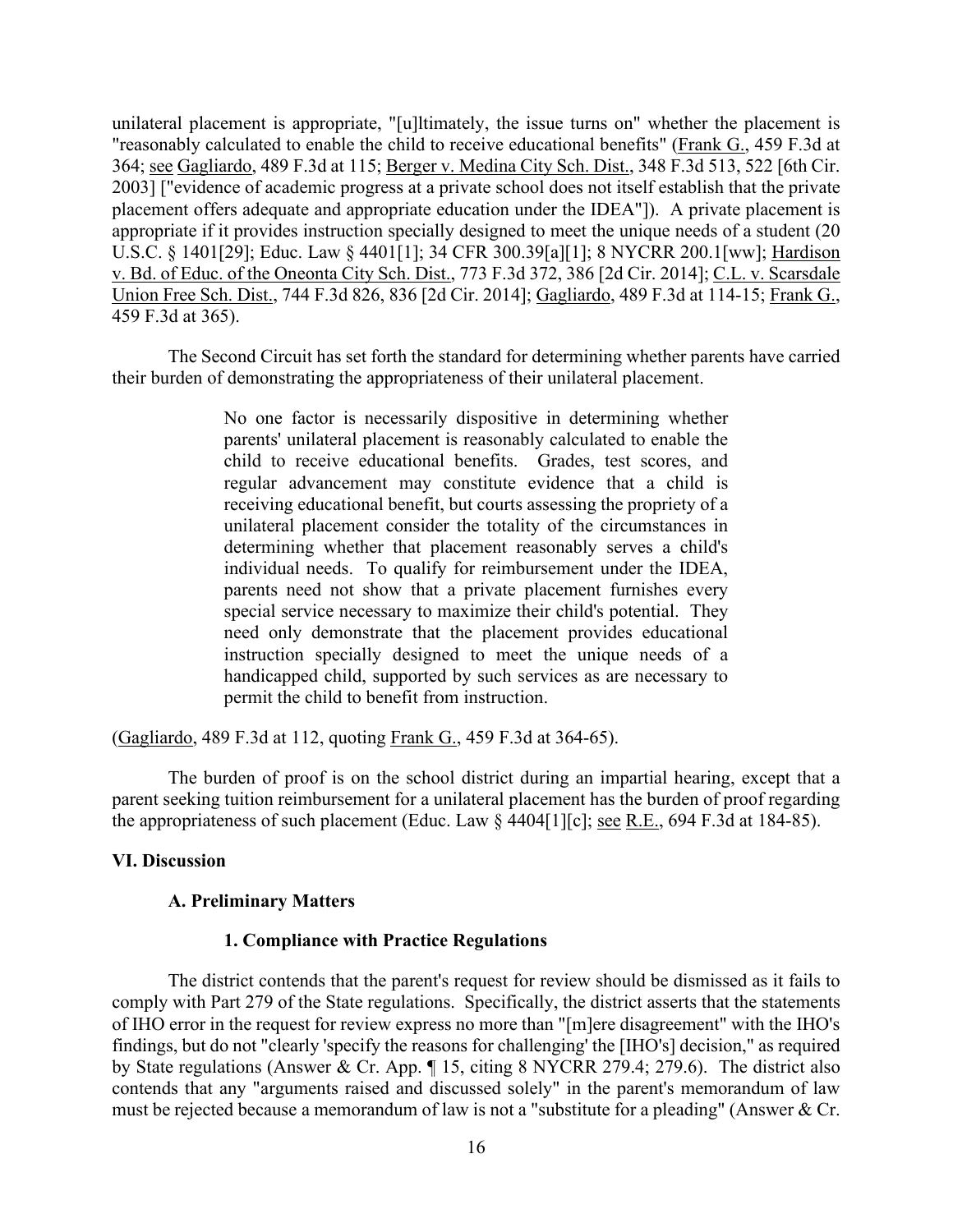App. ¶ 15, citing 8 NYCRR 279.4; 279.6 and Application of a Student with a Disability, Appeal No.  $19-121$ ).<sup>[14](#page-16-0)</sup>

 279.4[a]). In addition, section 279.4(a) provides that the request for review "must conform to the form requirements in section 279.8 of this Part" (id.). With respect to the content of a request for review, State regulation provides that a request for review "shall clearly specify the reasons for challenging the [IHO's] decision, identify the findings, conclusions, and orders to which exceptions are taken, or the failure or refusal to make a finding, and shall indicate what relief should be granted by the [SRO] to the petitioner" (8 NYCRR

 In describing content requirements, section 279.8 of the State regulations requires that a request for review shall set forth:

(1) the specific relief sought in the underlying action or proceeding;

 (2) a clear and concise statement of the issues presented for review and the grounds for reversal or modification to be advanced, with each issue numbered and set forth separately, and identifying the precise rulings, failures to rule, or refusals to rule presented for review; and

(3) citations to the record on appeal, and identification of the relevant page number(s) in the hearing decision, hearing transcript, exhibit number or letter and, if the exhibit consists of multiple pages, the exhibit page number.

 (8 NYCRR 279.8[c][1]-[3]). State regulation further states that "any issue not identified in a party's request for review, answer, or answer with cross-appeal shall be deemed abandoned and will not be addressed by a State Review Officer" (8 NYCRR 279.8[c][4]).

 Generally, the failure to comply with the practice requirements of Part 279 of the State regulations may result in the rejection of the submitted documents or the dismissal of a request for review by an SRO (8 NYCRR 279.8[a]; 279.13; see M.C. v. Mamaroneck Union Free Sch. Dist., 2018 WL 4997516, at \*23 [S.D.N.Y. Sept. 28, 2018] [upholding dismissal of allegations set forth in an appeal to an SRO for "failure to identify the precise rulings presented for review and [failure] to cite to the pertinent portions of the record on appeal, as required in order to raise an issue" for review on appeal]; T.W. v. Spencerport Cent. Sch. Dist., 891 F. Supp. 2d 438, 440-41 [W.D.N.Y. 2012] [upholding dismissal of a petition for review that was untimely and exceeded page limitations]). However, "judgments rendered solely on the basis of easily corrected procedural

<span id="page-16-0"></span><sup>&</sup>lt;sup>14</sup> Aside from this conclusory assertion, the district does not identify or otherwise point to any issues raised in the arguments in support of the issues identified for appeal in the request for review (8 NYCRR 279.8[d]). Therefore, the district's assertion concerning the parent's memorandum of law is wholly without merit and will not be further parent's memorandum of law that were not already raised or identified in the request for review (see Answer & Cr. App. ¶ 15). Upon review, the parent's memorandum of law—consistent with State regulation—only includes addressed.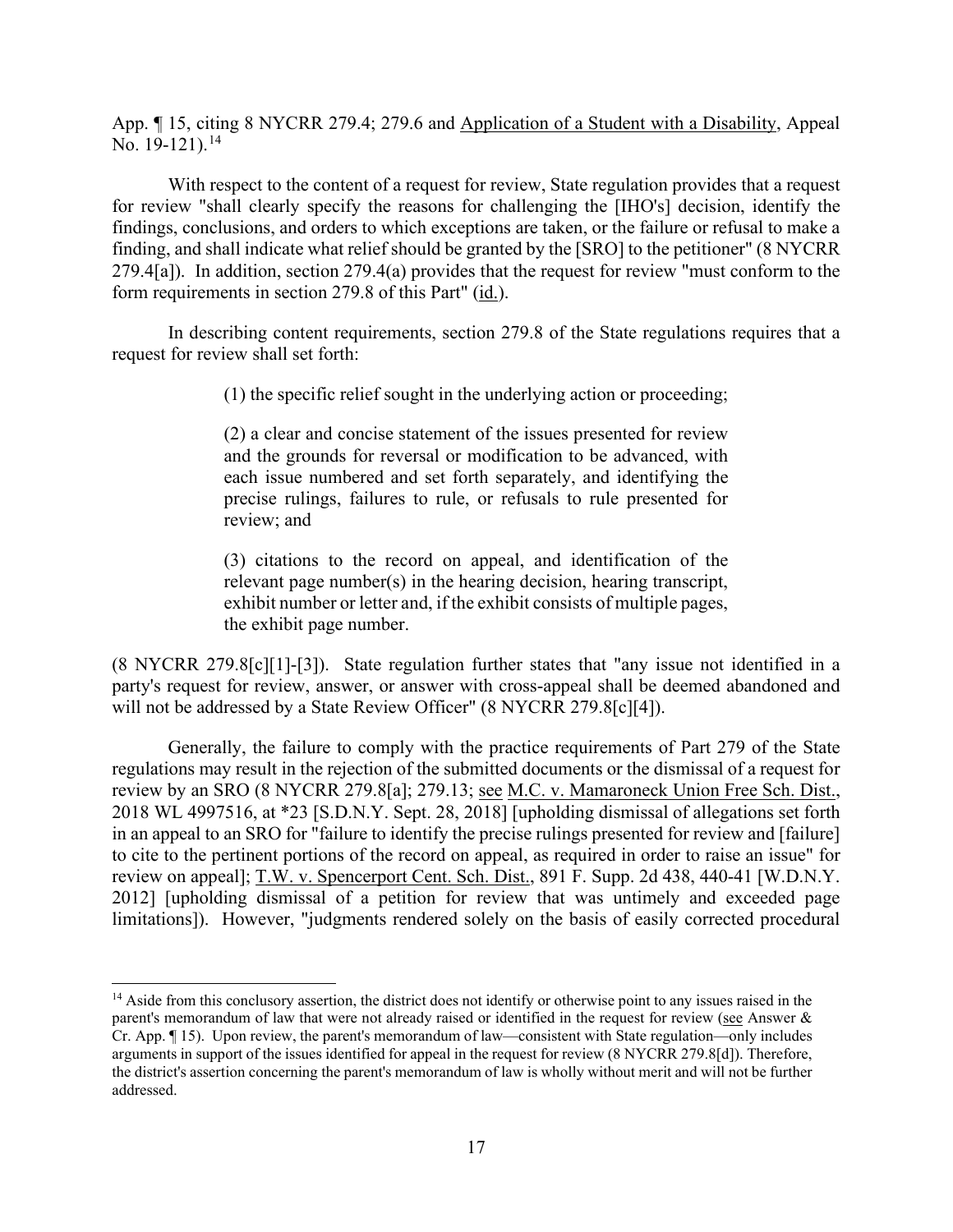errors or 'mere technicalities,' are generally disfavored" (*J.E. v. Chappaqua Cent. Sch. Dist., 2015*) WL 4934535, at \*4-\*6 [S.D.N.Y. Aug. 17, 2015], quoting Foman v. Davis, 371 U.S. 178 [1962]).

 contentions. For example, the parent enumerated five distinct issues presented for review in clear under a heading in bold and capitalized text (*id.*). While the parent does not elaborately state the findings presented for appeal in the request for review, with appropriate citations to the evidence in the hearing record (see generally Parent Mem. of Law). Additionally, the district does not assert its ability to do so in a timely manner. To the contrary, the district formulated an answer responsive which to dismiss the parent's request for review for the failure to comply with practice regulations. In this case, a review of the parent's request for review does not support the district's and concise statements, as well as the basis for overturning the IHO's findings on each issue identified (see Req. for Rev. ¶¶ 1-5). The parent complied with the stated regulations by setting forth issues presented for review in separately numbered paragraphs and by highlighting each issue reasons for overturning the IHO's findings in the request for review, the parent's memorandum of law sufficiently and properly includes arguments in support of overturning each of the IHO's any prejudice in its ability to either prepare an answer responding to the parent's allegations or in to the specific issues raised in the parent's request for review. Consequently, there is no basis upon

# **2. Additional Documentary Evidence**

 The parent attached additional evidence—consisting of three separate affidavits and a letter (see generally Parent Mem. of Law Exs. OO-RR).<sup>[15](#page-17-0)</sup> Generally, documentary evidence not [holding that additional evidence is necessary only if, without such evidence, the SRO is unable to render a decision]). from a psychiatrist—to the memorandum of law submitted in support of the request for review presented at an impartial hearing is considered in an appeal from an IHO's decision only if such additional evidence could not have been offered at the time of the impartial hearing and the evidence is necessary in order to render a decision (see, e.g., Application of a Student with a Disability, Appeal No. 08-030; Application of a Student with a Disability, Appeal No. 08-003; see also 8 NYCRR 279.10[b]; L.K. v. Ne. Sch. Dist., 932 F. Supp. 2d 467, 488-89 [S.D.N.Y. 2013]

evidence provided via affidavit in lieu of direct testimony (see generally Parent Mem. of Law Exs. OO; QQ-RR). One affidavit is by the witness the parent was unable to produce during the impartial hearing dates (compare IHO Decision at pp. 16-17, with Parent Mem. of Law Ex. RR). The two Upon review, all three of the affidavits proffered by the parent appear to be testimonial hearing, but who the IHO made significant efforts to accommodate on several different impartial remaining affidavits and the psychiatrist's letter include information concerning services allegedly

<span id="page-17-0"></span><sup>&</sup>lt;sup>15</sup> The parent also attached another document, identified as exhibit "SS," to support the assertion that the district finding, the parent properly raised a request for reimbursement or funding for the summer 2020 program (compare the IHO issued findings related to the allegations found within the amended due process compliant notice (see dated September 16, 2020]). Therefore, it is unclear why the parent now seeks to present evidence that the district accepted the amended due process complaint notice. Consequently, the additional documentary evidence accepted the amended due process complaint notice in or around January 2021, and that contrary to the IHO's Parent Mem. of Law Ex. SS, with IHO Decision at p. 18). However, a review of the hearing record demonstrates that the amended due process complaint notice was entered into the hearing record as evidence, and moreover, IHO Decision at pp. 8-12; see generally Parent Ex. A [representing the amended due process complaint notice, identified as exhibit "SS" is unnecessary and will not be accepted.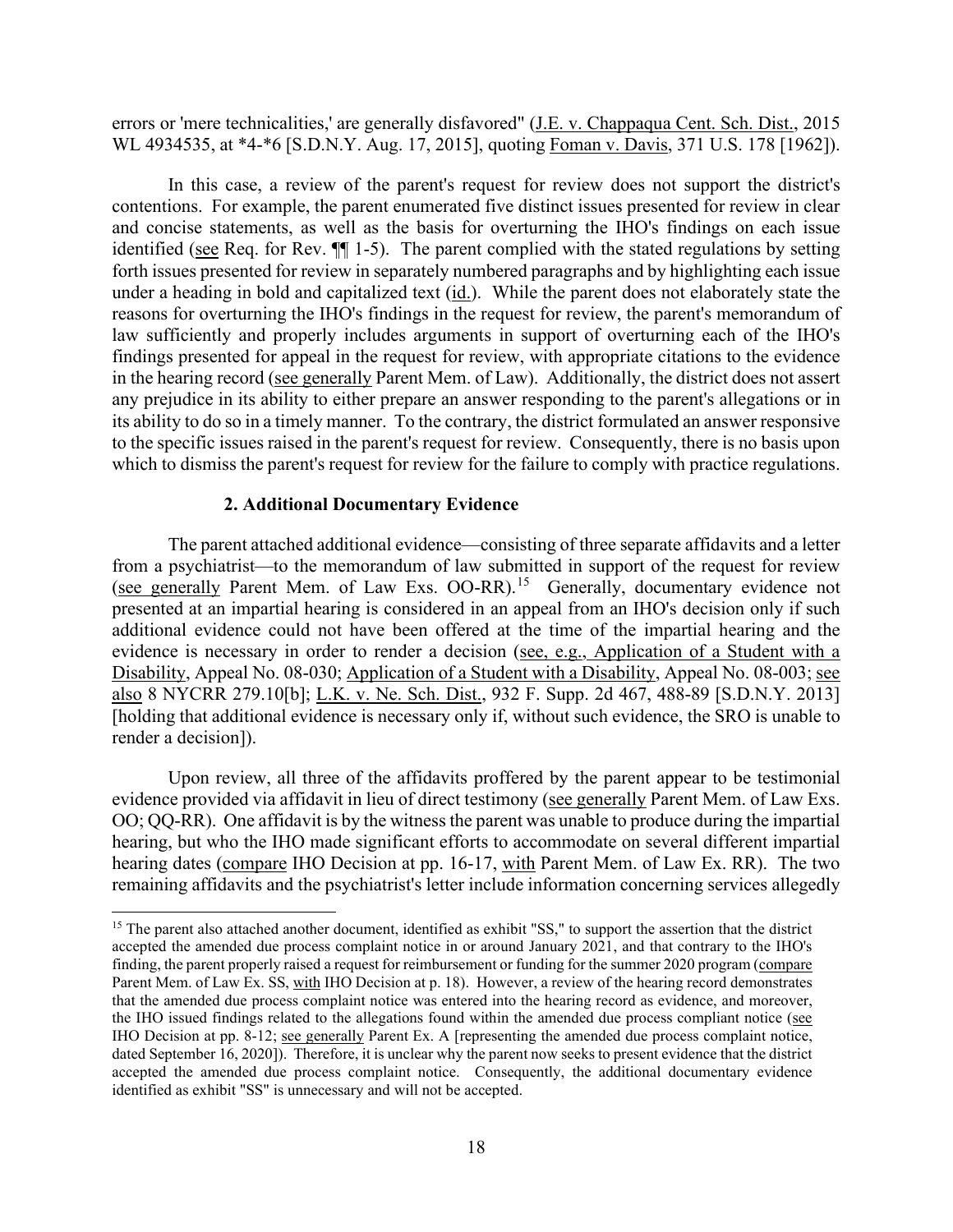address the IHO's underlying rationales for finding that York Prep was not an appropriate unilateral in the IHO denying the parent's request for tuition reimbursement or funding for those school years unavailable at the time of the impartial hearing or are now otherwise necessary to render a decision in this matter (see generally Req. for Rev.; Parent Mem. of Law). Therefore, I decline to exercise provided to the student during the 2019-20 and 2020-21 school year, which appear to directly placement for the student for the 2019-20 and 2020-21 school years and which ultimately resulted (see generally Parent Mem. of Law Ex. OO-QQ). The parent offers no explanation as to why either the affiants or the treating psychiatrist—or the documents now proffered on appeal—were my discretion and will not now accept the parent's additional documentary evidence for consideration on appeal.

#### **B. Unilateral Placement—York Prep**

 Overall, the student's needs in this case are not in dispute and, as reflected by the evidence I at pp. 2-3, 5-9; KK at pp. 2-3, 5-6, 9-10, 12). As noted in the January 2019 psychoeducational through work and made "careless errors," and he lacked "effective problem-solving strategies" (Parent Ex. I at pp. 3, 5). At least one teacher further described the student as having a tendency a "leadership role in many of the classes and ha[d] many friends at school" (id. at p. 5). The same functioning" helped him with his work (*id.*). According to the evaluator, the student's "pattern of [wer]e his primary areas of weakness that [wer]e impeding upon his ability to achieve" (id. at p. 10). Consequently, the evaluator indicated that the student continued to meet the diagnostic criteria for an ADHD, combined presentation (id.). in the hearing record, have largely remained consistent amid various evaluations (see Parent Exs. evaluation report, the student's seventh grade teachers consistently described him, at that time, as having "high potential," but that he "easily lost focus" and became "distracted," he often rushed to "interrupt a lot" and to become "very silly and distracting"—but thereafter indicated that, socially, he had a "'sense of maturity that the other students d[idn']t have'" and that he often took teacher reported that the assistance the student received with "organization skills and executive performance during th[e] evaluation continue[d] to suggest significant difficulties with executive functioning, and his grades at school and teacher commentary on report cards indicate [d] that these

 however the evaluator noted that "variability continued to be seen across [the student's] processing all fell within the average range (id. at pp. 9, 14). Academically, the evaluator found that the student's "performances across subjects continue[d] to present with variability, but [that the student] show[ed] good potential for learning" (id. at p. 9). The evaluator noted that and he struggle[d] under time demands" (*id.* at pp. 9-10, 15). Based upon the cognitive assessments administered as part of the January 2019 psychoeducational evaluation, the student's overall functioning fell within the high average range, performances across indices, suggesting that his cognitive profile [wa]s better understood when more closely evaluating each domain area" (Parent Ex. I at p. 9). Evaluation results reflected that the student "performed best on tasks of nonverbal fluid reasoning" (extremely high average); his performance in working memory skills, while noted to have "declined," fell within the high average range"; and his performance in processing speed, verbal comprehension, and visual spatial "[g]enerally speaking, [the student's] total reading, written expression, and math performances largely me[t] the [a]verage range"; however, the evaluator further noted that the student "continue[d] to demonstrate difficulty with his ability to compose sentences and develop essays,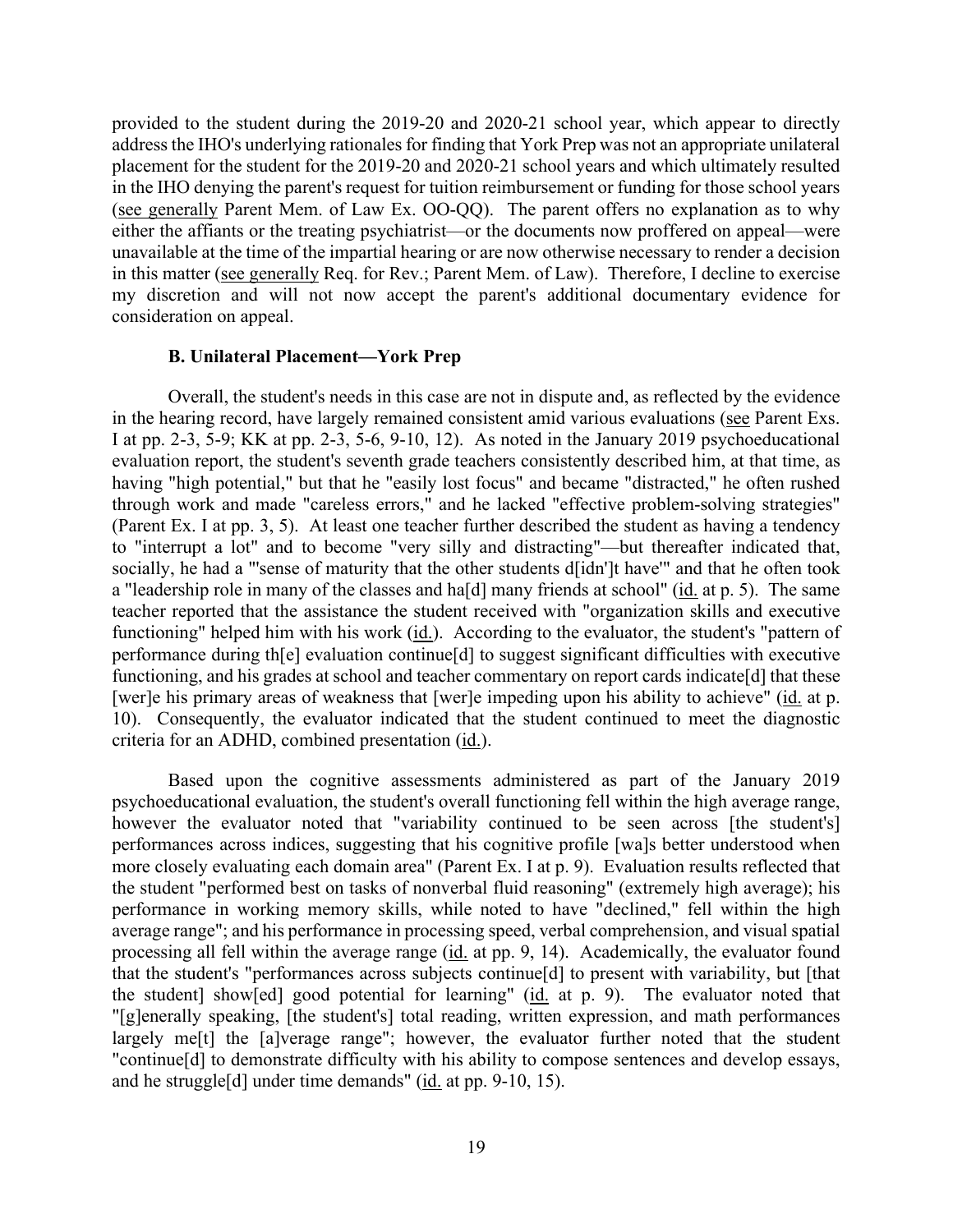"further detailed" as recommendations in the evaluation report (Parent Ex. I at p. 10). One such and small group counseling on his IEP" ( $\underline{\text{id}}$  at pp. 10-11).<sup>16</sup> At the impartial hearing, the evaluator difficulties with managing his work, with initiating, [and] with self-monitoring" (Tr. pp. 304-05). In light of the student's identified needs, the evaluator found it was "imperative" that the student receive "all of the necessary opportunities, remediation, and supports for his executive functioning deficits, particularly as they appl[ied] to his academic achievement," which were recommendation, without elaboration, was that the student "continue to receive both individual explained that she recommended individual and group counseling for the student to "address the executive functioning issues that he was having, which also included some self-regulation difficulties and difficulties with frustration, so really to give him some good coping tools" (Tr. pp. 303-04). The evaluator testified that, for this student, his executive functioning issues presented as "difficulties with areas of attention and also with regard to planning and organization, In terms of the student needing "academic remediation," the evaluator testified that, "with regard to areas like written expression"—for example, when "constructing an essay or constructing any sort of written report"—these activities required a "certain amount of planning and organizing" and the student had "vulnerabilities in that area" (Tr. p. 305). Therefore, the evaluator recommended academic remediation be addressed with the student "as it tie[d] into his executive functioning weaknesses" (Tr. p. 305).

With this as backdrop and as explained more fully below, the IHO's findings that York Prep was not appropriate for the student due, in part, to the absence of counseling services for both the 2019-20 and 2020-21 school years, must be vacated.

#### **1. 2019-20 School Year**

 The parent argues that the IHO erred by finding that York Prep was not appropriate for the frustration, and coping skills throughout the school year. In opposition, the district contends that student for the 2019-20 school year because York Prep did not provide the student with counseling services and York Prep did not address the student's executive functioning, self-regulation, the IHO properly concluded that York Prep was not an appropriate unilateral placement because the program was not specially designed to address the student's unique needs. More specifically, the district asserts that the hearing record lacked evidence demonstrating how York Prep addressed the student's needs in the area of executive functioning absent counseling services.

 services as are required to assist a student with a disability" (8 NYCRR 200.1[qq]). Federal regulations identify counseling services as a related service, and define counseling services as qualified personnel" (34 CFR 300.34[c][2]). The evidence in the hearing record demonstrates that, While not defined in State regulations, counseling services are listed as an example of a related service, which are defined, in part, as "developmental, corrective, and other supportive "services provided by qualified social workers, psychologists, guidance counselors, or other while the student did not receive individual or small group counseling services as may be typically conceptualized according to these definitions, the student's York Prep program—which included

<span id="page-19-0"></span> control, self-monitoring skills, problem-solving) c[ould] further be appropriately addressed and so that he c[ould] have a safe venue to process his frustration and learn better coping strategies" (Parent Ex. I at p. 11). <sup>16</sup> In contrast, the evaluator also recommended that the student "and his mother should also continue to attend cognitive-behavioral oriented psychotherapy sessions so that his executive functioning issues (e.g., impulse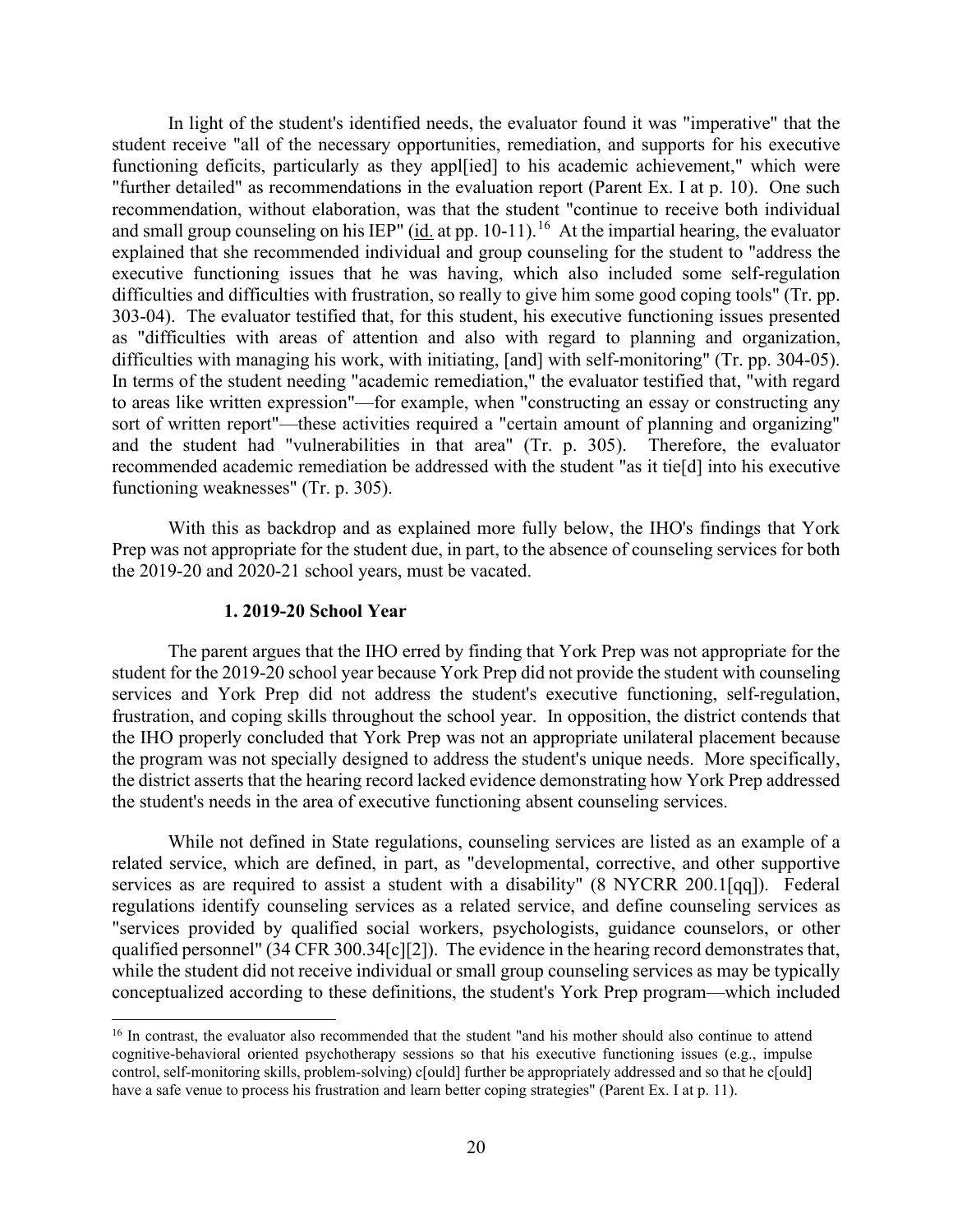the Jump Start program—provided him with the supportive services he required to address his identified needs in the areas of executive functioning, self-regulation, frustration, and coping skills.

(see Parent Ex. C at p. 1). The evidence reflects that Jump Start supported students by addressing their learning needs (see Parent Ex. E at p. 2).<sup>17</sup> Generally, Jump Start teachers are "State-certified special education teacher[s] or certified in a remedial specialty like literacy" (id.). A Jump Start (id.). Therefore, a student in the Jump Start program met with a Jump Start teacher "12 times a week" (id.). According to the evidence in the hearing record, when the parent enrolled the student at York Prep for the 2019-20 school year, the student was also enrolled in the Jump Start program teacher "typically has a caseload of about [11] students," and the teacher "meets with each student individually twice a week for one period during a non-academic subject such as art, music, drama or physical education" (id.). During the individual Jump Start sessions, the teacher "provides skills-based instruction to address the student's deficits" (id.). The evidence further reflects that the Jump Start teacher "meets with his or her students in a group both before and after school," and the group sessions "focus[] largely on executive functioning skills related to homework, organization, and test taking, but the teacher also addresses skills-based problems when necessary"

 1, 17[a]-[c]). According to the director, the daily morning sessions were a time for students to "get night's homework," and to "continue to review for tests or quizzes" (id. ¶ 17[a]). The director wer]e focused on organizing assignments," ensuring that their "planners [were] filled out environment" with the availability of individual assistance (id. [17[b]). The director also noted Consistent with the programmatic description of the Jump Start program, the director of the Jump Start program (director) described the three components of the program as consisting of the morning small group sessions (35-minute period), the final period quiet study time (45-minute period), and the twice-weekly individual sessions (40-minutes per session) (see Parent Ex. Y ¶ organized for the day," receive assistance with "any concerns they had regarding the previous indicated that the final period of the day was a "very structured quiet study time in which [students accurately," verifying assignments, beginning homework, and "studying in a quiet structured that content area teachers were available to meet with students at the final period of the day sessions  $(id. \P 17[b])$ .

classroom (see Parent Ex.  $Y \parallel 28$ ). Here, the director testified that the classroom teachers "often classroom teachers also provided students with accommodations, such as "extended time and 'quiet In addition to describing the components of the Jump Start program, the director testified about the modifications used by the York Prep classroom teachers for instruction within the incorporate[d] various special education strategies into their instruction," including the "chunking of material, repetition, checking in for understanding, refocusing and redirection" (id.). The

<span id="page-20-0"></span> according to their ability" (Parent Ex. E at p. 1). The director of the Jump Start program explained that, generally  $(id. \P 9)$ . Given this tracking system, a student could move between different tracks during the school year and  $17$  The description of the York Prep program for the 2019-20 school year reflected that, in addition to the Jump Start program, York Prep used a "tracking system to create an environment by which students [wer]e grouped the lowest level, or the "four track [wa]s the most scaffolded and move[d] at a slower pace" and the academic "content [wa]s chunked and broken down more extensively" (Parent Ex. Y ¶ 2, 6, 8-10). In contrast, she explained that the highest-level track, or an "Honors class [wa]s the least scaffolded and move[d] at a faster pace" could be placed or grouped in a slower-paced track depending on a specific academic need or difficulty (see Parent Exs. E at p. 1;  $Y \parallel 10$ ).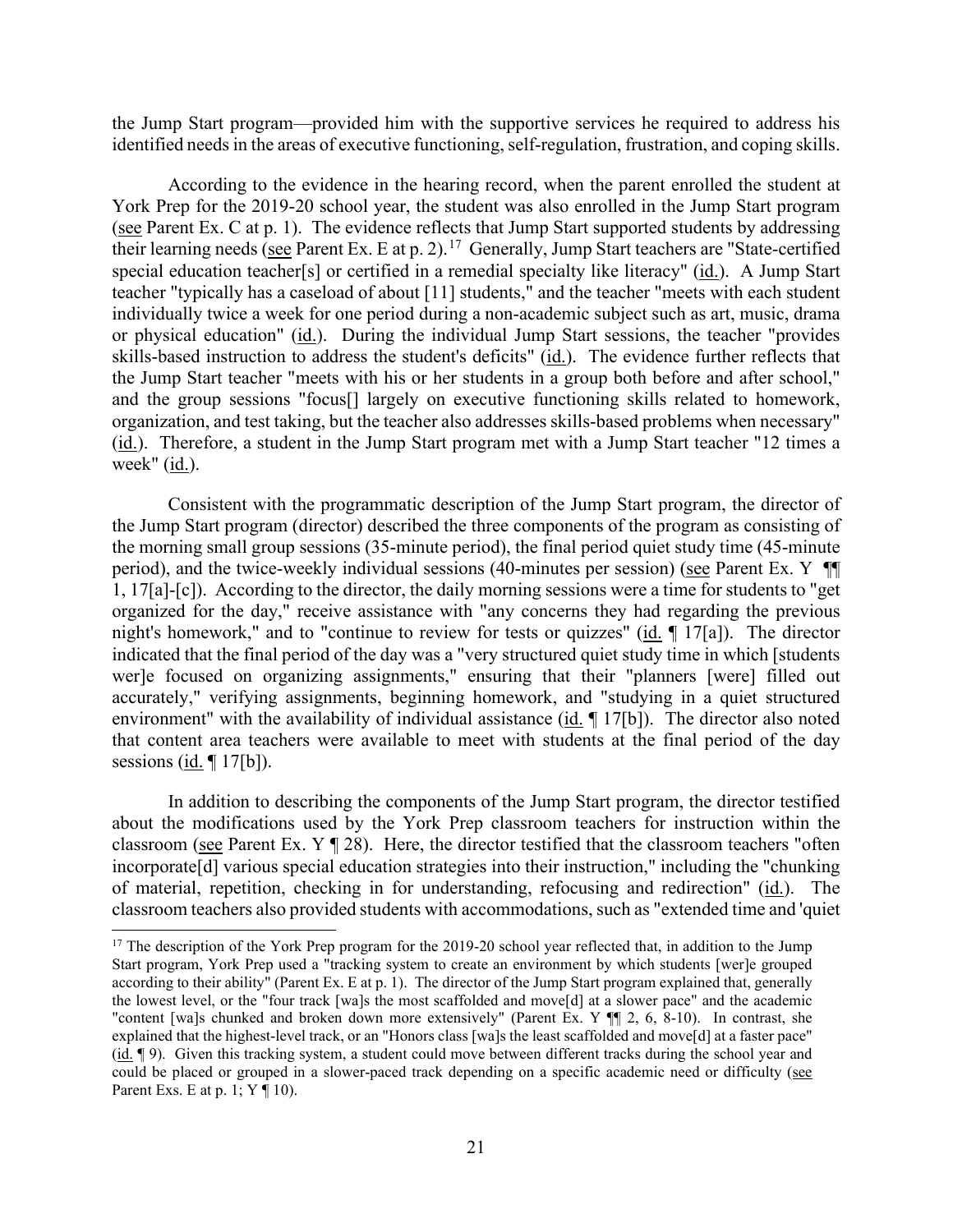rooms' for test-taking; language exemptions; and the use of laptop computers in the classrooms" (id.). The director also testified that "all York Prep classes tailor[ed] the instructional content and the methods of presentation to the needs of the students" (id. ¶ 39). For this student in particular, the teachers used the following modifications during the 2019-20 school year: "[s]mall group or individualized work in subjects, like English, where [the student] needed more support"; scaffolding and chunking of material; repetition of key concepts; breaking down multistep directions for longer assignments and projects; breaking down the writing process into smaller steps; providing directions both verbally and in writing; providing redirection and refocusing as needed for attention issues; 1:1 instruction in writing; use of graphic organizers; student-centered discussions to focus and engage him; and implementing consistent routines to establish patterns and create predictability (id. ¶ 40).

a group and twice weekly for one-to-one meetings (see Parent MM ¶ 3, 5, 10 [referring to his title at York Prep as a "Learning Specialist"]). The Jump Start teacher testified that in his Jump Start instruction to address learning deficits in a one-to-one setting" (id. 124). He further testified that prioritization, and planning of short-term and long-term assignments" (id.). According to the Jump timelier"; and the student "increased his self-regulation" (id.). At the impartial hearing, the student's Jump Start teacher for the 2019-20 school year also provided testimony, and confirmed that he met with his Jump Start students twice daily as part of sessions with this student, he worked on "executive functioning, organization, and skills-based his Jump Start sessions with the student were "tailored to meet [his] needs such as organization, chunking of assignments, reteaching of subject-based concepts for clarification, time management, Start teacher, the student "showed improvement in executive functioning abilities (planning, organization) and needed less redirection"; the student "submitted his assignments and projects

centered discussion, the use of organizational guides, and the establishment of routines  $(id. \P 17)$ . With respect to the student's academic classes at York Prep, the Jump Start teacher testified that he was "placed in classes based on his learning profile, his current skill levels, and his academic, social and behavior needs" (Parent Ex. MM ¶ 16). In addition, he testified that "instruction was individualized for [the student] using methodologies and materials appropriate to his level of function, his learning needs, and his specific goals" (id.). The Jump Start teacher explained that these modifications included small group instruction with individualized support, 1:1 instruction attending to the fundamentals of the writing process, scaffolding and chunking of information, repetition and reteaching of concepts, adjusted pacing of instruction, verbal and written directions, redirection and refocusing, the use of teacher-made materials to supplement textbooks and to support differentiation of instruction, the use of graphic organizers, student-

nonlinear patters using tables, graphs, and equations, and solving algebraic equations" (id. 120). less redirection and refocusing, and in his self-regulation" (id.). Next, the Jump Start teacher Thereafter, the Jump Start teacher described the student's work in individual classes during the 2019-20 school year (see Parent Ex. MM ¶¶ 19-23). For example, in English the student worked on "skills such as reading comprehension, critical thinking, written expression, grammar, and vocabulary"; in science, the student worked on "critical thinking skills related to the scientific method, planning experiments, reviewing lab report contents, note-taking, study skills, and test preparation" (id. ¶¶ 19, 21). Similarly, in math the student "studied Algebra, including linear and The student improved in "solving multi-step problems, showing computations in writing, needing indicated that, in history, the student improved in the areas of "following directions, including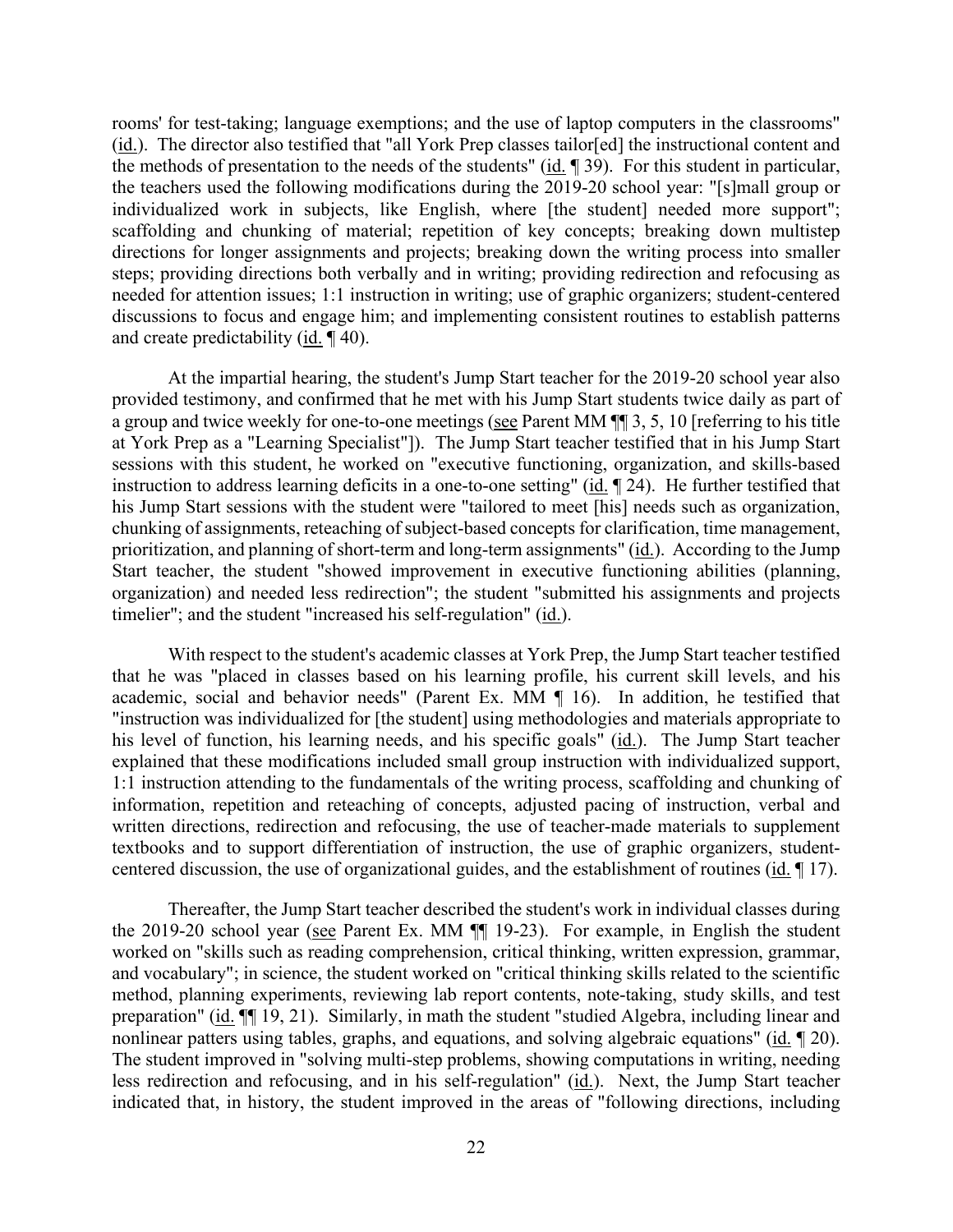multi-step directions, and in needling less redirecting and refocusing" (id. 1 22). Finally, in his Mandarin Chinese characters, as well as vocabulary, grammar, and pronunciation" (id. 123). foreign language class, the student's class "covered language skills, including reading and writing

preparation skills, and improved his executive function abilities (planning and organization) (see Parent Ex. MM  $\P$  18-24, 26). The Jump Start teacher also noted that the student "moved up" two 20-21). Similarly, the director testified that, during the 2019-20 school year, the student made progress in the areas of writing, work completion and timeliness, learning skills, impulse control, and executive functioning skills (see Parent Ex. Y ¶¶ 42-49). Overall, the Jump Start teacher testified that the student made progress in multiple areas of academic instruction, social skill development, and behavior regulation during the 2019-20 school year, and specifically noted that the student began to organize his ideas more effectively with the use of graphic organizers, completed his assignments in a timelier manner, exhibited greater effort and better attention to instructions, improved his ability to solve multistep problems, required less redirection and focusing, increased his self-regulation, improved his study habits and test academic tracks in math and one academic track in science during the 2019-20 school year (id. ¶¶

 school year. As reflected in the 2019-20 York Prep school description, the school employed "two times, "emotional fragility" may accompany "learning issues" (Parent Ex. E at p. 1). The Jump expectations, as well as managing the work requirements" (id.). The Jump Start teacher noted that refocusing and redirection" (id.). Similarly, the dean of the 9th and 10th grade students at York further that he remembered "setting [the student] up" with the school counselor "pretty early in the had helped the student (Tr. pp. 609-10). Additionally, the dean explained that the school counselors "check[ed] in with everybody at the beginning of the [school] year, especially [the] In addition to the support services provided to the student within the Jump Start program and, more generally, within the program at York Prep, the evidence in the hearing record also shows that the student received the support of a school counselor at York Prep during the 2019-20 experienced psychologically qualified personnel" on a full-time basis, acknowledging that, at Start teacher testified that, initially, the student "demonstrated anxiety due to his transition to a new school environment" (Parent Ex. MM ¶ 15). At that time, the student "struggled with meeting the student also "struggled with impulsivity," and "frequently called out, requiring repeated Prep (dean) testified that the student had a difficult time during the 2019-20 school year, noting year" (Tr. pp. 580, 608-10). The dean testified that meeting with the school counselor regularly new 9th graders," and that while York Prep did not "typically mandate counseling," "we said that he needed to have some regular meetings" (Tr. pp. 610-11).

 In addition, the director testified that the counselors at York Prep "always me[]t with all of worked with the students in small "mentoring groups" for a few weeks throughout the year (Tr. pp. 355-56). The director acknowledged, however, that the "mentoring class" was programmatic, the new students," and that, for the ninth grade students, the counselors "br[o]k[e] them up" and and available to all students at York Prep (Tr. p. 356). The director also testified that the student met "more formally in the beginning of the school year" with a specific counselor, who remained available to the student "as needed" (Tr. pp. 356-57). The director acknowledged that the student was not meeting with this specific counselor on a "formal, individual basis from week to week," and he "was not part of a group counseling session that met . . . throughout the school year on a weekly basis" (Tr. pp. 357-58).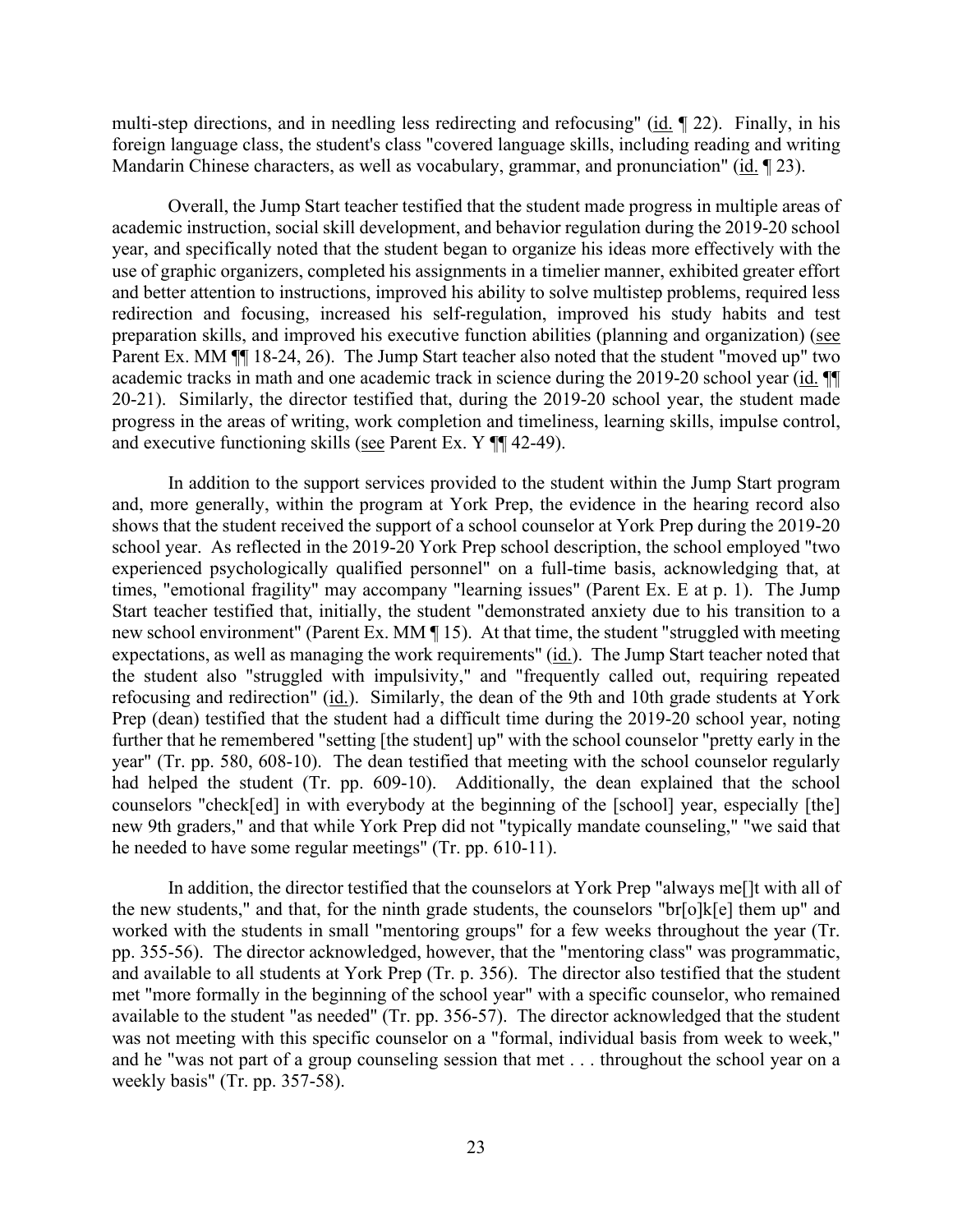(Parent Ex. AA at pp. 3, 16; see Tr. p. 467). At the impartial hearing, the district school could reach" out to for more information (Tr. pp. 135, 153; see Parent Ex. AA at p. 16). In addition to the foregoing, the evidence reflects that, within the student's August 2020 IEP, the CSE noted that the student was then-currently receiving "clinical therapy via zoom meetings" outside of school that "further supported him with [his] present emotional concerns" psychologist who attended the August 2020 CSE meeting testified that the parent asked about "counseling services outside of school" and the CSE provided her with "an organization that she

 Based on the foregoing, the evidence in the hearing record does not support the IHO's specially designed to meet the unique needs of a student (M.H., 685 F.3d at 252; Gagliardo, 489 school environment. To the extent the IHO relied on the student's grades to conclude that the lack dispositive of the appropriateness of a unilateral placement (Gagliardo, 489 F.3d at 115, citing study skills (see Parent Exs. Y ¶¶ 42-49; MM ¶¶ 18-24, 26). Overall, the totality of the determination that York Prep was not an appropriate unilateral placement for the student for the 2019-20 school year based on the lack of counseling provided (IHO Decision at pp. 8-12). Parents need not show that their unilateral placement provides every service necessary to maximize the student's potential, but rather, must demonstrate that the placement provides education instruction F.3d at 112; Frank G., 459 F.3d at 365). Here, to the extent the recommendations for counseling services set forth in the January 2019 psychoeducational evaluation were based on the student's executive functioning needs (Tr. pp. 303-04; Parent Ex. I at pp. 10-11), the evidence in the hearing record supports a finding that York Prep and Jump Start sufficiently provided the student with individualized support in this area of need, as well as to support the student's transition to the new of counseling was negatively affecting the student's ability to derive benefit from the program at York Prep (IHO Decision at pp. 10-11), a student's progress, while a relevant factor, is not Berger, 348 F.3d at 522 and Rafferty, 315 F.3d at 26-27). Moreover, other evidence in the hearing record supports a finding that the student made progress during the 2019-20 school year, including with executive functioning skills such as planning and organization, completing assignments, and circumstances indicates that York Prep reasonably addressed the student's individual needs.

#### **2. 2020-21 School Year**

 The parent argues that the IHO erred by finding that York Prep was not appropriate for the services or supports in reading and writing. In opposition, the district contends that York Prep was Jump Start program during the 2020-21 school year to address his needs. 2020-21 school year because the hearing record lacked sufficient evidence concerning the strategies used with the student and because York Prep did not provide the student with counseling not an appropriate unilateral placement because the program was not specially designed to address the student's unique needs. More specifically, the district asserts that the hearing record lacked evidence demonstrating how York Prep addressed the student's needs in the area of executive functioning absent counseling services and was devoid of evidence regarding strategies used in his

 above—during the 2019-20 school year. For example, the student was enrolled in the Jump Start Turning first to the parent's argument that the IHO erred by finding that York Prep was not an appropriate unilateral placement because York Prep did not provide the student with counseling services, the hearing record contains essentially the same evidence demonstrating how York Prep provided the student with support services that addressed his needs in the areas of executive functioning during the 2020-21 school year, as had been provided to the student—and as outlined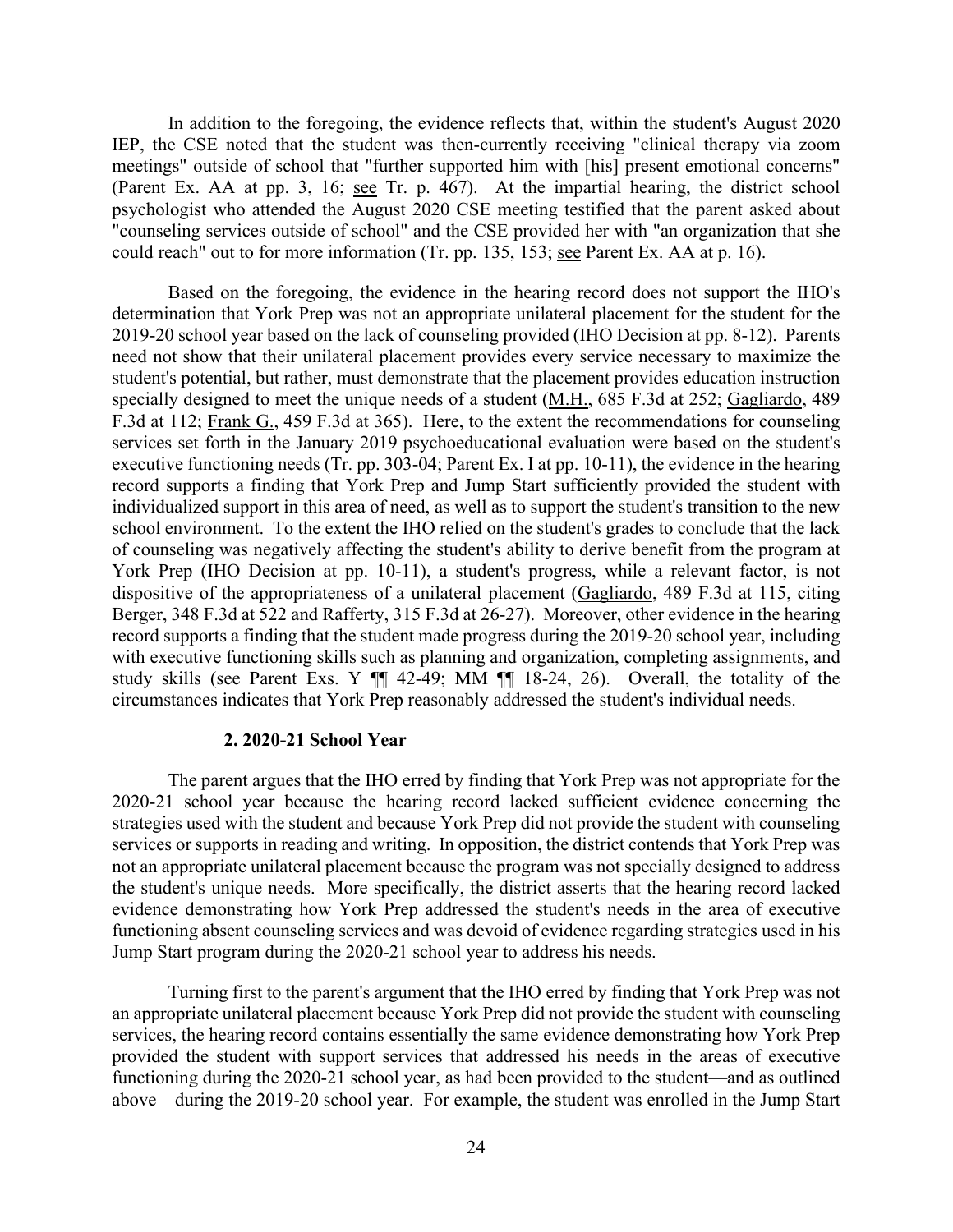program at York Prep for the 2020-21 school year (see Parent Ex. P at pp. 1-2). The evidence in same manner during the 2020-21 school year as the programs had operated in the 2019-20 school weekly individual sessions (compare Parent Ex. R at pp. 1-2, with Parent Ex. E at pp. 1-2). The during the 2019-20 school year, with school counselors available during the school year (see Tr. the hearing record reveals that the York Prep program and the Jump Start program operated in the year, by providing the student with daily before school and afterschool sessions, as well as twiceevidence in the hearing record also demonstrates that, during the 2020-21 school year, York Prep had the same "psychologically qualified personnel" available to students as had been employed p. 610; compare Parent Ex. R at p. 1, with Parent Ex. E at p. 1). Additionally, the director testified that York Prep had a counselor available for the "high school group" and that the counselors were available as needed (see Tr. pp. 356-57).

 the individual and group sessions—applied to how the program operated for the student in both the 2019-20 and 2020-21 school year (see Parent Ex. Y  $\P$  17[a]-[c]; 18). The evidence in the that, when necessary, "additional modification of material and presentation might be added" to individualization in math instruction, so [York Prep] added approaches such as step by step math In addition, a review of the evidence in the hearing record reveals that the director's testimony describing the three components of the Jump Start program—and what took place within hearing record further reveals that, during the 2020-21 school year, all of the student's York Prep classes used the same methodologies as outlined for the 2019-20 school year (id. ¶ 53). More specifically, the director testified that the student's York Prep classes used the following methodologies: multisensory teaching approach, scaffolding, differentiated group and independent work, structured writing instruction, opportunities to meet 1:1 with teachers, repeated instructions and routines, redirection and visual cues, and chunking of material (id.). The director also testified address the student's needs (id. ¶ 54). For example, the student "initially needed additional strategies, model math skills and guided practice, extended time on assessments, differentiated partner work, and mnemonic devices" to assist the student (id.).

21 school year (see Parent Ex. Y  $\P$  55-59). For example, in English the student participated in specifically during individualized writing conferences" (id.). In addition, the director testified that daily homework assignments" (id.). Similarly, in math the student had advanced "two tracks," and and spatial reasoning" (id.). The student demonstrated "greater effort on his assignments, as well Thereafter, the director described the student's work in individual classes during the 2020- "in-depth discussion and analysis of the historical, cultural and literary importance of novels, short stories, essays, and poems from around the world" (id. ¶ 55). The director testified that the student "made progress in sharing and expressing his ideas"; he became "much more open to hearing other perspectives"; and he was "more responsive to implementing feedback from the teacher, the student "made huge progress in time management, particularly in completing and submitting studied geometry (id.  $\parallel$  56). The student worked on the following skill areas: "problem-solving concepts related to shapes, lines, and angles, among other topics," such as "mathematical proofs as improved study- and test-preparation skills, and better time management" (id.). Turning to history, the director testified that the student "practice[ed] critical thinking and analytical skills through multimedia materials" (id.  $\parallel$  57). During the 2020-21 school year, the student "strengthened his ability to make inferences from text and to clarify his ideas verbally" in history class (id.). The director also testified that the student improved his ability to "develop ideas in writing (essay organization) and developed test-preparation skills," and further made progress in "completing assignments on time" (id.). Next, the director indicated that, in science, the student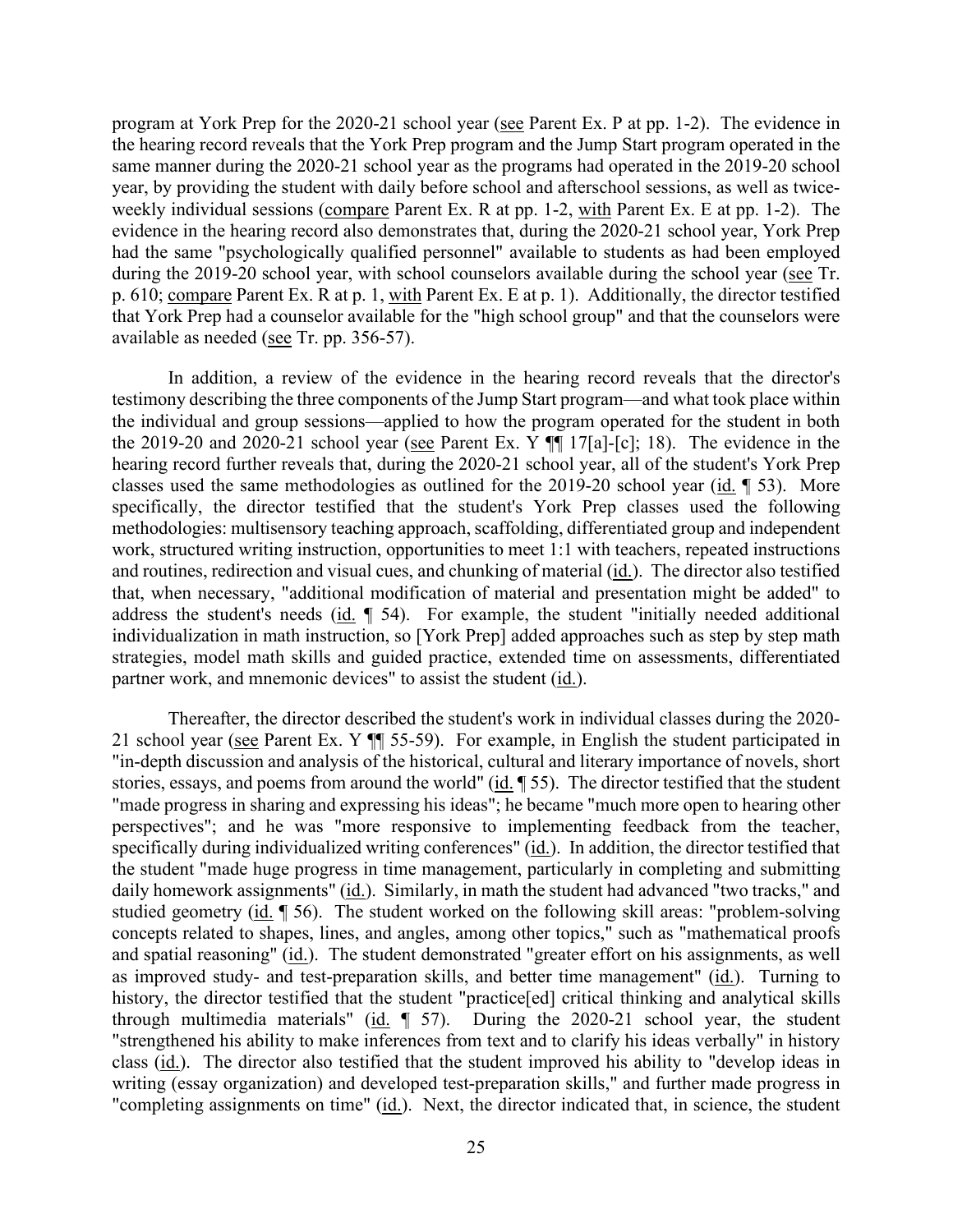made progress in "completing assignments on time and taking tests" (id.  $\parallel$  58). Finally, in his foreign language class, the student's class "develop[ed] pronunciation and intonation patterns, and engag[ed] in role-played conversations" (id. ¶ 59). The student "improved his consistency in completing assignments in a timely manner" (id.).

well as "writing with more detail and analysis" (id.). In addition, the student's Jump Start teacher With respect to the Jump Start program for the 2020-21 school year, the director testified that the student "continue[d] to work on strengthening executive functioning skills (time management, organization, prioritizing), as well as his writing abilities and test prep/study skills" (Parent Ex. Y ¶ 60). According to the director, the student's Jump Start teacher "addresse[d] what [the student] need[ed] at the time in any of his classes, but also focuse[d] on particular areas of deficiency" (id.). For example, in writing "there was an increased focus on skills such as developing a thesis statement independently, understanding the structure of an essay, writing topic sentences that introduce<sup>[d]</sup> the main idea of a paragraph, and writing with correct grammar," as worked on organization with the student, such as "writing down all assignments, filing papers appropriately and with less prompting, better organizing his digital work on Google Drive (e.g. naming and dating assignments and keeping folders for each subject)" (id.).

advocacy, time management, organization, and writing" (id.). With respect to the student's classes at York Prep during the 2020-21 school year, the director testified that he was "grouped in small classes with comparably functioning peers," which allowed for "more individualized attention and support from teachers" (Parent Ex. Y ¶ 61). The director also testified that, during the 2020-21 school year, the student "made progress and ha[d] begun to internalize many of the strategies that ha[d] been taught to him, allowing him to work more independently" (id. ¶ 62). Finally, in addition to the progress she reported in the student's academic classes, the director testified that the student made progress in the "areas of self-

 counseling services does not weigh against a determination that the parent's unilateral placement In light of the foregoing, the hearing record contains sufficient evidence to find that York Prep, together with the Jump Start program, provided the student with support services to address his executive functioning needs for the 2020-21 school year, such that the failure to provide was appropriate.

 evidence that the student was provided with needed supports in reading and writing. In so finding, the IHO appeared to draw a conclusion—based on her own interpretation of the student's testing results obtained from the January 2019 psychoeducational evaluation—that the student had a assistance in reading comprehension, writing and vocabulary" (IHO Decision at pp. 8-10).<sup>[18](#page-25-0)</sup> The But this does not end the inquiry with regard to whether York Prep was an appropriate unilateral placement, as the IHO also found that the hearing record failed to contain sufficient "relative deficit in reading comprehension" during the 2019-20 school year and therefore, his "placement in track four at York Prep" for ninth grade English provided the student with "needed

<span id="page-25-0"></span> equivalents in the average to high average ranges" (IHO Decision at p. 9, citing Parent Ex. I at p. 15). However, <sup>18</sup> With respect to the 2019-20 school year, the IHO noted that the January 2019 psychoeducational evaluation found the student's "reading skills were in the high average range," his "[r]eading comprehension skills were [in the] average range," and "[a]ll other reading scores were between the 8.2 and greater than the 12.9 grade the IHO then identified that, in the area of vocabulary, cognitive testing reported in the January 2019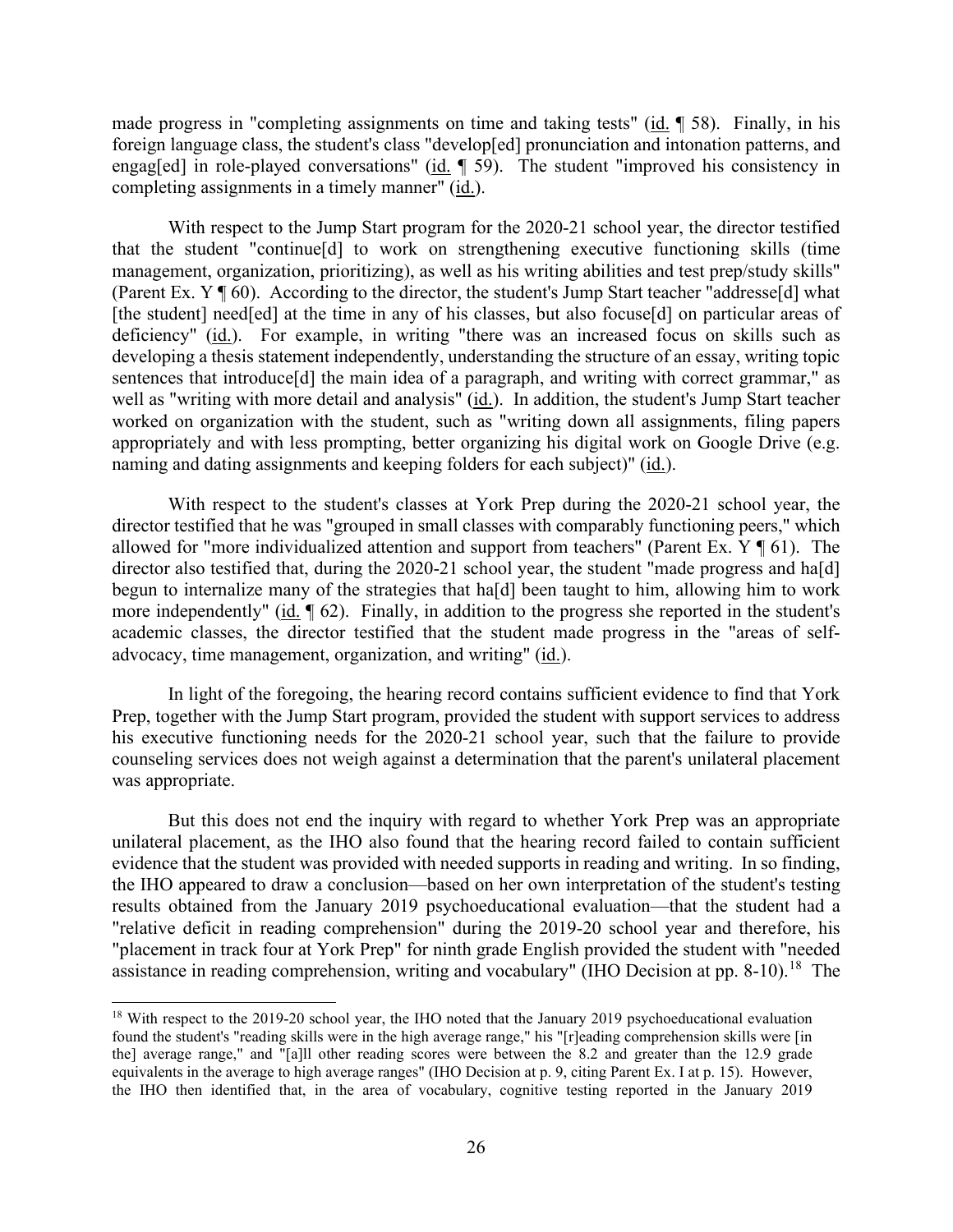concluded that the student was not provided supports in reading and writing (*id.* at pp. 16-17). IHO did not make a similar finding or draw a similar conclusion about the student's reading comprehension skills when analyzing the unilateral placement for the 2020-21 school year, but

 assessments versus standardized assessments. For example, the evidence in the hearing record indicates that, based on York Prep's administration of a screening assessment—"Star Reading "553," which, according to the assessment guidelines, placed the student in the category of needing between the categories of needing "Intervention" and "On Watch" (compare Parent Ex. V, with Parent Ex. N at p. 1). Thus, it appears that the student's placement in track four for ninth grade enabled the student to make progress. When reviewing the hearing record, the evidence reflects a somewhat divergent picture of the student's needs in the area of reading when comparing the results of informal screening Enterprise Assessment"—to the student at the start of the 2019-20 school year, his reading grade equivalent score was a "4.9," his instructional reading level was a "4.5," and his scaled score was "Urgent Intervention" (Parent Ex. N at p. 1). York Prep administered the same assessment to the student in September 2020, which demonstrated that the student's reading grade equivalent score improved to a "7.1," his instructional reading level improved to a "7.3," and his scaled score improved to "1105," which, according to the assessment guidelines, placed the student right English, together with the supports provided to the student through the Jump Start program,

obtained (see Parent Exs. I at p. 15; KK at p. 20). In the March 2017 neuropsychological evaluation weaker, falling within the Average range," his overall reading skills fell "generally at or above the report (id. at pp. 13-16, 20). In the January 2019 psychoeducational evaluation report, the same (Parent Ex. I at pp. 7, 20).<sup>19</sup> At that time, the student's "reading comprehension skills were also The evaluator who conducted both the March 2017 neuropsychological evaluation and the January 2019 psychoeducational evaluation of the student found that the student's reading comprehension skills fell within the average to high average range based on the percentile ranks report, the evaluator—who administered the Wechsler Individual Achievement Test, Third Edition (WIAT-III) to assess the student's academic achievement—indicated that, while the student's "more complex reading skills, such as reading comprehension and fluency . . . were somewhat expected levels" (Parent Ex. KK at p. 9). The evaluator did not make any specific recommendations to address the student's reading comprehension or overall reading skills within evaluator—who readministered the WIAT-III to assess the student's academic achievement indicated that, overall, the student's "reading skills currently f[e]ll within the High Average range"

 at p. 9, citing Parent Ex. I at pp. 6, 14). Given this information, the IHO went on to find that—in contrast to the psychoeducational evaluation reflected that the student had a "deficit in verbal knowledge," as his "ability to orally define words of increasing level of difficulty" was found to be in the "low average range" (IHO Decision testing results obtained in the January 2019 psychoeducational evaluation report demonstrating that the student had reading comprehension skills in the average range—the student had a "relative deficit in reading comprehension which may have been a result of difficulties with vocabulary as well as attention" (IHO Decision at p. 9).

<span id="page-26-0"></span> was at least one piece of information reviewed by the dean when making the student's track placements for the within the "Average" range and the student's percentile rank for the very same subtest fell within the "High <sup>19</sup> At the impartial hearing, the director testified that while the January 2019 psychoeducational evaluation report 2019-20 school year, she opined that the student was most likely placed in track four for ninth grade English due, in part, to his grade equivalent score of "6.7" in reading comprehension—even though the grade equivalent fell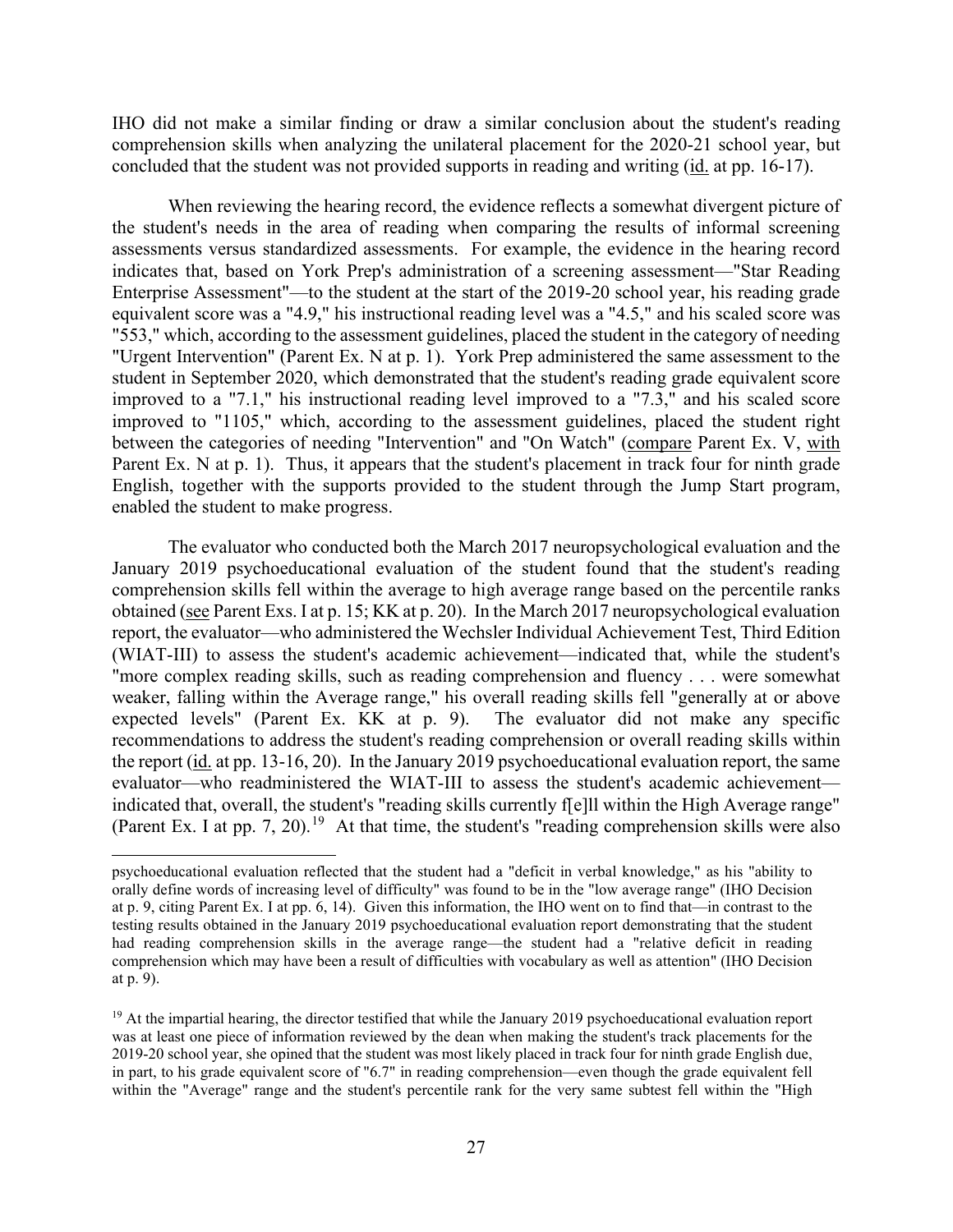Average" (id. at p. 7). Similar to the previous evaluation report, the evaluator did not include any student's testing results led to her conclusion that the student required supports in reading specific recommendations to address the student's reading comprehension or overall reading skills within the report (id. at pp. 10-13). Thus, while the IHO's independent interpretation of the comprehension, the standardized testing results found in both the March 2017 neuropsychological evaluation and the subsequent January 2019 psychoeducational evaluation report belie the IHO's conclusion.[20](#page-27-0) 

 needs in the 2019-20 school year and the administration of "information assessments," York Prep "track four to track three" for the following school year (Parent Ex.  $Y \parallel 44-45$ ; see Tr. p. 601). history during the 2020-21 school year (Tr. p. 601; see generally Parent Ex. Y). Thus, contrary to The director testified that the student's "educational needs at the beginning of the [2020- 21] school year were essentially the same as in [the 2019-20 school year] in terms of the educational and social-emotional needs that had to be addressed" (Parent Ex. Y ¶ 51). More specifically, the director testified that the student "still required small classes, individualized support, and tailored instruction," noting further that although the student "made progress in developing independent skills and completing his assignments, he still needed extensive remediation in reading and writing" (id.). The hearing record reflects that, given the student's placed the student in "all track 4 classes" for English, math, history, and science (id. ¶ 35; see Tr. p. 591). The evidence further reflects that as a result of the student's performance in math and science during the 2019-20 school year, his respective teachers recommended that he move from The hearing record does not reflect that the student was similarly advanced from track four in either English or history, but instead, reflects that he "remain[ed] on the 4th track" for English and the IHO's conclusions, similar to the 2019-20 school year, the student's "placement in track four at York Prep" for 10th grade English provided the student with the "needed assistance in reading comprehension, writing and vocabulary" (IHO Decision at pp, 8-10). Additionally, the hearing record reflects that, throughout 10th grade English at York Prep, the student achieved a first semester average of 82 and a second semester average of 83 (see Parent Ex. LL).

 York Prep and Jump Start for the 2019-20 school year—given the testimony of the student's Jump While the hearing record may have been more developed with respect to the program at Start teacher for that year, which was not similarly presented for the 2020-21 school year—the evidence in the hearing record is sufficient to support a finding that, based on the totality of

 of "89" and falling within the "Low Average" range) (Tr. pp. 396-404; Parent Ex. I at p. 15). Average" range—and to his grade equivalent score of "6.2" in sentence composition (reflecting a percentile rank

<span id="page-27-0"></span> the parent had indicated that "she ha[d] inquired about this concern with his teacher to see if it [wa]s a type of learning disability in reading, but his teachers expressed that it [wa]s not so much a disability or an inability in The IEP also reflected that the student had been "described as very impulsive, giving up easily—d[id] not have <sup>20</sup> The August 2020 IEP reflected the parent's concern with what she characterized as "weak" reading comprehension skills, which the parent believed to cause the student "difficulties with mathematical problem solving skills, social studies, and science when reading" (Parent Ex. AA at p. 3). According to the IEP notation, this area, but it [wa]s more symptoms of ADHD that [wer]e currently impacting on optimal performance" (id.). the 'patience' to take his time to reread and carefully work on activities" (id.). The August 2020 IEP also reflected that the student's "writing was described as disorganized" (id.).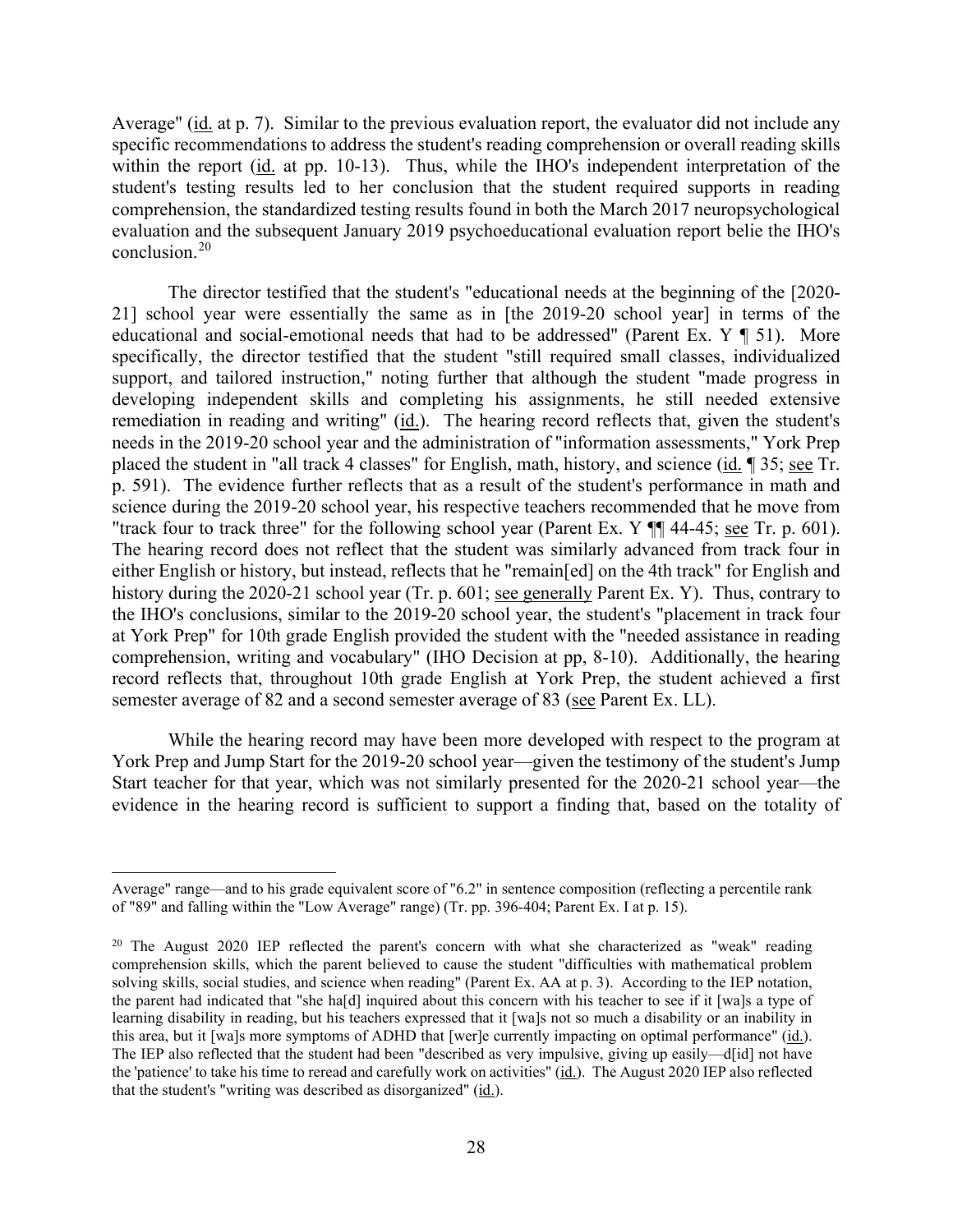circumstances, the unilateral placement addressed the student's reading and writing needs, and provided the student with supports for his executive functioning deficits.

#### **C. Equitable Considerations—2020-21 School Year**

 Having found that York Prep was an appropriate unilateral placement for the student for the 2020-21 school year, the final criterion for a reimbursement award is that the parents' claim discretionary equitable relief under IDEA must consider all relevant factors, including the must be supported by equitable considerations. Equitable considerations are relevant to fashioning relief under the IDEA (Burlington, 471 U.S. at 374; R.E., 694 F.3d at 185, 194; M.C. v. Voluntown Bd. of Educ., 226 F.3d 60, 68 [2d Cir. 2000]; see Carter, 510 U.S. at 16 ["Courts fashioning appropriate and reasonable level of reimbursement that should be required. Total reimbursement will not be appropriate if the court determines that the cost of the private education was unreasonable"]; L.K. v. New York City Dep't of Educ., 674 Fed. App'x 100, 101 [2d Cir. Jan. 19, 2017]). With respect to equitable considerations, the IDEA also provides that reimbursement may be reduced or denied when parents fail to raise the appropriateness of an IEP in a timely manner, fail to make their child available for evaluation by the district, or upon a finding of unreasonableness with respect to the actions taken by the parents  $(20 \text{ U.S.C.} \S 1412\text{a} \text{F10} \text{F1} \text{C} \text{F1} \text{ii} \text{F1})$ ; 34 CFR 300.148[d]; E.M. v. New York City Dep't of Educ., 758 F.3d 442, 461 [2d Cir. 2014] [identifying factors relevant to equitable considerations, including whether the withdrawal of the student from public school was justified, whether the parent provided adequate notice, whether the amount of the private school tuition was reasonable, possible scholarships or other financial aid from the private school, and any fraud or collusion on the part of the parent or private school]; C.L., 744 F.3d at 840 [noting that "[i]mportant to the equitable consideration is whether the parents obstructed or were uncooperative in the school district's efforts to meet its obligations under the IDEA"]).

 concerns and their intent to enroll their child in a private school at public expense" (20 U.S.C. assemble a team, evaluate the child, devise an appropriate plan, and determine whether a [FAPE] 2004]; Berger v. Medina City Sch. Dist., 348 F.3d 513, 523-24 [6th Cir. 2003]; Rafferty v. Voluntown, 226 F.3d at 68). Parents of students enrolled in private school are not exempted from Reimbursement may be reduced or denied if parents do not provide notice of the unilateral placement either at the most recent CSE meeting prior to their removal of the student from public school, or by written notice 10 business days before such removal, "that they were rejecting the placement proposed by the public agency to provide a [FAPE] to their child, including stating their § 1412[a][10][C][iii][I]; see 34 CFR 300.148[d][1]). This statutory provision "serves the important purpose of giving the school system an opportunity, before the child is removed, to can be provided in the public schools" (Greenland Sch. Dist. v. Amy N., 358 F.3d 150, 160 [1st Cir. 2004]). Although a reduction in reimbursement is discretionary, courts have upheld the denial of reimbursement in cases where it was shown that parents failed to comply with this statutory provision (Greenland, 358 F.3d at 160; Ms. M. v. Portland Sch. Comm., 360 F.3d 267 [1st Cir. Cranston Public Sch. Comm., 315 F.3d 21, 27 [1st Cir. 2002]); see Frank G., 459 F.3d at 376; 10-day notice requirements (S.W. v New York City Dep't of Educ., 646 F. Supp. 2d 346, 361-63 [S.D.N.Y. 2009]).

In the decision, the IHO did not squarely address whether equitable considerations weighed in favor of the parent's request to be reimbursed for the costs of the student's tuition at York Prep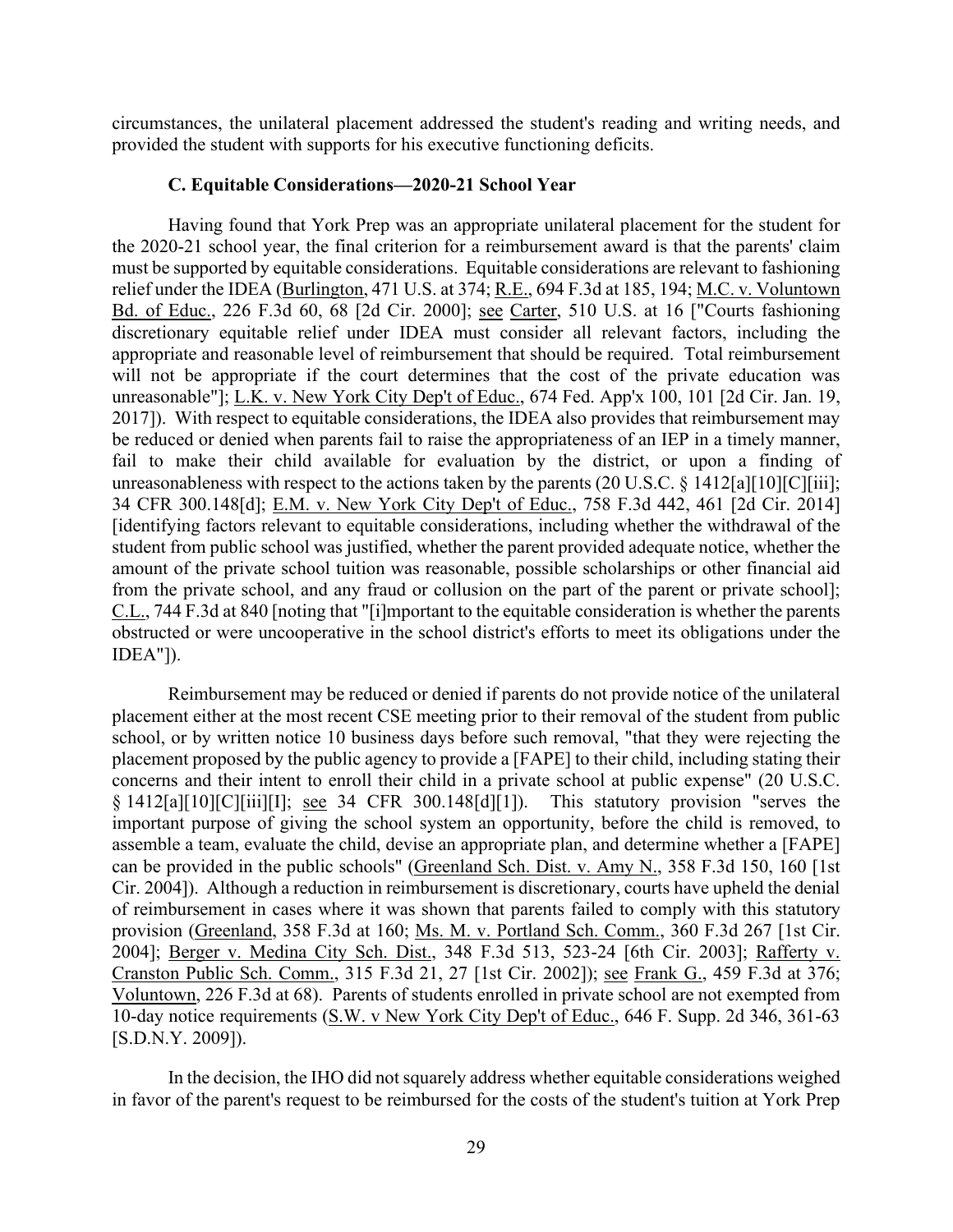placement, the parent's failure to submit a 10-day notice after the August 2020 CSE meeting and because the IHO found York Prep was not an appropriate unilateral placement (see IHO Decision at p. 17). Instead, the IHO indicated that, had York Prep been deemed an appropriate unilateral prior to enrolling the student at York Prep might be relevant to any amount of tuition reimbursement awarded (id.). In reviewing the chronology of events for the 2020-21 school year, the IHO pointed to the parent's letter, dated December 14, 2020, and noted that it was sent months after the student had been at York Prep (id.).

 On appeal, the parent contends that the IHO erred by finding that equitable considerations "inconsistent with [the] IDEA." In response, the district contends that the IHO did not make a finding regarding equitable considerations, and thus, the parent is not now aggrieved. would prevent an award of tuition reimbursement, as the filing of a second 10-day notice was Alternatively, the district asserts in its cross-appeal that, if it is determined that the district failed to offer the student a FAPE for the 2020-21 school year, equitable considerations do not preclude an award of tuition reimbursement but rather, warrant a reduction in the amount of tuition reimbursement awarded.

 to provide a 10-day notice subsequent to the August 2020 CSE meeting in order to be reimbursed Thus, the crux of the equitable considerations' dispute is whether the parent was required for the costs of the student's attendance at York Prep for the 2020-21 school year, and if so, whether the parent's failure to comply with this requirement results in a reduction of the amount of tuition reimbursement awarded.

 The Second Circuit has recently reiterated that "[t]he ten-day notice requirement gives Dist. v C.S., 990 F.3d 152, 171 [2d Cir. 2021]). school districts an opportunity to discuss with parents their objections to the IEP and to offer changes to the IEP designed to address those objections—all before the parents enroll their child in a private school and file a due process complaint" and that "if parents unreasonably reject the school district's proposed changes to the IEP, or are otherwise uncooperative, courts and hearing officers are fully empowered to deny them reimbursement" (Bd. of Educ. of Yorktown Cent. Sch.

 pp. 1-2). At the time of the June 2020 letter, it does not appear that the district had convened a year leading up to the 2020-21 school year (see Parent Ex. B at p. 2). The parent thereafter filed IEP for the 12-month school year (id. at pp. 5-6). Thereafter, a CSE convened in August 2020 and AA). Although the district sent the parent a copy of the August 2020 IEP on August 20, 2020— (see Dist. Exs. 4 at p. 1; 5 at p. 1; 12 at pp. 3-4). After the August 2020 CSE meeting, the parent Here, it is undisputed that the parent submitted a 10-day notice—dated June 17, 2020 notifying the district of her intentions to unilaterally place the student at York Prep for the 2020- 21 school year at district expense because the district had failed to convene a CSE meeting or develop an IEP for the 2020-21 school year (12-month school year program) (see Parent Ex. O at CSE to engage in educational planning for the student at least for the entirety of the 2019-20 school the July 2020 due process complaint notice (see IHO Ex. I at p. 1). The due process complaint notice alleged that the district denied the student a FAPE due to the district's failure to develop an developed an IEP for the student, recommending a 10-month program (see generally Parent Ex. the day after the CSE meeting—the district did not provide the parent with a prior written notice and school location letter, dated September 10, 2020, until approximately mid-September 2020 did not submit another 10-day notice to the district (see generally Tr. pp. 1-665; Parent Exs. A-Z;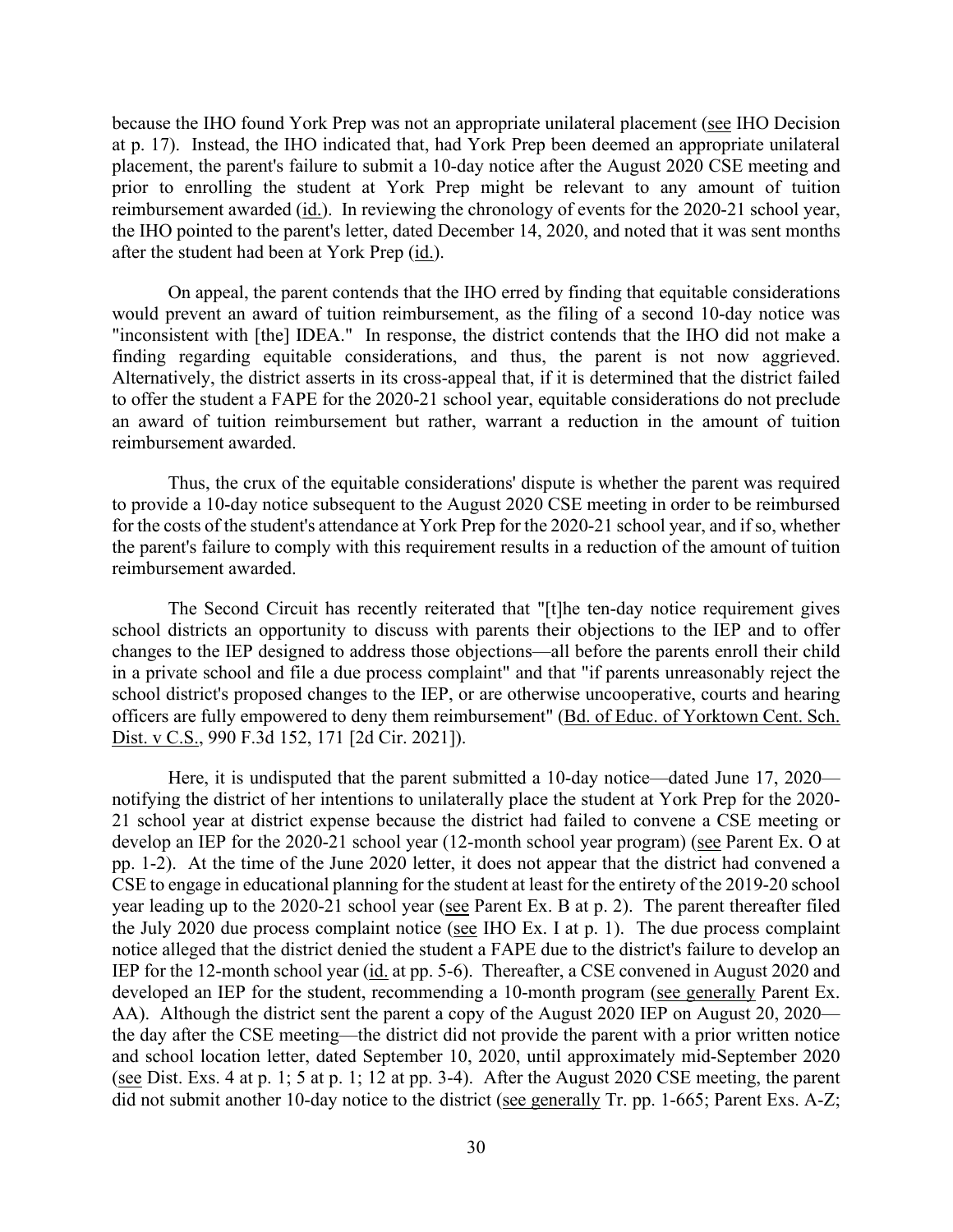AA-NN; Dist. Exs. 3-5; 8-14; IHO Exs. I-XII); instead, the parent filed her September 2020 and the assigned public school site (see Parent Ex. A at pp.  $1, 6-9$ ). amended due process complaint notice, which stated her reasons for rejecting the August 2020 IEP

 Given the timing of the September 2020 notices and the parent's difficulties communicating with the assigned public school site thereafter (see Parent Ex. GG; II; JJ)—which circumstance formed the basis for the IHO's finding that the district denied the student a FAPE (see IHO programming which would have addressed the parent's concerns at this point.<sup>[21](#page-30-0)</sup> Thus, under the Decision at p. 15)—it is unclear what changes the district might have made to its recommended circumstances of this case and as a matter within my discretion, I decline to deny or reduce the tuition reimbursement award based on the parent's failure to provide a 10-day notice letter following the August 2020 IEP.

# **D. Other Relief**

# **1. Funding for Summer Class**

 regression. The district argues that the IHO properly denied the parent's request for funding for The parent asserts that the IHO erred by failing to award funding for the student's summer program at York Prep for the 2020-21 school year because, contrary to the IHO's finding, the parent requested this relief in the amended due process complaint notice. The parent asserts an entitlement to funding for the student's summer program at York Prep for the 2020-21 school year because, according to the parent, the student required a 12-month school year program to prevent the summer program. The district asserts that York Prep only offers a 10-month school year program and the student's "participation in this single summer class was not necessary to address any special education needs or to avoid substantial regression." Rather, the district contends, the student was required to complete the "make-up course" for failing the first semester of World History at York Prep during the 2019-20 school year.

I at pp. 6-7, with Parent Ex. A at p. 9). Consequently, the IHO's decision denying the parent's Consistent with the parent's contention, the IHO's basis for denying her request to be reimbursed for the costs of the student's summer program for the 2020-21 school year—that is, that the parent did not request this as relief in the due process complaint notice—was error. While the parent did not initially seek reimbursement for the costs of a summer program at York Prep in the July 2020 due process complaint notice, the parent's amended due process complaint notice included a request for this relief for both the 2019-20 and 2020-21 school years (compare IHO Ex.

<span id="page-30-0"></span> The district argues that, had the parent provided 10-day notice after the August 2020 CSE meeting, it would have had "an opportunity to remedy any alleged deficiencies in their proposed program for the Student" (Answer & had the parent provided another 10-day notice. The district's argument that the lack of a 10-day notice letter  $^{21}$  As noted above, the district has not appealed the IHO's finding that it denied the student a FAPE for the 2020-21 school year based on the availability of the assigned public school or the parent's ability to visit the school. Cr.-Appeal ¶ 25). However, the district does not identify what alleged deficiencies could have been addressed should warrant a reduction in tuition would be more convincing if the IHO's determination on the district's offer of a FAPE had instead rested on a problem with the IEP itself that the district could have addressed by reconvening the CSE.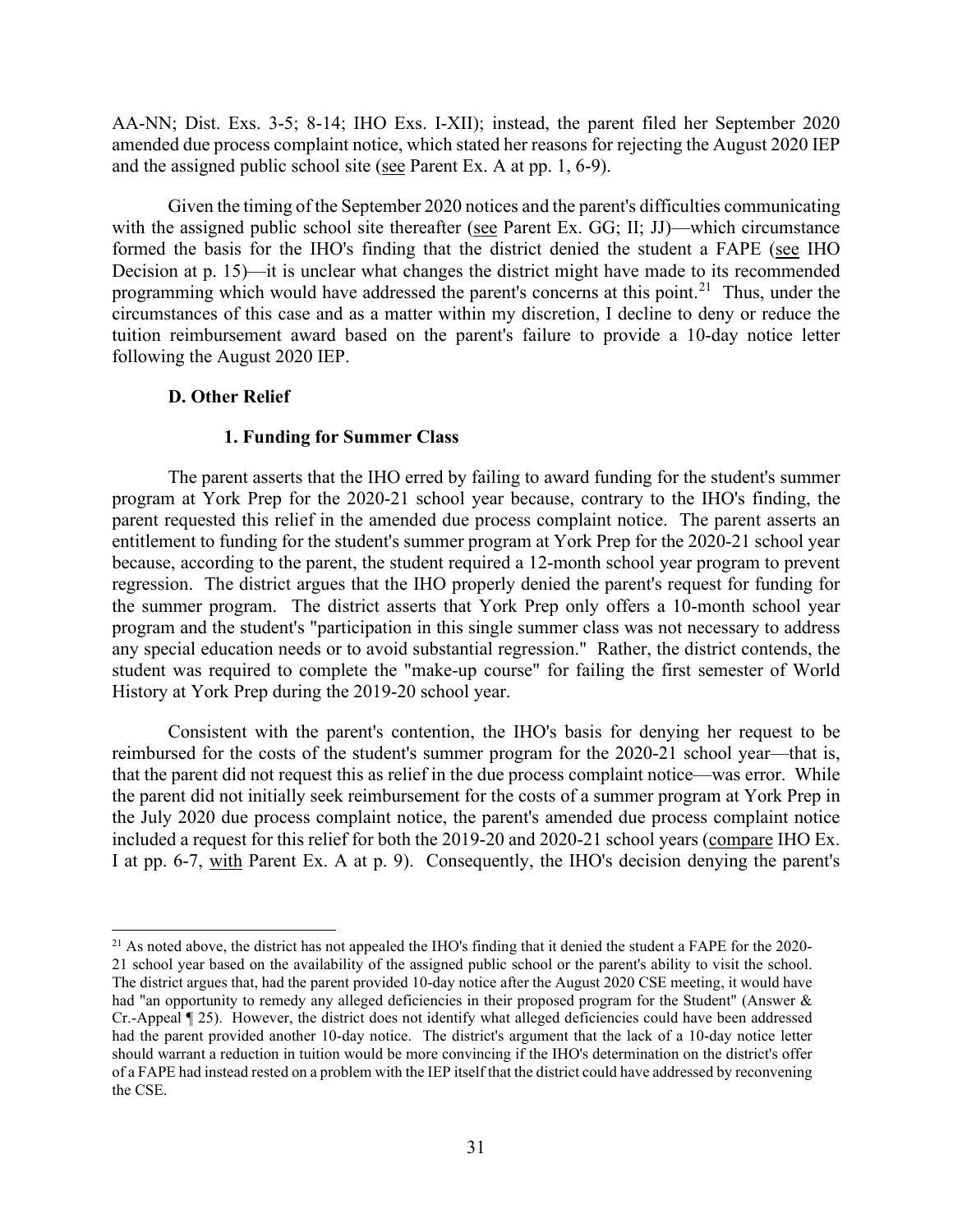request to be reimbursed for the costs of the student's summer program solely on this basis must be vacated.

 Initially, even if the evidence showed that the student received 12-month servcies at York appeal in the request for review (compare IHO Decision at p. 12, with Req. for Rev.  $\P$  1-5). As student was not entitled to a 12-month school year program, this determination has become final Prep, the parent would not be entitled to the costs thereof. The IHO made specific findings with respect to the parent's contention that the student required a 12-month school year program for the 2020-21 school year in the decision, which the parent does not specifically identify as an issue on noted above, generally, "any issue not identified in a party's request for review, answer, or answer with cross-appeal shall be deemed abandoned and will not be addressed by a State Review Officer" (8 NYCRR 279.8[c][4]). In addition, as neither party has appealed the IHO's finding that the and binding on the parties and will not be reviewed on appeal (34 CFR 300.514[a]; 8 NYCRR 200.5[j][5][v]; see M.Z. v. New York City Dep't of Educ., 2013 WL 1314992, at \*6-\*7, \*10 [S.D.N.Y. Mar. 21, 2013]). Accordingly, even if the evidence showed that the student received a 12-month school year program at York Prep, I would be unlikely to order the district to fund such services in excess of a FAPE (L.K., 674 Fed. App'x at 101 [finding that "parents are not entitled to reimbursement for services provided in excess of a FAPE"]).

Tr. pp. 1-665; Parent Exs. A-Z; AA-NN; Dist. Exs. 3-5; 8-14; IHO Exs. I-XII).<sup>22</sup> Evidence in the had to complete in order to recover the credits he did not otherwise receive because he had failed Further, the evidence in the hearing record demonstrates that York Prep neither offered, nor did the student participate in, any special service or program that operated for at least 30 school days during the months of July and August 2019 or during July and August 2020 (see generally hearing record demonstrates that York Prep was a 10-month school year program (see Tr. pp. 365- 66). The summer program for which the parent seeks reimbursement was, as argued by the district and as reflected by the evidence in the hearing record, a two-week, make-up class that the student the first semester of Modern World History in fall 2019 at York Prep (see Tr. pp. 333-35; Parent Exs. DD at p. 1; EE; Dist. Ex. 3). The evidence demonstrates that the student completed the twoweek make-up class by either mid- or late-June 2020.

 the "end of June"—or during "those first couple of weeks at the end of the school year when school At the impartial hearing, the student's Jump Start teacher for the 2019-20 school year explained that the student would have completed the make-up class for Modern World History by let[] out" and thus, the class did not continue into July and August—and that, based on conversations with the student's Jump Start teacher for the 2020-21 school year in September 2020, they saw "regression" because "there had been some noticeable gaps and sort of a sliding of his

<span id="page-31-0"></span> Wantagh Union Free Sch. Dist., 2010 WL 55908, at \*11 [E.D.N.Y. Jan. 4, 2010]). State regulations require NYCRR 200.6[k][1]). State regulation defines a 12-month school year program (i.e., 12-month special service and/or program) as a "special education service and/or program provided on a year-round basis, for students <sup>22</sup> The IDEA does not automatically require the provision of school services during the summer months; rather, such services must be provided when they are a necessary element of a FAPE for the student (see Antignano v. districts to consider 12-month special services and/or programs for students to prevent substantial regression" (8) determined to be eligible in accordance with sections  $200.6(k)(1)$  and  $200.16(i)(3)(v)$  of this Part whose disabilities require a structured learning environment of up to 12 months duration to prevent substantial regression" (8 NYCRR 200.1[eee]). State regulation further mandates, in part, that a 12-month "special service and/or program shall operate for at least 30 school days during the months of July and August" (id.).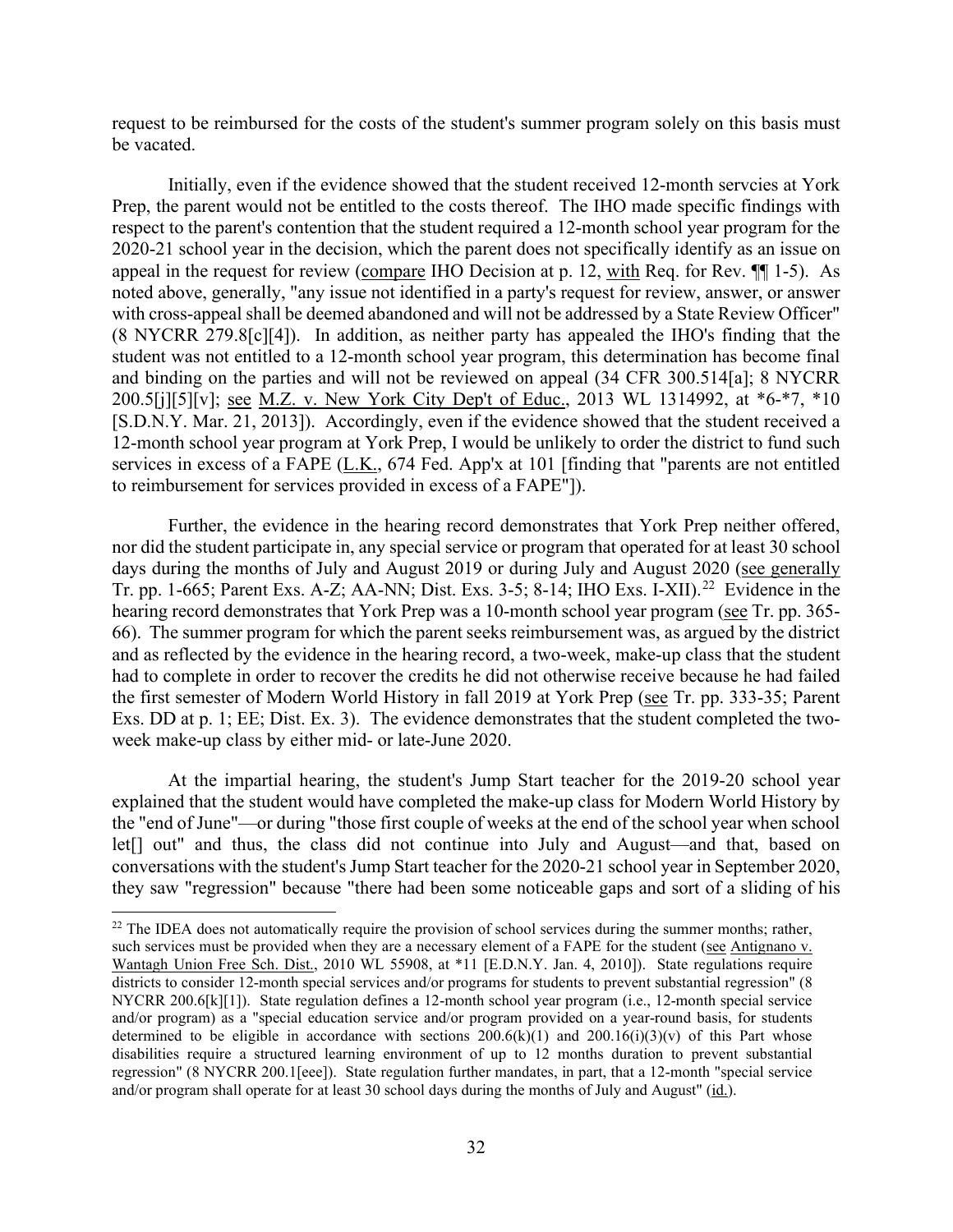progress . . . [from] the previous year" (Tr. pp. 422-24; but see Parent Ex. DD [reflecting a "Summer School Course Report," dated June 19, 2020, and reporting on the student's completion of the two-week summer course for Modern World History at that time]). Thus, the evidence does not support a finding that the two-week course was intended to or did succeed in preventing regression.

 Finally, the parent is not otherwise entitled to district funding of the costs of the two-week the recommendations of the private evaluator in the March 2017 and January 2019 evaluations that functioning needs (Tr. pp. 295-98; Parent Exs. I at p. 13; KK at p. 16). Nor is there evidence that course because, although as discussed above the hearing record supports a finding that York Prep with Jump Start provided the student with specially designed instruction to meet his unique needs during the 10-month portion of the 2019-20 and 2020-21 school years, the same cannot be said for the two-week class (see Gagliardo, 489 F.3d at 115 [noting that reimbursement for a unilateral placement should be denied if "the chief benefits of the chosen school are the kind of educational and environmental advantages and amenities that might be preferred by parents of any child, disabled or not"]). For example, there is no evidence that the summer class was consistent with the student attend a "structured summer program" to address his attention and executive the teacher who conducted the class was a special education teacher. Based on the foregoing, there is no support in the hearing record for an award of tuition funding for the two-week program.

# **2. Prospective Funding for Tutoring Services**

 The parent argues that the IHO erred by finding that the student was not entitled to five IHO found the tutoring services to be appropriate, the IHO did not reach a determination regarding whether to award the prospective funding sought for the services. In addition, the parent contends hours per week of tutoring for the 2020-21 school year. The parent also argues that, although the that the district had the opportunity to rebut the appropriateness of the tutoring services as a support to the student, but failed to do so.

 request for funding. In response, the district argues that the parent is not entitled to prospective funding for five hours per week of tutoring services because the hearing record failed to contain evidence that the parent assumed any financial risk for said services or had located or secured a provider for those services. The district asserts that, contrary to the parent's contentions, she is not seeking funding for private services already secured or provided to the student, but instead, seeks prospective funding for compensatory educational services to make up for gaps in the student's unilateral placement at York Prep. As such, the district asserts that the IHO properly denied the parent's

 August 2020, the evidence in the hearing record reflects that the private evaluator's last contact evaluator had any contact with the student, himself ( $\underline{id}$  at  $\P$  9; <u>see</u> Tr. p. 299). In the August 13, According to the private evaluator's affidavit, she spoke to the parent in August 2020 to discuss the student's progress to date (see Parent Ex.  $K \parallel 16$ ). Prior to speaking with the parent in with the parent was in January 2019 to discuss the results of the student's psychoeducational evaluation completed in November and December 2018—which was the last time the private 2020 letter, the private evaluator noted that, as part of the January 2019 psychoeducational evaluation, she had recommended that the student receive "daily, pointed, evidence-based learning and executive functioning remediation in select subject areas with which he struggle[d], as well as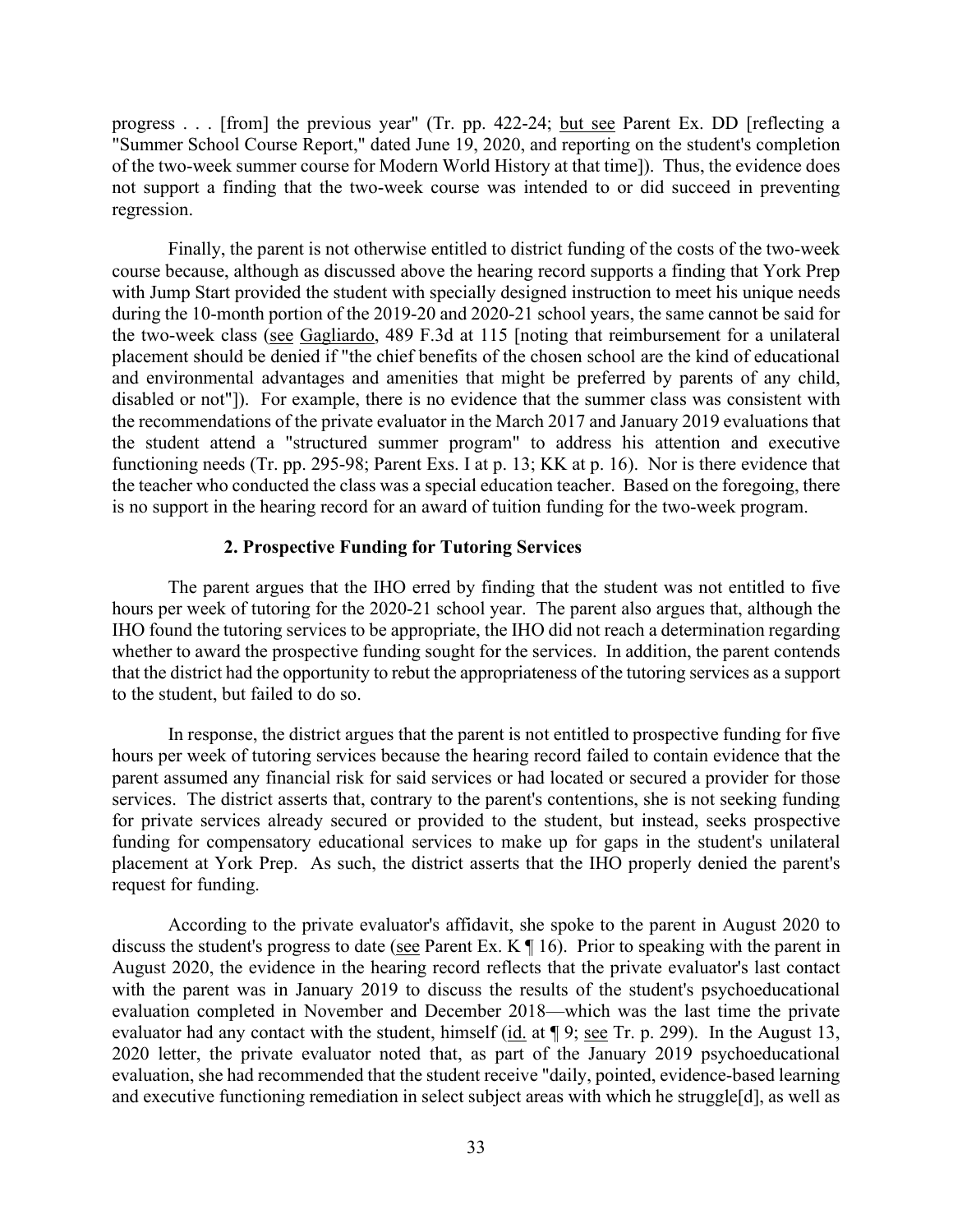homework assistance" (Parent Ex. L at p. 2).<sup>23</sup> In addition, the private evaluator indicated that she receive supplemental executive functioning intervention and learning support after school, at a rate had "further suggested that [the student] receive supplemental programming to assist him with promoting effective techniques to help with self-monitoring and self-management" (id.). At that time, the private evaluator indicated that she was "continuing to recommend that [the student] of 5 hours per week, to specifically assist with homework management, assignment completion, and rehabilitation of his metacognitive skills" (id.).

Turning back to the private evaluator's affidavit, this evidence reflects that the private evaluator "issued a letter clarifying that the daily remediation support [she] had recommended should be provided in the form of 5 hours per week of after-school support" and that she "updated the recommendation" because the parent "reported difficulty in assisting [the student] to complete homework due to difficulty of the subject areas" (Parent Ex.  $K \P 16$ ).

435).<sup>24</sup> The parent explained that the student required afterschool supports specifically on Fridays At the impartial hearing, the parent testified that, prior to the August 2020 CSE meeting, she provided the CSE with a letter from the private evaluator, dated August 13, 2020, within which the evaluator recommended five hours per week of afterschool tutoring for the student (see Tr. p. because "Monday through Thursday, he had Jump Start in the beginning of the day and at the end of the day to help him, . . . , to make sure that he underst[ood] what he's doing, and that he underst[ood] the work, and that he kn[ew] how to do the work" (Tr. p. 436). However, on Fridays, the student did not have that support "in the evening" and it was "difficult for him to stay focused during the homework the whole time" (id.). When asked if the August 2020 CSE discussed the student's need for afterschool supports, the parent testified that the CSE "said they were not able to recommend that" because the student "already ha[d] afterschool" (Tr. pp. 436-37).

 In her decision, the IHO analyzed the parent's contention that the August 2020 CSE failed in the context of the August 2020 CSE process and whether the district offered the student a FAPE parent requested, and the private evaluator recommended, five hours per week of afterschool tutoring services (id. at p. 14). Immediately thereafter in the following paragraph, the IHO wrote: "I find that the recommendation was appropriate" (id.). Within the same paragraph, the IHO noted to consider the private evaluator's recommendation for five hours per week of afterschool tutoring for the 2020-21 school year (see IHO Decision at pp. 12-15). In particular, the IHO noted that the that neither the "information or recommendations" in the student's August 2020 IEP would have changed had York Prep attended and participated in the August 2020 CSE meeting, and moreover, that the student "did not require the specific services that York Prep had been providing or that were recommended by [the private evaluator] who had not seen the [s]tudent since 2018" (id. at pp. 14-15).

<span id="page-33-0"></span> was closed" (Parent Ex. L at p. 1).  $^{23}$  According to the parent's letter, dated August 18, 2020, forwarding the private evaluator's letter to the district, the parent indicated that she "recently went to a scheduled IEP meeting that did not take place as the CSE office

<span id="page-33-1"></span>psychoeducational evaluation report (see Parent Exs. I at pp. 10-13; KK at pp. 13-16). <sup>24</sup> To be clear, the private evaluator did not include a recommendation for five hours per week of afterschool supports or tutoring in either the March 2017 neuropsychological evaluation report or in the January 2019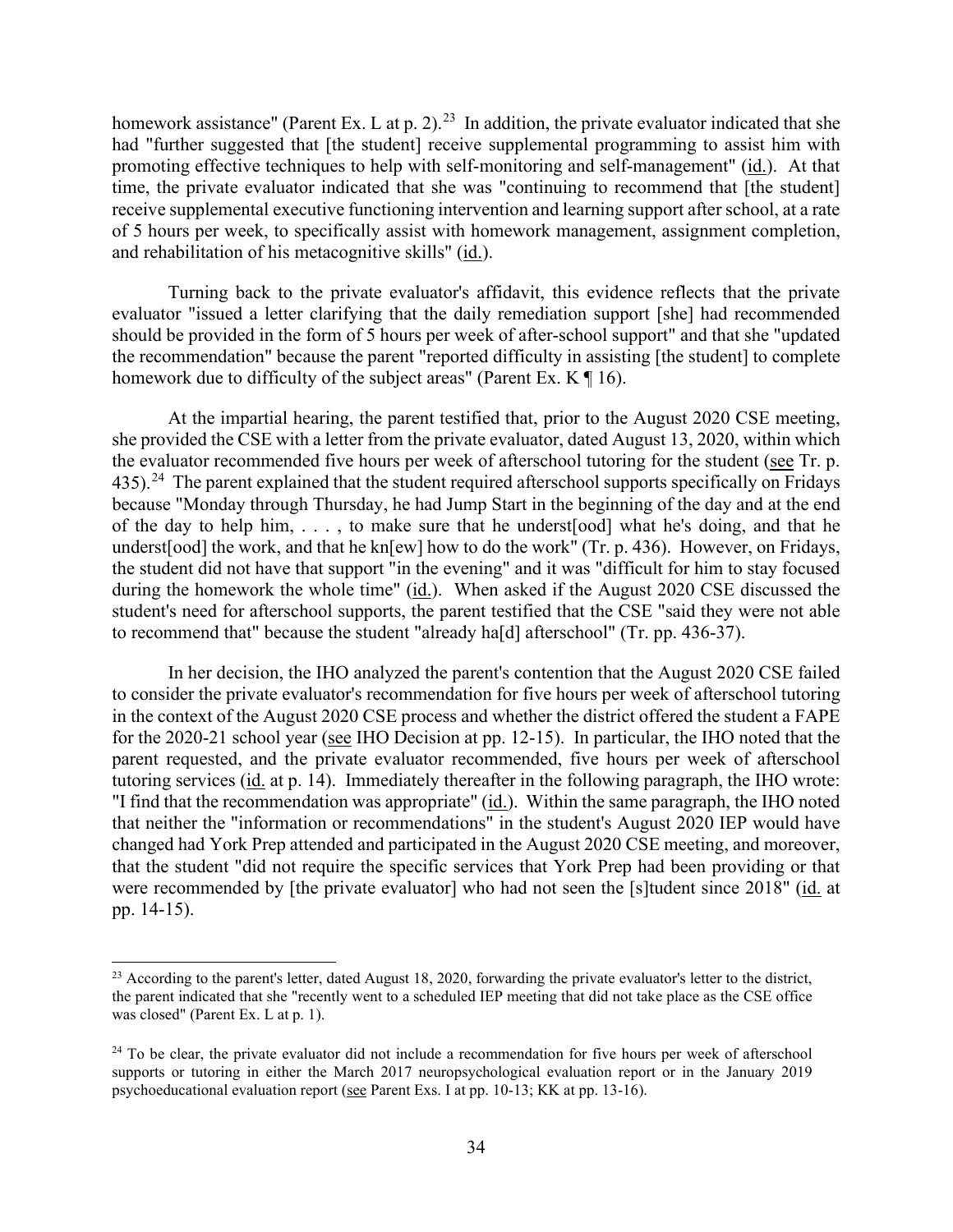recommendation (see Req. for Rev. ¶ 5[b]; Parent Mem. of Law at p. 15). In addition, the parent On appeal, the parent interprets the IHO's decision as finding that the private evaluator's recommendation for five hours per week of afterschool tutoring to be an appropriate argues the student is entitled to five hours per week of afterschool tutoring because the district failed to address the parent's request for afterschool tutoring services in the prior written notice sent after the August 2020 CSE meeting and in its response to the due process complaint notice (see Parent Mem. of Law at pp. 14-15). With respect to the IHO's decision, even if the proximity of the IHO's statement in the decision acknowledging the private evaluator's recommendation to the statement immediately following in the next paragraph about the appropriateness of the recommendation could lend support to the parent's interpretation, the IHO clearly found that the student did not require the "services . . . recommended by [the private evaluator] who had not seen the [s]tudent since 2018"—which, based on the evidence in the hearing record, can only refer to the private evaluator's recommendation for five hours per week of afterschool tutoring (IHO Decision at pp. 14-15).

 placed the student as her self-help remedy to address the denial of FAPE for the same time period. circumstances where an award of compensatory education may be warranted where, for example, Burlington/Carter analysis (see Application of a Student with a Disability, Appeal No. 16-050). Moreover, the parent's request for district funding of future tutoring services to make-up for past harms amounts to a request for compensatory education. However, the parent unilaterally Some courts have held that compensatory education is not available as an additional or alternative remedy when reimbursement for the costs of a unilateral placement is also at issue for the same time period (see D.F. v. Collingswood Borough Bd. of Educ., 694 F.3d 488, 498 [3rd Cir. 2012] [holding that "[b]ecause compensatory education is at issue only when tuition reimbursement is not, it is implicated only where parents could not afford to 'front' the costs of a child's education"]; P.P. v. West Chester Area Sch. Dist., 585 F.3d 727, 739 [3rd Cir. 2009] [holding that "compensatory education is not an available remedy when a student has been unilaterally enrolled in private school"]; but see I.T. v. Dep't of Educ., State of Hawaii, 2013 WL 6665459, at \*7-\*8 [D. Haw. Dec. 17, 2013] [finding that the student was entitled to compensatory education for services the student received at the nonpublic school]). The Second Circuit Court of Appeals has not directly addressed this question and, generally, appears to have adopted a broader reading of the purposes of compensatory education than the Third Circuit (compare P.P., 585 F.3d at 739 [finding that "[t]he right to compensatory education arises not from the denial of an appropriate IEP, but from the denial of appropriate education"], with Doe v. E. Lyme, 790 F.3d 440, 456-57 [2d Cir. 2015] [treating compensatory education as an available equitable remedy for a denial of a FAPE so as to effectuate the purposes of the IDEA and put a student in the same position he or she would have been in had the denial of a FAPE not occurred]). Accordingly, unlike the Third Circuit, the Second Circuit's approach to compensatory education may leave room for unique a student is unilaterally placed but the parent's request for tuition reimbursement is denied under a However, if permitted, it would be the rare case where a unilateral placement is deemed to provide instruction specially designed to meet the student's unique needs but the student is also deemed entitled to compensatory education to fill gaps in the services provided by such unilateral placement.

A parent may obtain outside services for a student in addition to a private school placement as part of a unilateral placement (see C.L., 744 F.3d at 838-39 [finding the unilateral placement appropriate because, among other reasons, parents need not show that a "'private placement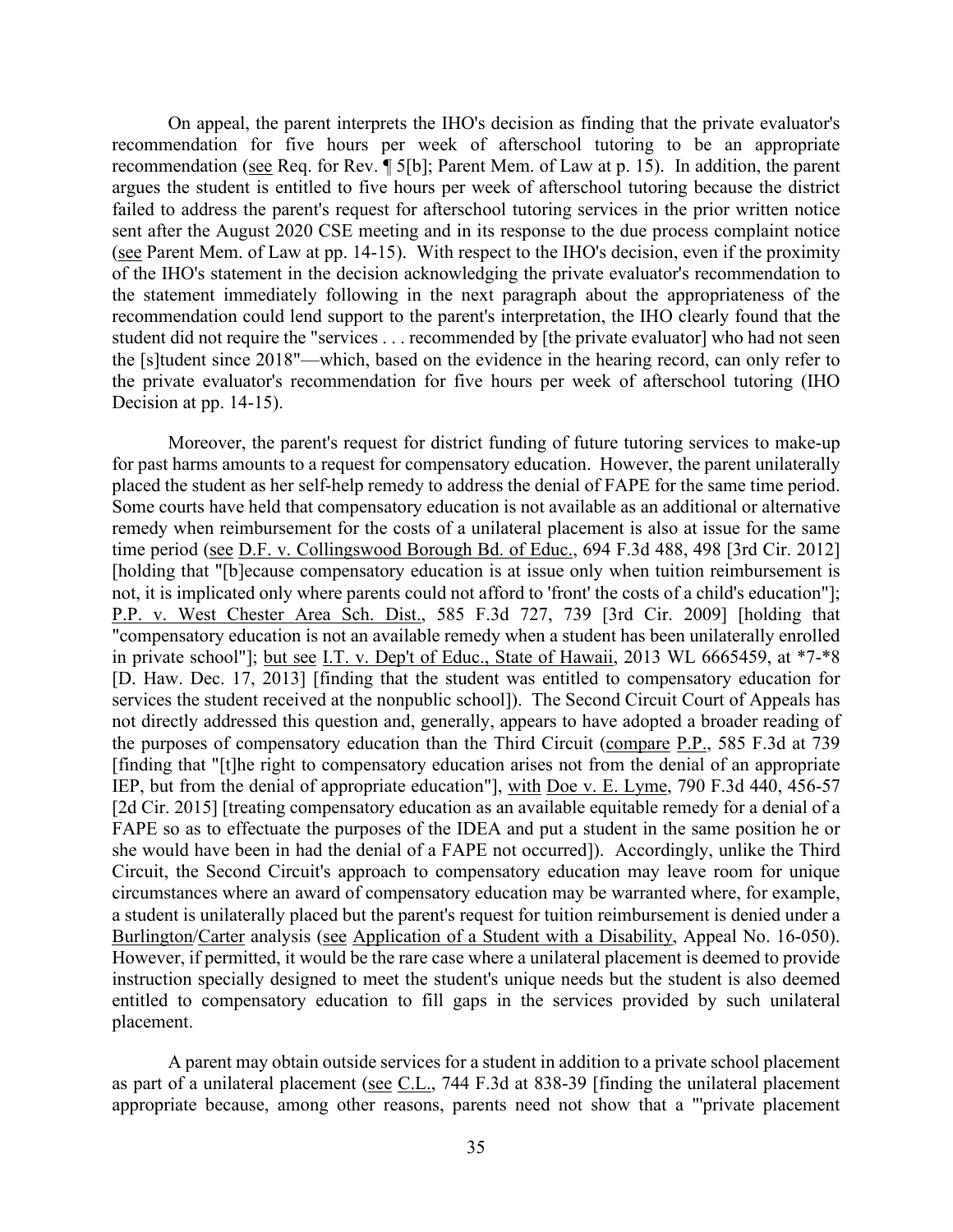related services that the unilateral placement did not provide], quoting Frank G., 459 F.3d at 365). review proceedings and can, for example, pay for private services, including private schooling. the school district after the IEP dispute is resolved, if they satisfy a three-part test that has come to furnishes every special service necessary'" and the parents had privately secured the required However, for the outside services to represent a portion of the unilateral placement, the parent must undergo the financial risk associated with unilateral placements (see Ventura de Paulino v. New York City Dep't of Educ., 959 F.3d 519, 526 [2d Cir. 2020] ["Parents who are dissatisfied with their child's education can unilaterally change their child's placement during the pendency of They do so, however, at their own financial risk. They can obtain retroactive reimbursement from be known as the Burlington-Carter test"] [first emphasis added] [internal quotations marks and footnotes omitted]; <u>see also Carter</u>, 510 U.S. at 14). To the extent a parent cannot afford to front the costs of the services, the district may be required to directly fund the services, but only if it is shown that the parent was legally obligated to pay for the services but, due to a lack of financial resources, had not made payments (see Mr. & Mrs. A. v. New York City Dep't of Educ., 769 F. Supp. 2d 403, 406 [S.D.N.Y. 2011] [finding it appropriate to order a school district to make retroactive tuition payment directly to a private school where equitable considerations favor an award of the costs of private school tuition but the parents, although legally obligated to make tuition payments, have not done so due to a lack of financial resources]).

 Here, to the extent that the parent continues to seek five hours per week of afterschool parent was entitled to either prospective funding or reimbursement for such services. However, as tutoring services for the student, an analysis of the student's entitlement to such services relates more directly to the issue of whether York Prep was an appropriate unilateral placement for the student or whether the parent cobbled services together, in addition to York Prep, such that the the district argues, the student did not receive afterschool tutoring services and there is no evidence in the hearing record that the parent attempted, but failed, to obtain such services during the 2020- 21 school year when the student attended York Prep (see generally Tr. pp. 1-665; Parent Exs. A-Z; AA-NN; Dist. Exs. 3-5; 8-14; IHO Exs. I-XII). Consequently, there is no reason to disturb the IHO's decision on this issue.

# **3. Reimbursement for January 2019 Psychoeducational Evaluation**

 The district argues that the IHO erred by awarding the parent reimbursement for the costs of the January 2019 psychoeducational evaluation as an IEE because the parent never expressed expense. The parent contends that the evidence in the hearing record reflects that no evaluation any disagreement with a district evaluation or requested that the district conduct an IEE at public was provided to the parent, and therefore, the parent could not object.

responsible for the education of the student" (8 NYCRR 200.1[z]; <u>see</u> 34 CFR 300.502[a][3][i]). Sch. Dist., 2012 WL 234392, at \*5 [S.D.N.Y. Jan. 13, 2012] [noting that "a prerequisite for an IEE The IDEA and State and federal regulations guarantee parents the right to obtain an IEE (see 20 U.S.C. § 1415[b][1]; 34 CFR 300.502; 8 NYCRR 200.5[g]), which is defined by State regulation as "an individual evaluation of a student with a disability or a student thought to have a disability, conducted by a qualified examiner who is not employed by the public agency Parents have the right to have an IEE conducted at public expense if the parent expresses disagreement with an evaluation conducted by the district and requests that an IEE be conducted at public expense (34 CFR 300.502[b]; 8 NYCRR 200.5[g][1]; see K.B. v Pearl Riv. Union Free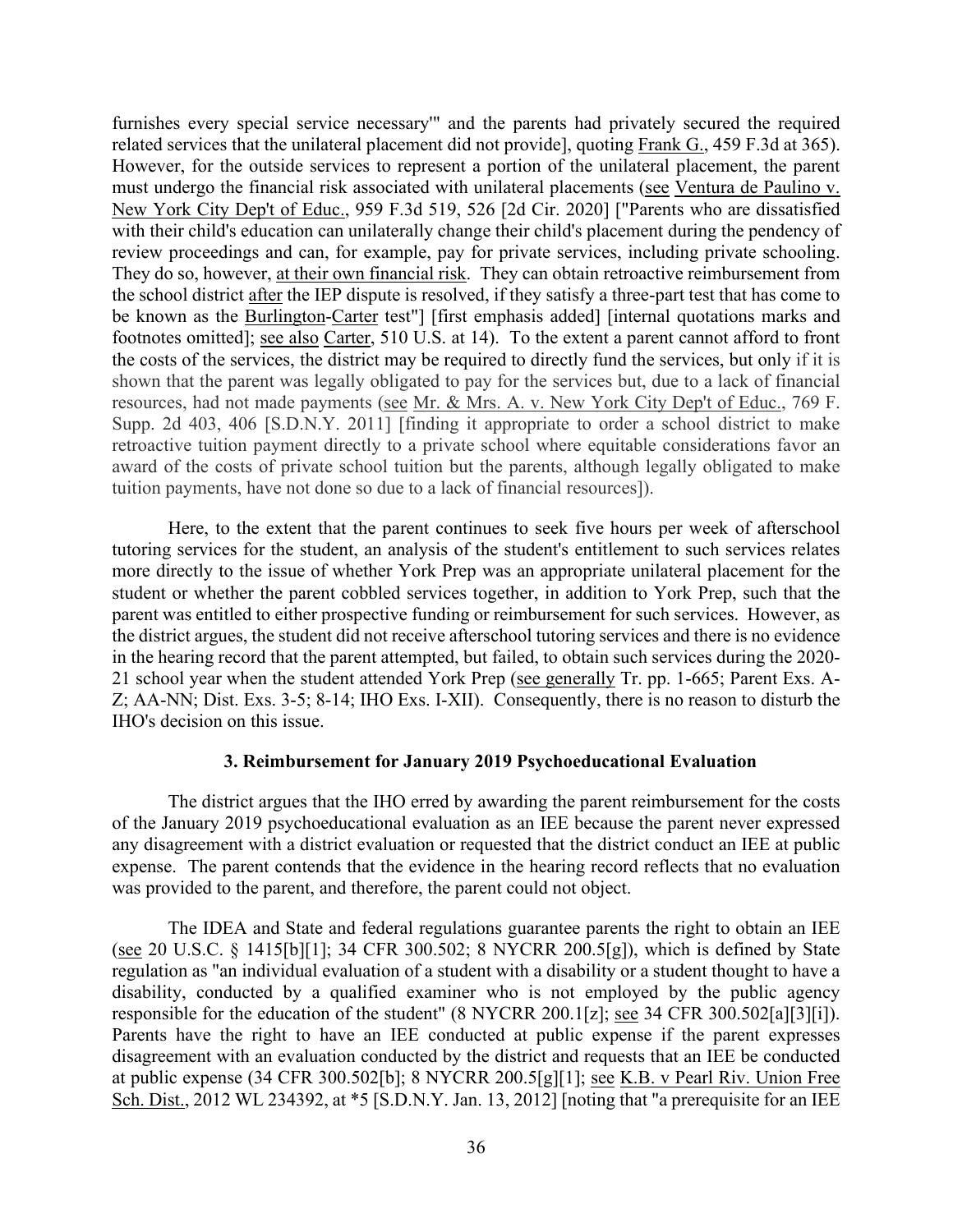evaluation obtained by a public agency defeated a parent's claim for an IEE at public expense]).<sup>25</sup> is a disagreement with a specific evaluation conducted by the district"]; R.L. v. Plainville Bd. of Educ., 363 F. Supp. 2d. 222, 234-35 [D. Conn. 2005] [finding parental failure to disagree with an

 meet the school district criteria (34 CFR 300.502[b][2][i]-[ii]; 8 NYCRR 200.5[g][1][iv). If a disagrees" (34 CFR 300.502[b][5]; 8 NYCRR 200.5[g][1]). The Second Circuit Court of Appeals 152, 170 [2d Cir. 2020]). If a parent requests an IEE at public expense, the school district must, without unnecessary delay, either (1) ensure that an IEE is provided at public expense; or (2) initiate an impartial hearing to establish that its evaluation is appropriate or that the evaluation obtained by the parent does not school district's evaluation is determined to be appropriate by an IHO, the parent may still obtain an IEE, although not at public expense (34 CFR 300.502[b][3]; 8 NYCRR 200.5[g][1][v]). Additionally, both federal and State regulations provide that "[a] parent is entitled to only one [IEE] at public expense each time the public agency conducts an evaluation with which the parent has recently found that, if a district and a parent agree that a student should be evaluated before the required triennial evaluation, "the parent must disagree with any given evaluation before the child's next regularly scheduled evaluation occurs" or "[o]therwise, the parent's disagreement will be rendered irrelevant by the subsequent evaluation" (D.S. v. Trumbull Bd. of Educ., 975 F.3d

 psychoeducational evaluation testified that the parent sought the updated information because she those areas" and to administer a "social-emotional screen" (id.). At the impartial hearing, the private evaluator who conducted the January 2019 was concerned about the student's "placement" at the nonpublic school he was attending for the 2017-18 and 2018-19 school years (Tr. p. 317). The evaluator explained that neuropsychological evaluations were typically "done about every three years" and the student's January 2019 psychoeducational evaluation was completed the year after the March 2017 neuropsychological evaluation to "just to update areas of academic achievement to see if he was making progress in

 asserted that the district failed to timely and properly assess the student's "academic and social in May 2017]). In addition, the parent alleged that, due to the district's failure to evaluate the (Parent Ex. A at p. 6). During the impartial hearing, the district presented no evidence of a district's failure to evaluate a student in all areas of suspected disability may form the basis for a The district's only argument pertaining to the IEE was that the parents did not express disagreement with a district evaluation; however, within the amended due process complaint notice, the parent noted that she informed the district in her 10-day notice, dated June 13, 2019, that the student had "last" been evaluated in "May 2017" (presumably referring to the March 2017 neuropsychological evaluation that she provided to the district in or around May 2017) and emotional skills" (Parent Ex. A at p. 6; see Parent Ex. B at p. 2 [indicating in the 10-day notice, dated June 13, 2019, that the parent sent the district the March 2017 neuropsychological evaluation student, the parent had secured the January 2019 psychoeducational evaluation of the student evaluations conducted by the district. As noted above, a parent's expression of disagreement with

<span id="page-36-0"></span><sup>&</sup>lt;sup>25</sup> Guidance from the United States Department of Education's Office of Special Education Programs (OSEP) indicates that if a parent disagrees with an evaluation because a child was not assessed in a particular area, "the parent has the right to request an IEE to assess the child in that area to determine whether the child has a disability and the nature and extent of the special education and related services that child needs" (Letter to Baus, 65 IDELR 81 [OSEP 2015]; see Letter to Carroll, 68 IDELR 279 [OSEP 2016]).